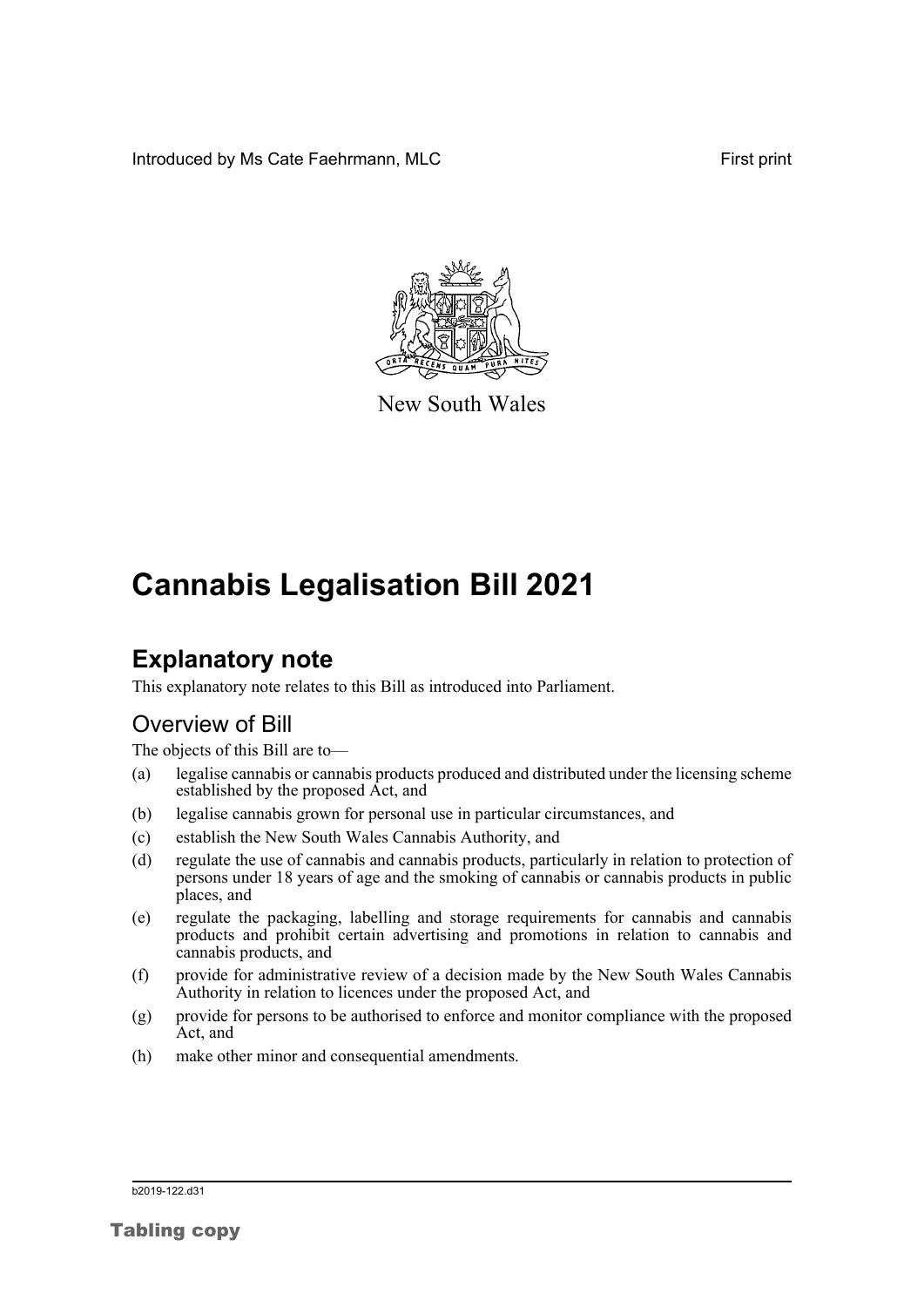## Outline of provisions

## **Part 1 Preliminary**

Part 1 (**clauses 1–6**) contains provisions relating to the name and commencement of the proposed Act, its interpretation and the application of the proposed Act. The Part provides for the legalisation of cannabis, if cannabis, cannabis products and cannabis accessories are cultivated, produced and distributed in accordance with the proposed Act.

## **Part 2 New South Wales Cannabis Authority**

Part 2 (**clauses 7–12**) contains provisions to establish the New South Wales Cannabis Authority (the *Authority*) as a body corporate, including the objects and functions of the Authority, and provides for the establishment of an expert advisory panel and the role of the panel.

### **Part 3 Cannabis licences, social club licences and personal use**

Part 3 (**clauses 13–45**) contains provisions for the licensing scheme authorising a person to produce or distribute cannabis, including as part of a cannabis social club.

All cannabis and cannabis products produced under a cannabis licence are to be provided to the Authority for the Authority to ensure the cannabis has been produced in accordance with the conditions of the licence, and sold to persons authorised to distribute cannabis and cannabis products under a licence.

Cannabis grown by a cannabis social club under a social club licence may be supplied to members of the social club or sold to the Authority for the Authority's distribution to persons authorised to distribute cannabis and cannabis products under a licence.

The Part also contains provisions relating to the conditions each licence is subject to under the proposed Act, and the administration of a licence granted under the Part.

The provisions provide for the number of plants an individual may grow without a licence for personal use at a property.

## **Part 4 Offences**

Part 4 (**clauses 46–55**) contains provisions to protect minors, including limiting the access minors have to cannabis by prohibiting sale or other supply of cannabis and cannabis products by persons to minors and creating an offence for exposing minors to cannabis emissions. A police officer is permitted to seize cannabis, a cannabis product or cannabis accessory in the possession of a person in a public place if the officer suspects on reasonable grounds the person is a minor.

The Part also includes administrative provisions that provide for evidence of age and the liability of an employer for an employee who commits the offence of sale to a minor.

The Part contains offences to restrict persons from consuming cannabis in public places, other than on cannabis consumption premises or cannabis consumed under a social club licence, and to prohibit the use of unlicensed premises as a place for consumption of cannabis or cannabis products. It is an offence to use the Authority endorsement if the cannabis or cannabis product has not been produced, distributed and supplied in accordance with the proposed Act.

### **Part 5 Advertising and promotion of cannabis and cannabis products**

Part 5 (**clauses 56–60**) contains provisions prohibiting certain forms of advertising of cannabis and cannabis products, the promotion of cannabis and cannabis products using prizes and other benefits or tickets, coupons or similar. Implementing or conducting shopper loyalty programs that extend to the purchase of cannabis or cannabis products, or the giving of such products as gifts or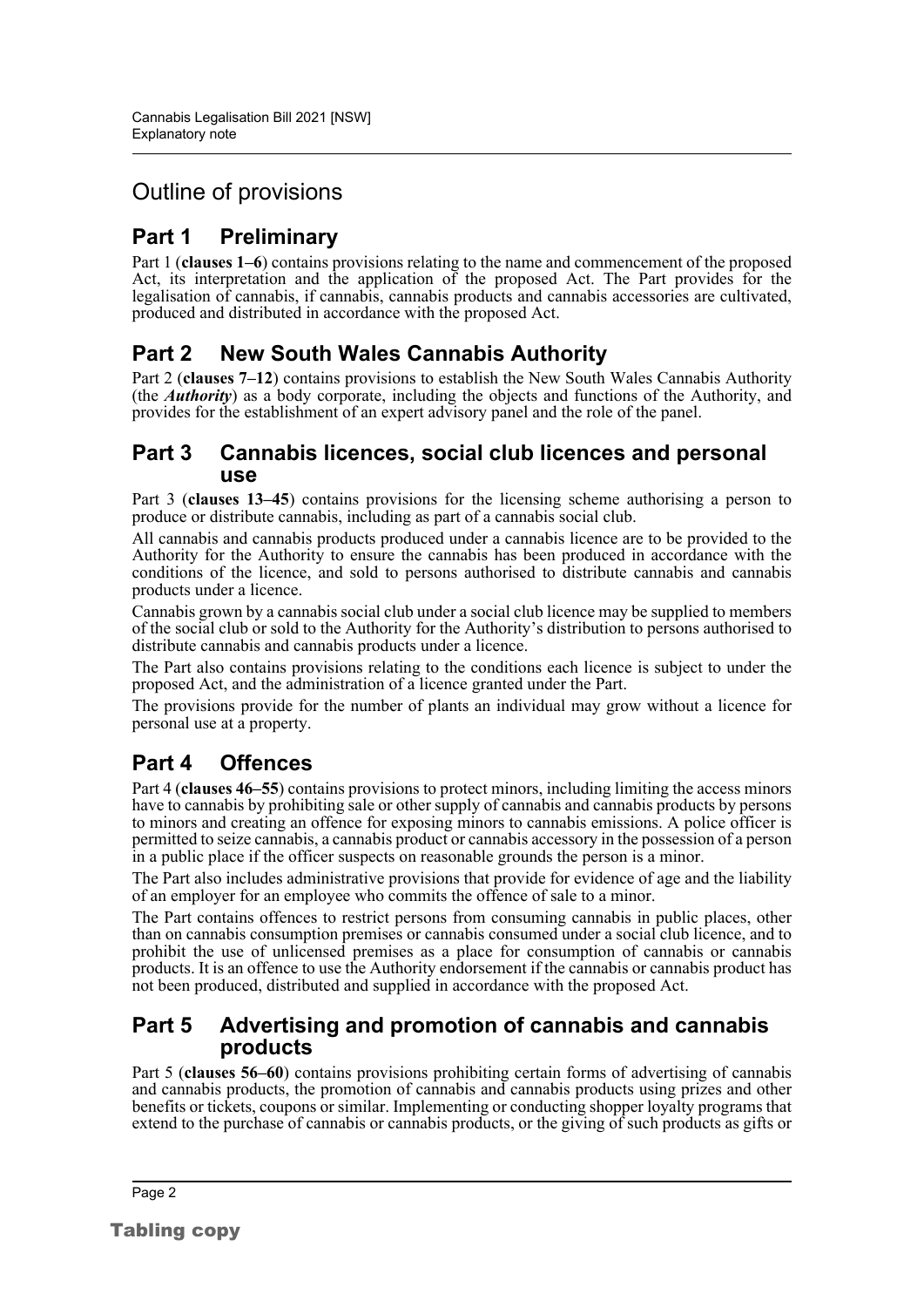free samples are also prohibited. The Part also prohibits a person from promoting or publicising cannabis or cannabis products under a sponsorship arrangement.

## **Part 6 Powers of authorised officers**

Part 6 (**clauses 61–77**) contains provisions relating to authorised persons and the power provided to authorised persons to enter, inspect and search premises and to require a person to produce information or attend at a time and place to answer questions and produce documents.

## **Part 7 Miscellaneous**

Part 7 (**clauses 78–82**) contains miscellaneous provisions, including a provision allowing the Authority to ban products in particular circumstances, and a provision to prohibit the advertisement and supply of banned products. The Part also contains a provision that enables a person to apply to the Civil and Administrative Tribunal for administrative review of certain decisions, provides for a defence in relation to certain offences for a period of 12 months from commencement of the proposed Act and provides for the Governor to make regulations for the purposes of the proposed Act.

## **Schedule 1 Amendment of Acts**

**Schedule 1** amends the Acts specified in the Schedule.

## **Dictionary**

**Dictionary** defines words used in the proposed Act.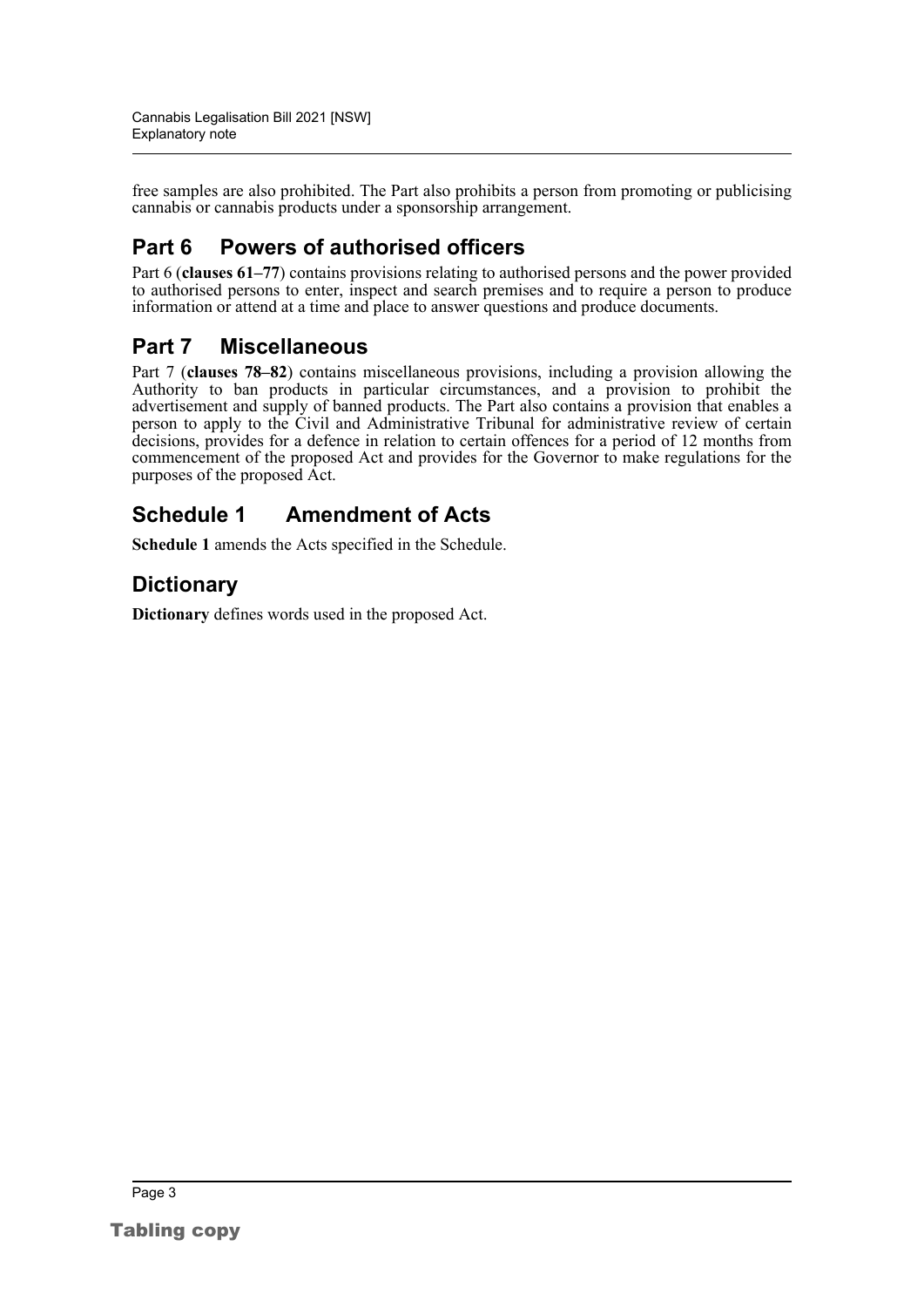Introduced by Ms Cate Faehrmann, MLC First print



New South Wales

# **Cannabis Legalisation Bill 2021**

## **Contents**

|        |    |                                                          | Page           |
|--------|----|----------------------------------------------------------|----------------|
| Part 1 |    | <b>Preliminary</b>                                       |                |
|        | 1  | Name of Act                                              | $\overline{2}$ |
|        | 2  | Commencement                                             | $\overline{2}$ |
|        | 3  | Definitions                                              | $\overline{c}$ |
|        | 4  | Act does not apply to hemp                               | $\overline{2}$ |
|        | 5  | Legalisation of cannabis                                 | $\overline{2}$ |
|        | 6  | Meaning of "Authority endorsement"                       | $\overline{2}$ |
| Part 2 |    | <b>New South Wales Cannabis Authority</b>                |                |
|        | 7  | Constitution of New South Wales Cannabis Authority       | 3              |
|        | 8  | <b>Objects of Authority</b>                              | 3              |
|        | 9  | <b>Functions of Authority</b>                            | 3              |
|        | 10 | Staff                                                    | 4              |
|        | 11 | Expert advisory panel                                    | 4              |
|        | 12 | Delegation                                               | 5              |
| Part 3 |    | Cannabis licences, social club licences and personal use |                |
|        |    | <b>Division 1</b><br>Preliminary                         |                |
|        | 13 | Definitions                                              | 6              |
|        | 14 | Requirement for licence                                  | 6              |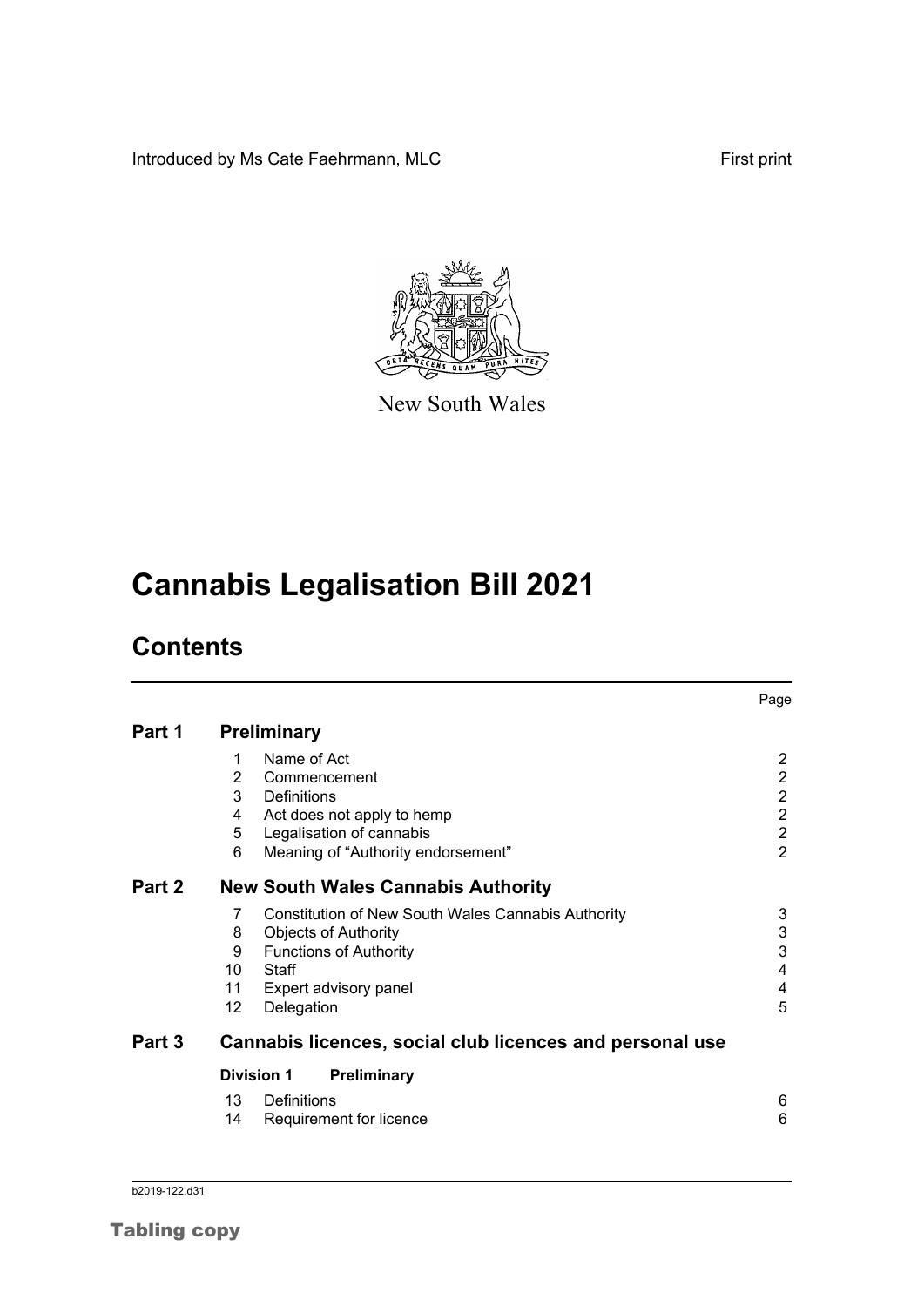|        | 15       | Inventory tracking system                                                            | 6                |
|--------|----------|--------------------------------------------------------------------------------------|------------------|
|        |          | <b>Division 2</b><br>Types of licence and conditions-industry                        |                  |
|        | 16       | Cannabis production licence                                                          | $\overline{7}$   |
|        | 17       | Relationship with Authority                                                          | 8                |
|        | 18       | Products must have Authority endorsement                                             | 9                |
|        | 19       | Cannabis distribution licence                                                        | $\boldsymbol{9}$ |
|        | 20       | Persons employed or engaged by cannabis licence holder                               | 10               |
|        | 21<br>22 | General conditions of cannabis licences<br>Conditions of cannabis production licence | 10<br>11         |
|        | 23       | Conditions of cannabis distribution licence                                          | 11               |
|        | 24       | Production and sale outside of New South Wales                                       | 12               |
|        |          | <b>Division 3</b><br>Social club licences                                            |                  |
|        | 25       | Definitions                                                                          | 12               |
|        | 26       | Licence for social clubs                                                             | 12               |
|        | 27       | Activities authorised by social club licence                                         | 12               |
|        | 28       | Conditions of a social club licence                                                  | 13               |
|        | 29       | Packaging, labelling and storing cannabis or cannabis product                        | 13               |
|        |          | <b>Division 4</b><br>Administration of cannabis licences and social club licences    |                  |
|        | 30       | Application of Division                                                              | 14               |
|        | 31       | Application for licence                                                              | 14               |
|        | 32       | Multiple licences                                                                    | 14<br>14         |
|        | 33<br>34 | Fees<br>Grounds for finding a person is not suitable to hold a licence               | 15               |
|        | 35       | Grant, refusal or renewal of licence                                                 | 15               |
|        | 36       | Other grounds for refusal                                                            | 16               |
|        | 37       | Grounds for suspension or cancellation of licence                                    | 16               |
|        | 38       | Suspension of licence                                                                | 17               |
|        | 39       | Cancellation of licence                                                              | 17               |
|        | 40       | Suspension or cancellation may be subject to conditions                              | 17               |
|        | 41       | Amendment of licence                                                                 | 18               |
|        | 42       | Licences not transferable                                                            | 18               |
|        | 43<br>44 | Suspension or cancellation of licence<br>Non-disclosure of criminal intelligence     | 18<br>18         |
|        |          | <b>Division 5</b><br><b>Personal cultivation of cannabis</b>                         |                  |
|        | 45       | Limits on individuals growing cannabis for personal use                              | 19               |
| Part 4 |          | <b>Offences</b>                                                                      |                  |
|        |          | <b>Division 1</b><br>Offences relating to the protection of minors                   |                  |
|        | 46       | Sale of cannabis and cannabis products and cannabis accessories to<br>minors         | 20               |
|        | 47       | Purchasing cannabis, cannabis products and cannabis accessories on                   |                  |
|        |          | behalf of minors                                                                     | 20               |
|        | 48       | Social sharing                                                                       | 20               |
|        | 49       | Seizure of cannabis, cannabis products or cannabis accessories in                    |                  |

Page

[possession of minors](#page-27-0)<br>
21<br>
Offence to expose minors to cannabis emissions 21 [50 Offence to expose minors to cannabis emissions](#page-27-1)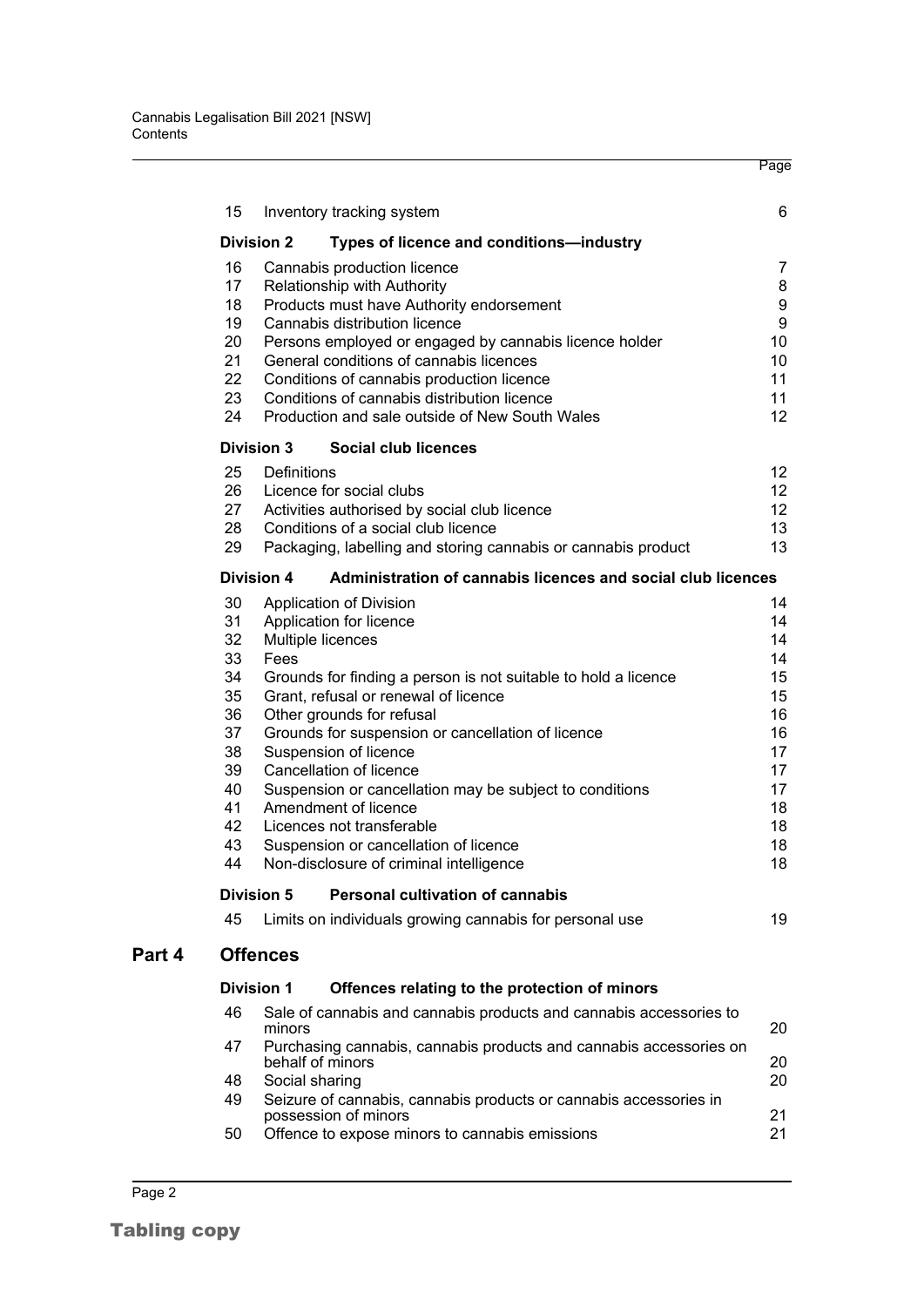|        |          |                      |                                                                                                                     | Page     |
|--------|----------|----------------------|---------------------------------------------------------------------------------------------------------------------|----------|
|        | 51<br>52 |                      | Evidence of age                                                                                                     | 21<br>21 |
|        |          |                      | Liability of employers                                                                                              |          |
|        |          | <b>Division 2</b>    | <b>Other offences</b>                                                                                               |          |
|        | 53<br>54 |                      | Restrictions on place of consumption<br>Use of unlicensed premises as place for consumption of cannabis or          | 21       |
|        |          |                      | cannabis products                                                                                                   | 22       |
|        | 55       |                      | Offence to unlawfully use Authority endorsement                                                                     | 22       |
| Part 5 |          |                      | Advertising and promotion of cannabis and cannabis products                                                         |          |
|        | 56       |                      | Certain advertising prohibited                                                                                      | 23       |
|        | 57       |                      | Cannabis and cannabis product promotions involving prizes or gifts                                                  | 24       |
|        | 58       |                      | Loyalty programs                                                                                                    | 24       |
|        | 59<br>60 | Free samples         | Prohibition of sponsorships                                                                                         | 25<br>25 |
|        |          |                      |                                                                                                                     |          |
| Part 6 |          |                      | <b>Powers of authorised officers</b>                                                                                |          |
|        |          | <b>Division 1</b>    | Preliminary                                                                                                         |          |
|        | 61<br>62 | Definitions          |                                                                                                                     | 26       |
|        |          |                      | Purposes for which functions under Part may be exercised                                                            | 26       |
|        |          | <b>Division 2</b>    | <b>Authorised officers</b>                                                                                          |          |
|        | 63       |                      | Appointment of authorised officers                                                                                  | 26       |
|        | 64<br>65 | Identification       | Scope of authority                                                                                                  | 26<br>27 |
|        |          |                      |                                                                                                                     |          |
|        |          | <b>Division 3</b>    | Information gathering powers                                                                                        |          |
|        | 66       |                      | Exercise in conjunction with other powers                                                                           | 27       |
|        | 67<br>68 |                      | Powers of authorised officers to require information and records<br>Power of authorised officers to require answers | 27<br>27 |
|        | 69       |                      | Recording of evidence                                                                                               | 27       |
|        |          | Division 4           | <b>Entry to premises</b>                                                                                            |          |
|        |          |                      | 70 Powers of authorised officers to enter premises                                                                  | 28       |
|        | 71       |                      | Entry into residential premises only with permission or warrant                                                     | 28       |
|        | 72       |                      | Search warrants                                                                                                     | 28       |
|        | 73       |                      | Requiring assistance                                                                                                | 28       |
|        | 74       |                      | Powers that may be exercised on premises                                                                            | 29       |
|        |          | <b>Division 5</b>    | <b>Miscellaneous</b>                                                                                                |          |
|        | 75       |                      | Taking possession of records to be used as evidence                                                                 | 29       |
|        | 76       |                      | Obstruction of authorised officers                                                                                  | 30       |
|        | 77       |                      | Failure to comply with direction                                                                                    | 30       |
| Part 7 |          | <b>Miscellaneous</b> |                                                                                                                     |          |
|        | 78       |                      | Ban of undesirable cannabis products                                                                                | 31       |
|        | 79       |                      | Defence of reasonable excuse                                                                                        | 31       |
|        | 80       |                      | Administrative review of decisions of Authority by Civil and<br>Administrative Tribunal                             | 31       |
|        |          |                      |                                                                                                                     |          |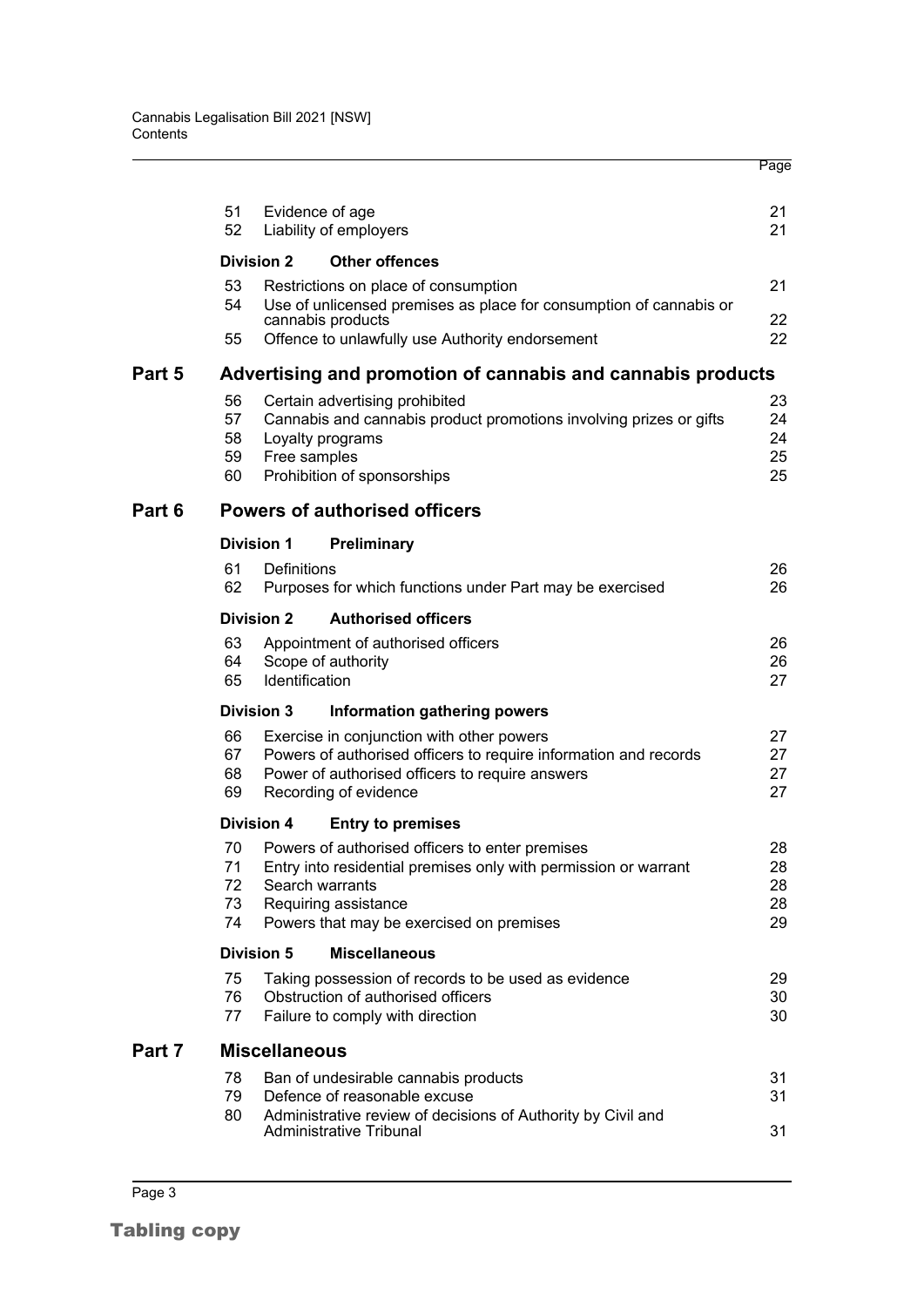| <b>Schedule 1</b> | 81<br>82 | Defence for 12 months from commencement for certain offences<br>Regulations<br><b>Amendment of Acts</b> | 31<br>32<br>33 |
|-------------------|----------|---------------------------------------------------------------------------------------------------------|----------------|
| <b>Dictionary</b> |          |                                                                                                         | 34             |

Page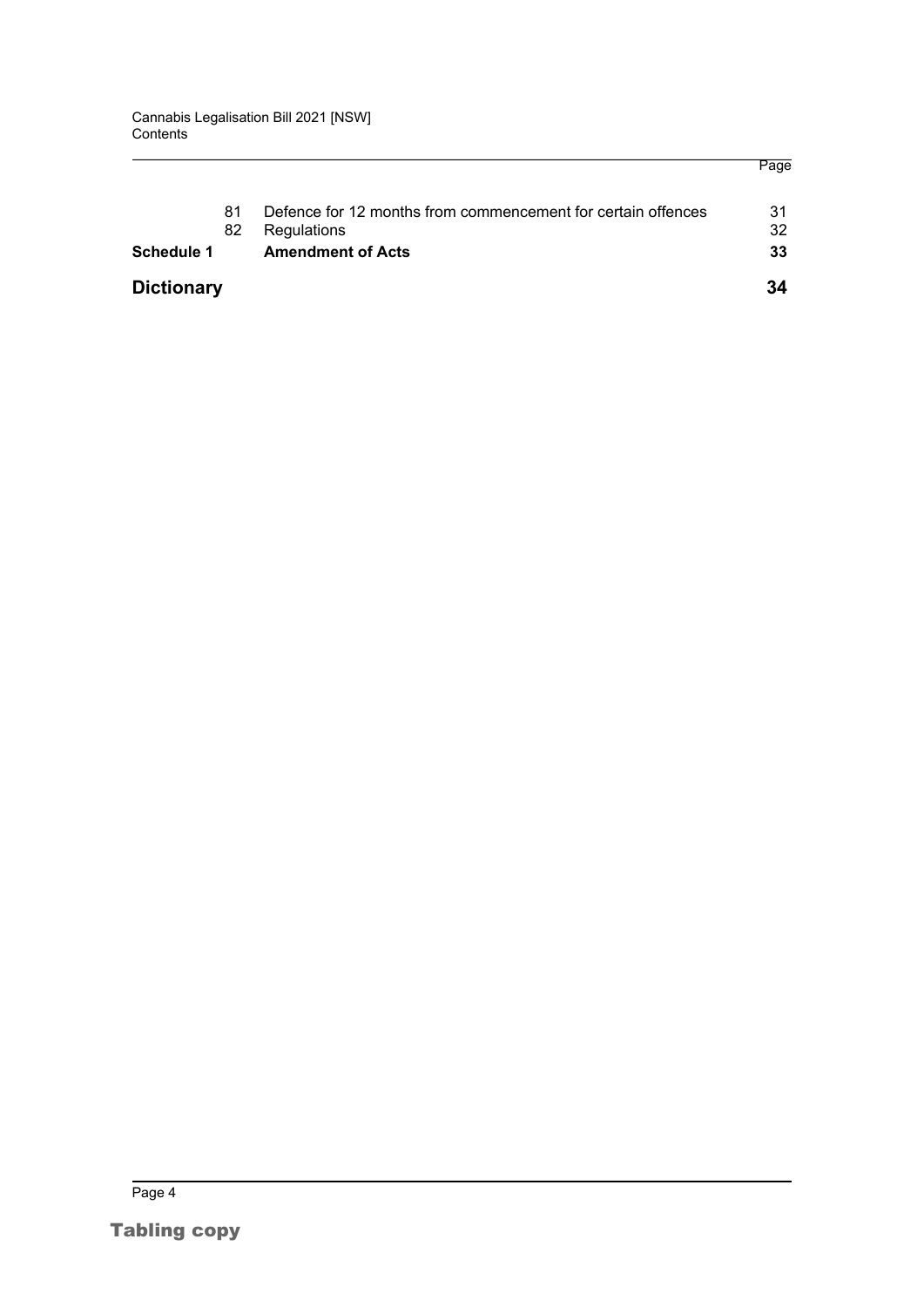

New South Wales

# **Cannabis Legalisation Bill 2021**

No , 2021

### **A Bill for**

An Act to legalise cannabis and cannabis products; to regulate the sale, supply and advertising of cannabis and cannabis products; and for other purposes.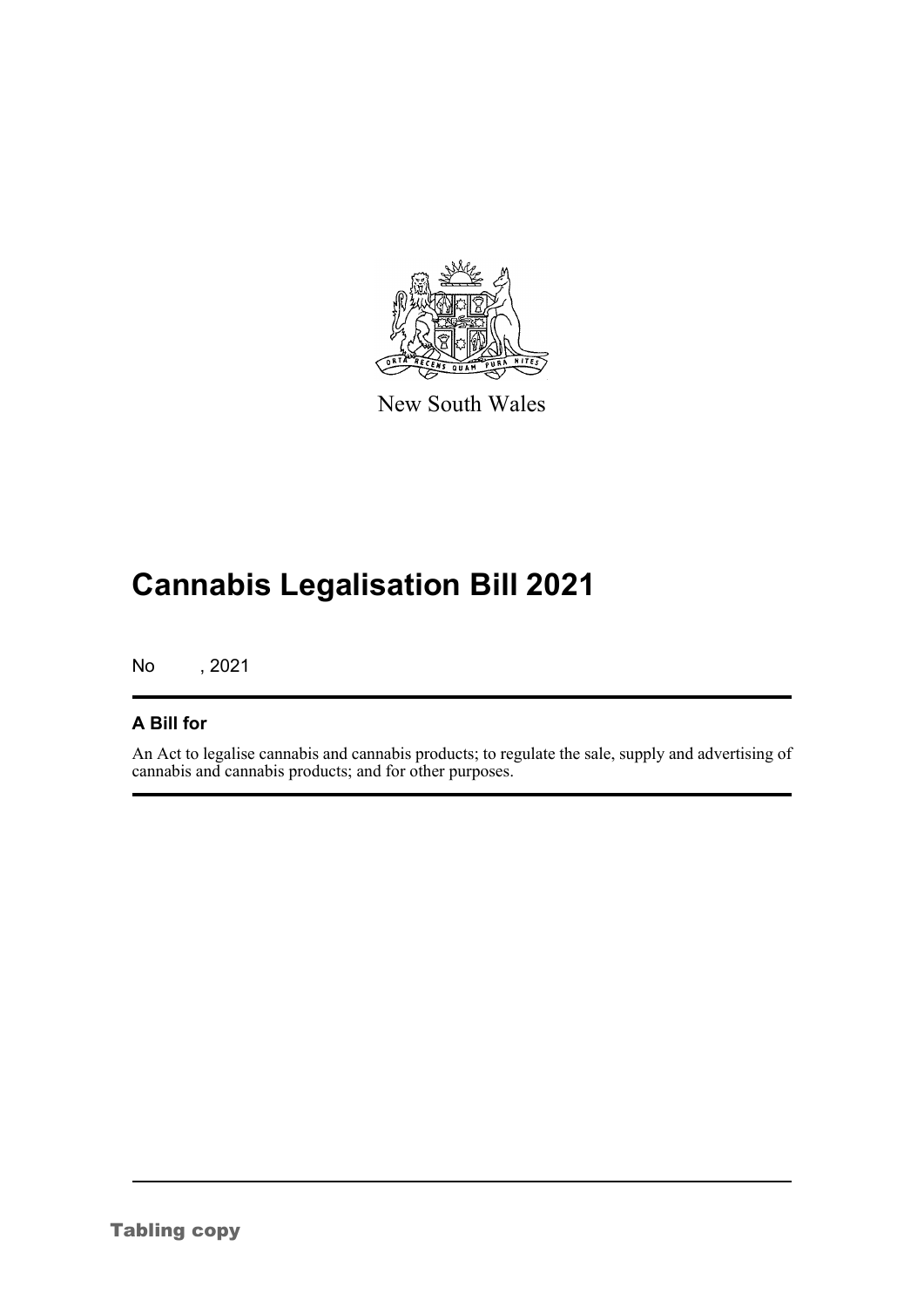<span id="page-8-6"></span><span id="page-8-5"></span><span id="page-8-4"></span><span id="page-8-3"></span><span id="page-8-2"></span><span id="page-8-1"></span><span id="page-8-0"></span>

| The Legislature of New South Wales enacts- |  |                                                                                                                                                                                                                                                                                                                              |                      |  |  |
|--------------------------------------------|--|------------------------------------------------------------------------------------------------------------------------------------------------------------------------------------------------------------------------------------------------------------------------------------------------------------------------------|----------------------|--|--|
| Part 1                                     |  | <b>Preliminary</b>                                                                                                                                                                                                                                                                                                           | $\overline{a}$       |  |  |
| 1                                          |  | <b>Name of Act</b>                                                                                                                                                                                                                                                                                                           | 3                    |  |  |
|                                            |  | This Act is the <i>Cannabis Legalisation Act 2021</i> .                                                                                                                                                                                                                                                                      | 4                    |  |  |
| $\mathbf{2}$                               |  | Commencement                                                                                                                                                                                                                                                                                                                 | 5                    |  |  |
|                                            |  | This Act commences on the date of assent to this Act.                                                                                                                                                                                                                                                                        | 6                    |  |  |
| 3                                          |  | <b>Definitions</b>                                                                                                                                                                                                                                                                                                           | 7                    |  |  |
|                                            |  | The Dictionary defines words used in this Act.                                                                                                                                                                                                                                                                               | 8                    |  |  |
|                                            |  | Note. The Interpretation Act 1987 contains definitions and other provisions that affect the<br>interpretation and application of this Act.                                                                                                                                                                                   | 9<br>10              |  |  |
| 4                                          |  | Act does not apply to hemp                                                                                                                                                                                                                                                                                                   | 11                   |  |  |
|                                            |  | This Act does not apply to low-THC hemp within the meaning of the <i>Hemp Industry</i><br>Act 2008.                                                                                                                                                                                                                          | 12<br>13             |  |  |
| 5                                          |  | <b>Legalisation of cannabis</b>                                                                                                                                                                                                                                                                                              | 14                   |  |  |
|                                            |  | Despite another Act or law, it is not a criminal offence to do the following, if<br>otherwise done under this Act—                                                                                                                                                                                                           | 15<br>16             |  |  |
|                                            |  | cultivate, supply or take part in cultivating or supplying, cannabis, a cannabis<br>(a)<br>product or a cannabis accessory,                                                                                                                                                                                                  | 17<br>18             |  |  |
|                                            |  | manufacture or produce, or take part in manufacturing or producing, cannabis,<br>(b)<br>a cannabis product or a cannabis accessory,                                                                                                                                                                                          | 19<br>20             |  |  |
|                                            |  | possess cannabis, a cannabis product or a cannabis accessory.<br>(c)                                                                                                                                                                                                                                                         | 21                   |  |  |
| 6                                          |  | <b>Meaning of "Authority endorsement"</b>                                                                                                                                                                                                                                                                                    | 22                   |  |  |
|                                            |  | For the purposes of this Act, the <i>Authority endorsement</i> means a symbol, an image<br>or words, decided by the Authority and published in the Gazette, that may be used on<br>cannabis or cannabis products to indicate the cannabis or cannabis product has been<br>produced, distributed and supplied under this Act. | 23<br>24<br>25<br>26 |  |  |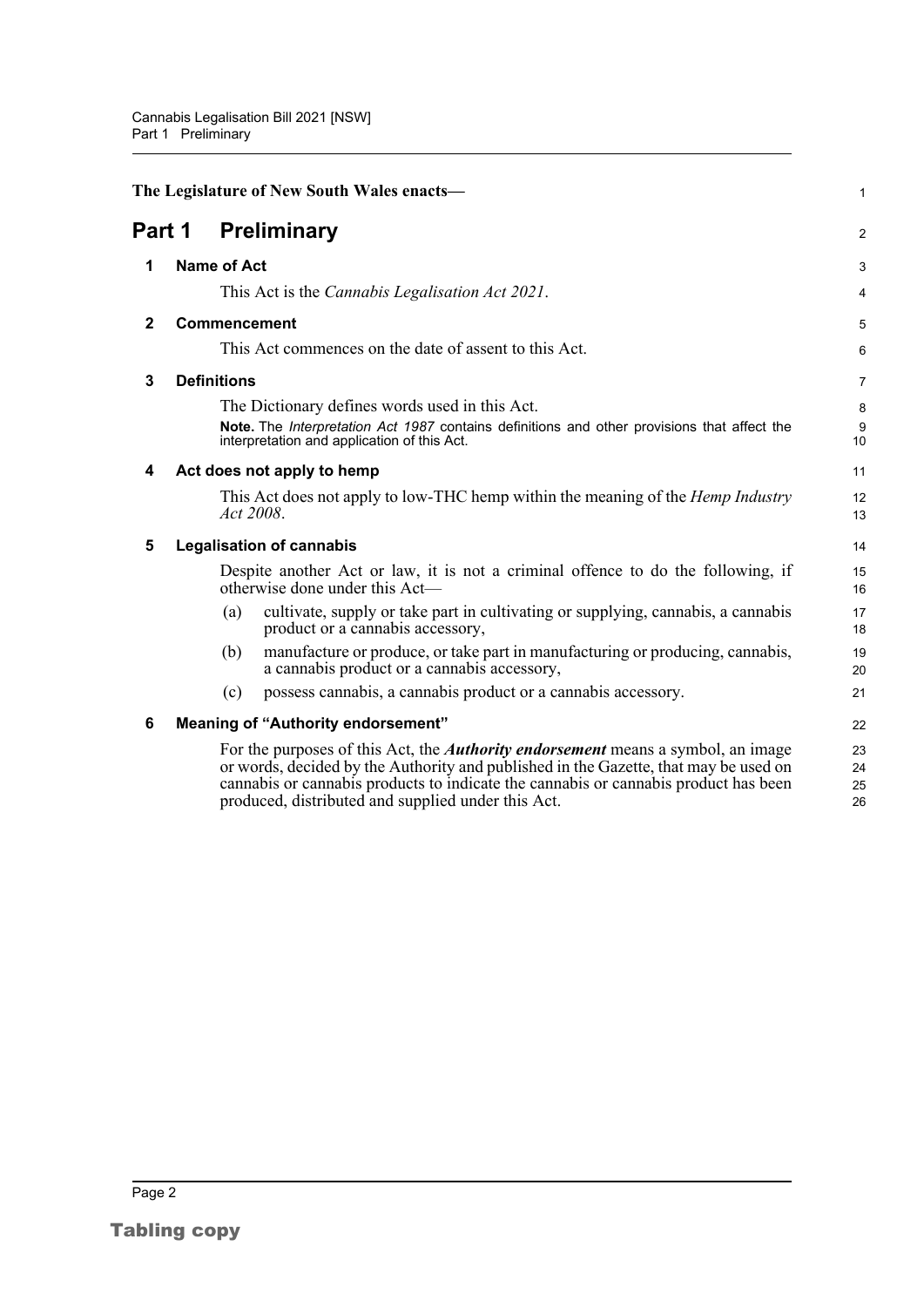<span id="page-9-3"></span><span id="page-9-2"></span><span id="page-9-1"></span><span id="page-9-0"></span>

| Part 2 |     | <b>New South Wales Cannabis Authority</b>                                                                                                                                                                                                                                                           | 1                       |
|--------|-----|-----------------------------------------------------------------------------------------------------------------------------------------------------------------------------------------------------------------------------------------------------------------------------------------------------|-------------------------|
| 7      |     | <b>Constitution of New South Wales Cannabis Authority</b>                                                                                                                                                                                                                                           | $\overline{\mathbf{c}}$ |
|        | (1) | There is constituted by this Act a body corporate with the corporate name of the New<br>South Wales Cannabis Authority.                                                                                                                                                                             | 3<br>4                  |
|        | (2) | The Authority is a statutory body representing the Crown.<br>Note. Section 50 of the Interpretation Act 1987 provides for the powers of a statutory<br>corporation.                                                                                                                                 | 5<br>6<br>7             |
| 8      |     | <b>Objects of Authority</b>                                                                                                                                                                                                                                                                         | 8                       |
|        |     | The objects of the Authority are to-                                                                                                                                                                                                                                                                | 9                       |
|        |     | administer the licensing scheme under this Act, and<br>(a)                                                                                                                                                                                                                                          | 10                      |
|        |     | prevent and minimise the harms associated with cannabis use, and<br>(b)                                                                                                                                                                                                                             | 11                      |
|        |     | facilitate a legal cannabis industry, and<br>(c)                                                                                                                                                                                                                                                    | 12                      |
|        |     | reduce demand for illicit cannabis, and<br>(d)                                                                                                                                                                                                                                                      | 13                      |
|        |     | decide and enforce safe ways for cultivating, processing and distributing<br>(e)<br>cannabis and for the quality control of cannabis.                                                                                                                                                               | 14<br>15                |
| 9      |     | <b>Functions of Authority</b>                                                                                                                                                                                                                                                                       | 16                      |
|        | (1) | The Authority has the functions conferred or imposed on it by or under this Act or<br>another Act.                                                                                                                                                                                                  | 17<br>18                |
|        | (2) | In particular, the Authority has the following functions—                                                                                                                                                                                                                                           | 19                      |
|        |     | to issue cannabis licences and social club licences under this Act,<br>(a)                                                                                                                                                                                                                          | 20                      |
|        |     | to ensure compliance with conditions of cannabis licences and social club<br>(b)<br>licences,                                                                                                                                                                                                       | 21<br>22                |
|        |     | to establish minimum and best practice standards for the cultivation,<br>(c)<br>processing and handling of cannabis and cannabis products,                                                                                                                                                          | 23<br>24                |
|        |     | to establish a framework for testing the quality, strength and safety of cannabis<br>(d)<br>and cannabis products,                                                                                                                                                                                  | 25<br>26                |
|        |     | to establish and maintain an inventory tracking system for cannabis and<br>(e)<br>cannabis products-                                                                                                                                                                                                | 27<br>28                |
|        |     | produced under a cannabis production licence or a social club licence,<br>(i)<br>or                                                                                                                                                                                                                 | 29<br>30                |
|        |     | distributed under a cannabis distribution licence,<br>(ii)                                                                                                                                                                                                                                          | 31                      |
|        |     | (f)<br>to purchase from cannabis production licence holders and cannabis social<br>clubs, and sell to cannabis production licence holders and cannabis<br>distribution licence holders, cannabis and cannabis products in New South<br>Wales, other than cannabis to which this Act does not apply, | 32<br>33<br>34<br>35    |
|        |     | to establish grades and classes of cannabis and cannabis products and fix the<br>(g)<br>price at which cannabis or cannabis products of a grade or class may be sold<br>to holders of a cannabis distribution licence under this Act that has regard to-                                            | 36<br>37<br>38          |
|        |     | the price of cannabis and cannabis products sold in contravention of this<br>(i)<br>Act, and                                                                                                                                                                                                        | 39<br>40                |
|        |     | the importance of not substantially increasing the overall consumption<br>(11)<br>and uptake of cannabis use,                                                                                                                                                                                       | 41<br>42                |
|        |     | (h)<br>to encourage businesses engaged in the handling or sale of cannabis and<br>cannabis products to minimise safety risks associated with cannabis and<br>cannabis products,                                                                                                                     | 43<br>44<br>45          |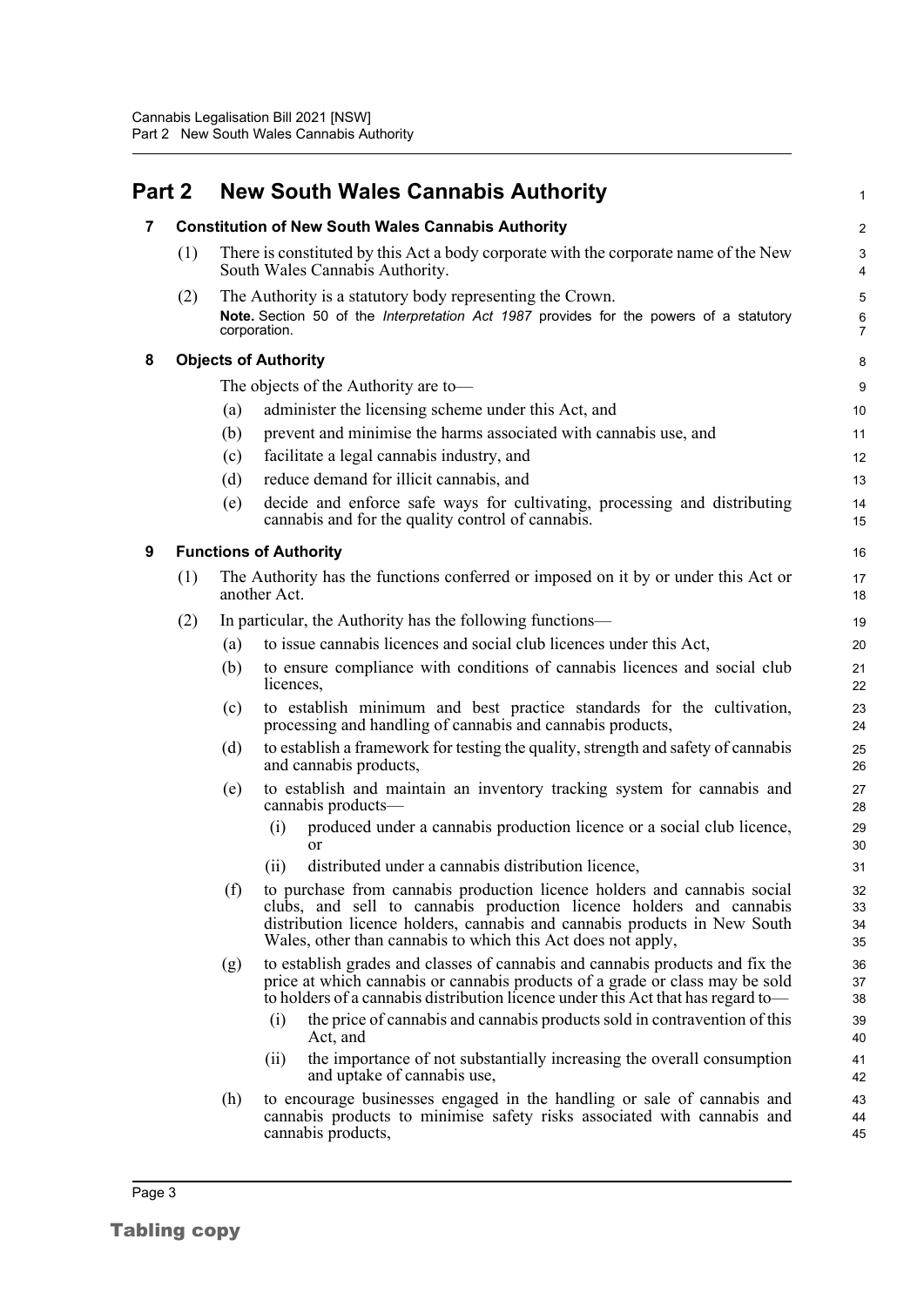|    |              | (i) | to provide advice, information, community education and assistance in<br>relation to matters connected with cannabis safety, harm minimisation or other<br>matters of interest to consumers of cannabis,                                                                                                                                                                                                                                                                                                             | $\mathbf{1}$<br>$\sqrt{2}$<br>3  |
|----|--------------|-----|----------------------------------------------------------------------------------------------------------------------------------------------------------------------------------------------------------------------------------------------------------------------------------------------------------------------------------------------------------------------------------------------------------------------------------------------------------------------------------------------------------------------|----------------------------------|
|    |              | (i) | to ensure the regulation of cannabis and cannabis products does not lead to the<br>prosecution of personal cannabis use for products without Authority<br>endorsement,                                                                                                                                                                                                                                                                                                                                               | 4<br>5<br>6                      |
|    |              | (k) | to ensure the cultivation and processing of cannabis and cannabis products<br>does not cause environmental harm,                                                                                                                                                                                                                                                                                                                                                                                                     | $\overline{7}$<br>8              |
|    |              | (1) | to prevent the over commercialisation or monopolisation of the cannabis<br>market,                                                                                                                                                                                                                                                                                                                                                                                                                                   | 9<br>10                          |
|    |              | (m) | to carry out research necessary to perform the Authority's other functions.                                                                                                                                                                                                                                                                                                                                                                                                                                          | 11                               |
|    | (3)          |     | The Authority must, within 12 months of the commencement of this Act, investigate<br>and make recommendations to the Minister about establishing a scheme for the<br>process for persons to have a conviction relating to a cannabis offence extinguished.                                                                                                                                                                                                                                                           | 12<br>13<br>14                   |
|    | (4)          |     | Without limiting subsection (3), the Authority may investigate and make<br>recommendations about the following—                                                                                                                                                                                                                                                                                                                                                                                                      | 15<br>16                         |
|    |              | (a) | the types of offence eligible to be extinguished,                                                                                                                                                                                                                                                                                                                                                                                                                                                                    | 17                               |
|    |              | (b) | the circumstances in which offences are not appropriate to be extinguished,                                                                                                                                                                                                                                                                                                                                                                                                                                          | 18                               |
|    |              | (c) | the way a person may make an application to have an offence extinguished,                                                                                                                                                                                                                                                                                                                                                                                                                                            | 19                               |
|    |              | (d) | the decision-making body for deciding an offence may be extinguished,                                                                                                                                                                                                                                                                                                                                                                                                                                                | 20                               |
|    |              | (e) | a process for review of a decision made by a decision-making body under<br>paragraph (d),                                                                                                                                                                                                                                                                                                                                                                                                                            | 21<br>22                         |
|    |              | (f) | other matters the Authority considers appropriate.                                                                                                                                                                                                                                                                                                                                                                                                                                                                   | 23                               |
|    | (5)          |     | In this section-                                                                                                                                                                                                                                                                                                                                                                                                                                                                                                     | 24                               |
|    |              |     | <b>cannabis offence</b> includes an offence involving cannabis under the Drug Misuse and<br>Trafficking Act 1985.                                                                                                                                                                                                                                                                                                                                                                                                    | 25<br>26                         |
| 10 | <b>Staff</b> |     |                                                                                                                                                                                                                                                                                                                                                                                                                                                                                                                      | 27                               |
|    |              |     | Persons may be employed in the Public Service under the <i>Government Sector</i><br><i>Employment Act 2013</i> to enable the Authority to exercise the Authority's functions.<br>Note. Section 59 of the Government Sector Employment Act 2013 provides that the persons<br>employed, or whose services the Authority makes use of, may be referred to as officers or<br>employees, or members of staff, of the Authority. Section 47A of the Constitution Act 1902<br>precludes the Authority from employing staff. | 28<br>29<br>30<br>31<br>32<br>33 |
| 11 |              |     | <b>Expert advisory panel</b>                                                                                                                                                                                                                                                                                                                                                                                                                                                                                         | 34                               |
|    | (1)          |     | The Authority must establish an expert advisory panel to assist the Authority in<br>connection with any of the Authority's functions, within 12 months of the<br>commencement of this Act.                                                                                                                                                                                                                                                                                                                           | 35<br>36<br>37                   |
|    | (2)          |     | Without limiting subsection (1), the expert advisory panel may do the following—                                                                                                                                                                                                                                                                                                                                                                                                                                     | 38                               |
|    |              | (a) | develop strategies to prevent the over commercialisation of the cannabis<br>industry, or domination by large-scale business in the cannabis industry,                                                                                                                                                                                                                                                                                                                                                                | 39<br>40                         |
|    |              | (b) | review and set THC potency limits to be included as part of the cannabis<br>licensing scheme,                                                                                                                                                                                                                                                                                                                                                                                                                        | 41<br>42                         |
|    |              | (c) | review the effectiveness of the law and develop new strategies for reducing<br>harms caused by cannabis and cannabis products,                                                                                                                                                                                                                                                                                                                                                                                       | 43<br>44                         |
|    |              | (d) | provide expert advice to the Authority.                                                                                                                                                                                                                                                                                                                                                                                                                                                                              | 45                               |
|    |              |     |                                                                                                                                                                                                                                                                                                                                                                                                                                                                                                                      |                                  |

<span id="page-10-1"></span><span id="page-10-0"></span>**10**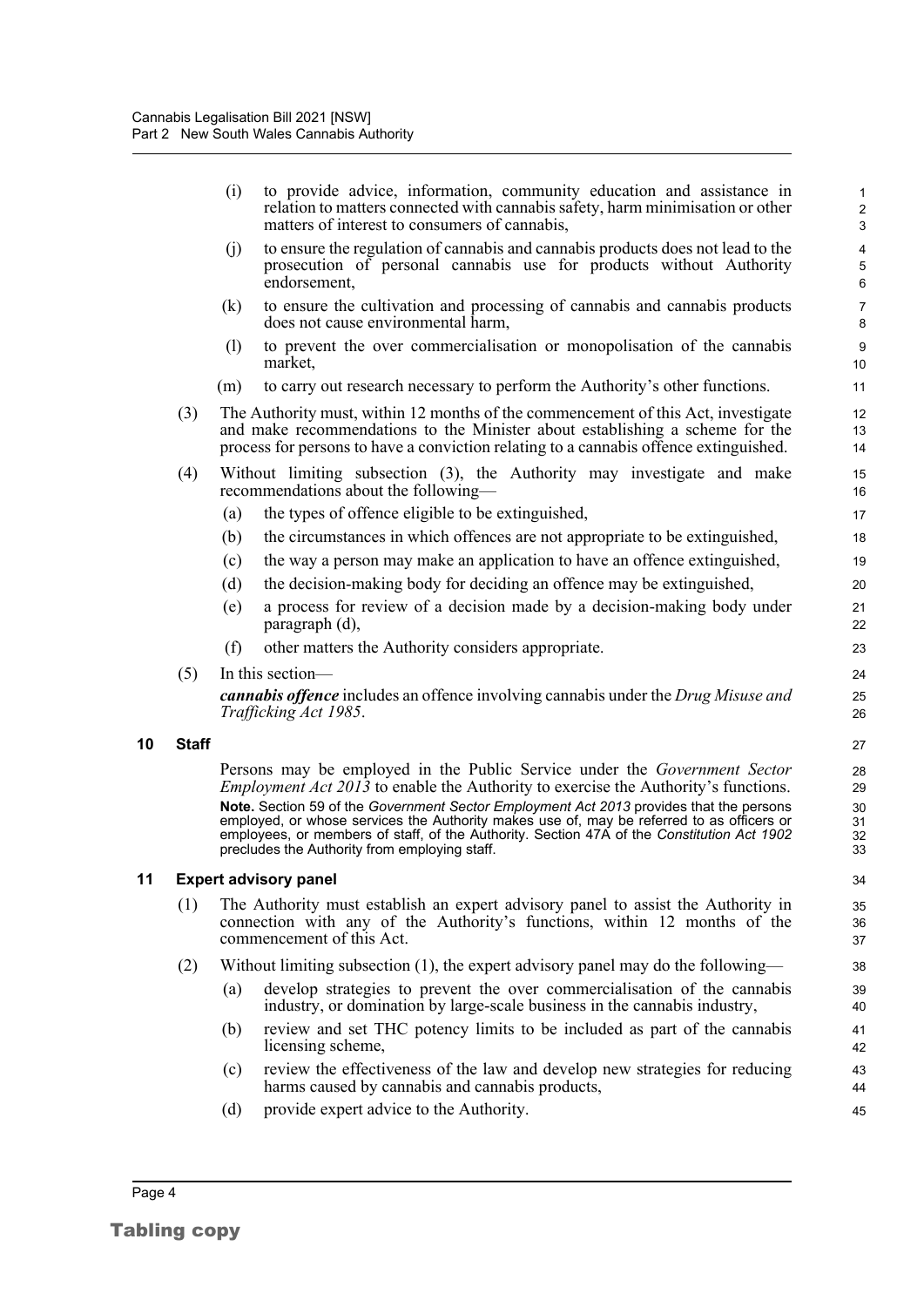<span id="page-11-0"></span>**12 Delegation**

| (3) | An expert advisory panel established by the Authority may, but does not need to,<br>include a member of the Authority.                                                    | 1<br>$\overline{2}$ |
|-----|---------------------------------------------------------------------------------------------------------------------------------------------------------------------------|---------------------|
| (4) | The procedure for calling meetings of an expert advisory panel and for the conduct<br>of business at those meetings is to be decided—                                     | 3<br>$\overline{4}$ |
|     | by the Authority, or<br>(a)                                                                                                                                               | 5                   |
|     | subject to a decision of the Authority—by the panel.<br>(b)                                                                                                               | 6                   |
|     | <b>Delegation</b>                                                                                                                                                         | $\overline{7}$      |
| (1) | The Authority may delegate a function of the Authority under this Act that is not<br>specified in subsection $(2)$ to-                                                    | 8<br>9              |
|     | a member of staff of the Authority, whether by name or by reference to the<br>(a)<br>holder of an office, or                                                              | 10<br>11            |
|     | an authorised officer.<br>(b)                                                                                                                                             | 12                  |
| (2) | The power of delegation conferred by this section cannot be delegated.                                                                                                    | 13                  |
| (3) | A delegate may sub-delegate to a person referred to in subsection (1) a function<br>delegated by the Authority if the delegate is authorised in writing by the Authority. | 14<br>15            |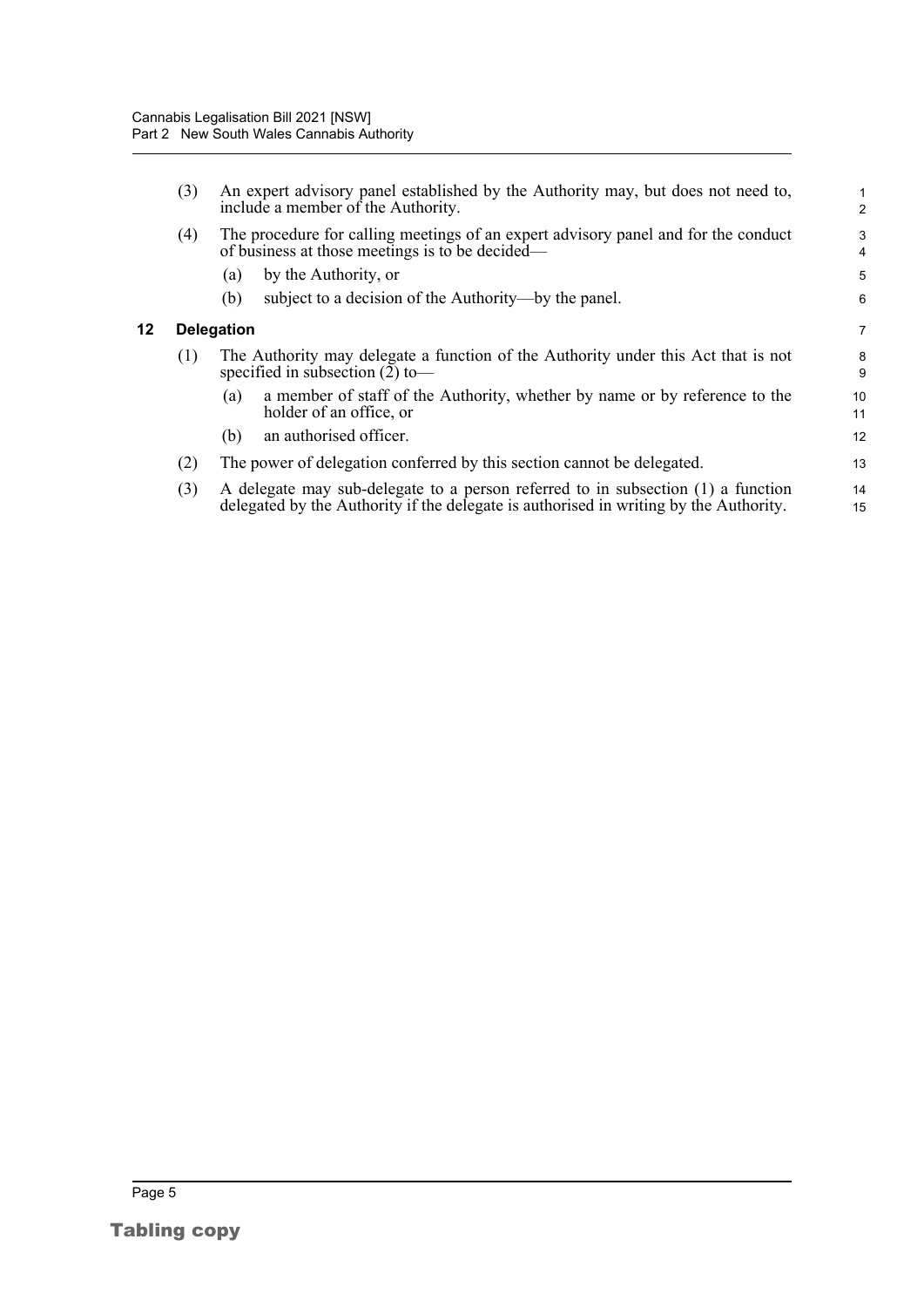<span id="page-12-4"></span><span id="page-12-3"></span><span id="page-12-2"></span><span id="page-12-1"></span><span id="page-12-0"></span>

| Part 3            |     | Cannabis licences, social club licences and personal<br><b>use</b>                                                                   | 1<br>$\overline{c}$ |
|-------------------|-----|--------------------------------------------------------------------------------------------------------------------------------------|---------------------|
| <b>Division 1</b> |     | <b>Preliminary</b>                                                                                                                   | 3                   |
| 13                |     | <b>Definitions</b>                                                                                                                   | 4                   |
|                   |     | In this Part-                                                                                                                        | 5                   |
|                   |     | <b>board members</b> —see section $26(3)$ .                                                                                          | 6                   |
|                   |     | <i>cultivation activity</i> —see section $16(1)(b)$ .                                                                                | 7                   |
|                   |     | <i>destruction activity</i> —see section $16(1)(g)$ .                                                                                | 8                   |
|                   |     | <i>micro-cultivation activity</i> —see section $16(1)(c)$ .                                                                          | 9                   |
|                   |     | <i>nursery activity</i> —see section $16(1)(a)$ .                                                                                    | 10                  |
|                   |     | <i>processing activity</i> —see section $16(1)(d)$ .                                                                                 | 11                  |
|                   |     | <i>research activity</i> —see section $16(1)(f)$ .                                                                                   | 12                  |
|                   |     | social club activity-see section 27.                                                                                                 | 13                  |
|                   |     | <i>wholesale and distribution activity</i> —see section $16(1)(e)$ .                                                                 | 14                  |
| 14                |     | <b>Requirement for licence</b>                                                                                                       | 15                  |
|                   |     | A person must not undertake, or take part in, the following activities except as<br>authorised by a licence granted under this Part— | 16<br>17            |
|                   |     | a nursery activity,<br>(a)                                                                                                           | 18                  |
|                   |     | a cultivation activity,<br>(b)                                                                                                       | 19                  |
|                   |     | a micro-cultivation activity,<br>(c)                                                                                                 | 20                  |
|                   |     | a processing activity,<br>(d)                                                                                                        | 21                  |
|                   |     | a wholesale and distribution activity,<br>(e)                                                                                        | 22                  |
|                   |     | (f)<br>a retail activity,                                                                                                            | 23                  |
|                   |     | a cannabis premises activity,<br>(g)                                                                                                 | 24                  |
|                   |     | a nursery retail activity,<br>(h)                                                                                                    | 25                  |
|                   |     | a research activity,<br>(i)                                                                                                          | 26                  |
|                   |     | a destruction activity,<br>(i)                                                                                                       | 27                  |
|                   |     | (k)<br>a social club activity.                                                                                                       | 28                  |
|                   |     | Maximum penalty—                                                                                                                     | 29                  |
|                   |     | for an individual—20 penalty units, or<br>(a)                                                                                        | 30                  |
|                   |     | (b)<br>for a corporation—500 penalty units.                                                                                          | 31                  |
| 15                |     | <b>Inventory tracking system</b>                                                                                                     | 32                  |
|                   | (1) | The Authority is to establish and maintain an inventory tracking system for cannabis<br>and cannabis products—                       | 33<br>34            |
|                   |     | produced and distributed under a cannabis licence, or<br>(a)                                                                         | 35                  |
|                   |     | purchased from the holder of a social club licence and distributed under a<br>(b)<br>cannabis distribution licence.                  | 36<br>37            |
|                   | (2) | The holder of a cannabis licence must have access to the inventory tracking system.                                                  | 38                  |
|                   | (3) | The holder of a cannabis licence is required to update the inventory tracking system<br>in relation to-                              | 39<br>40            |
|                   |     | each time cannabis or a cannabis product is received, and<br>(a)                                                                     | 41                  |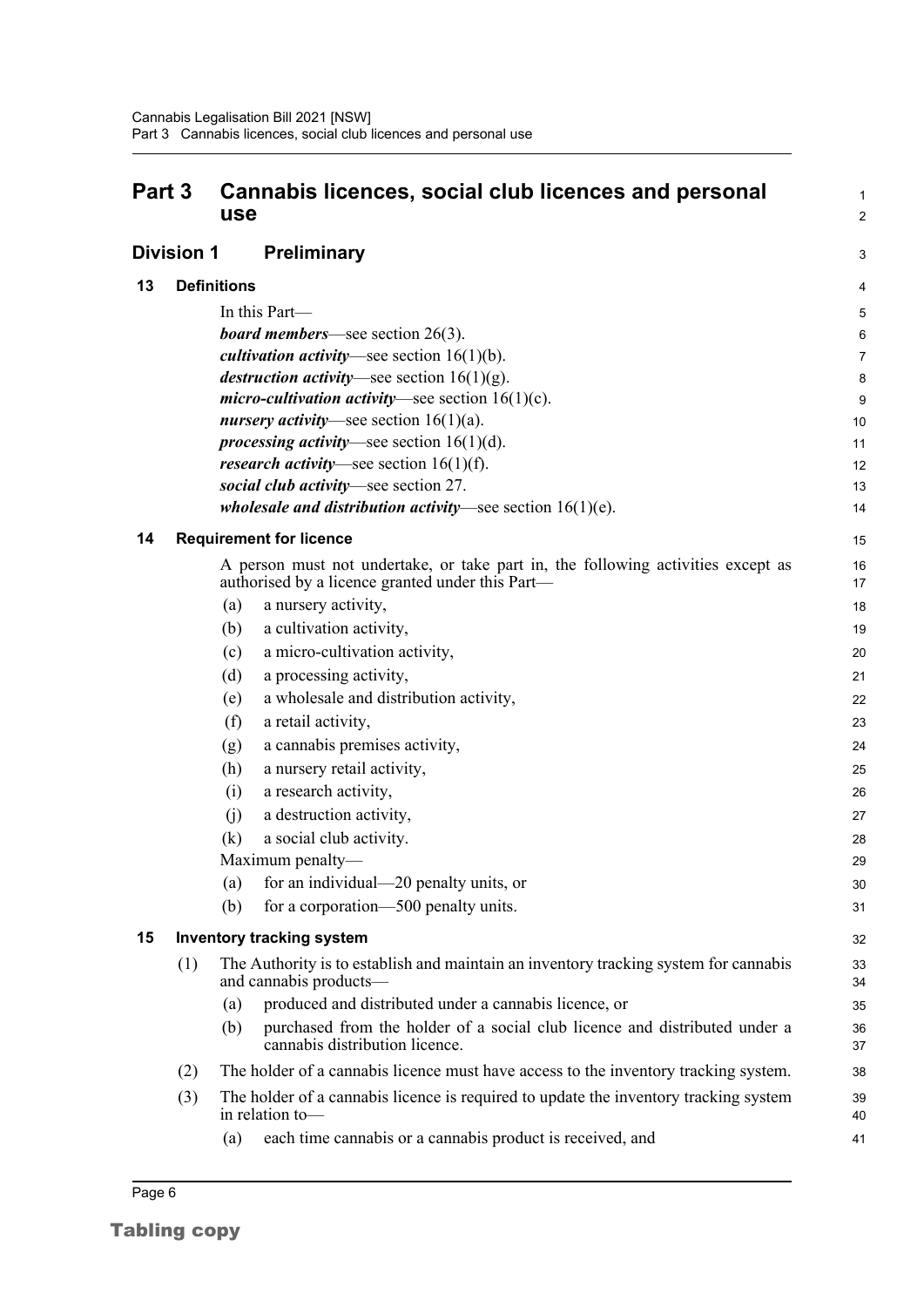<span id="page-13-1"></span><span id="page-13-0"></span>

|    |                   | (b) |                  | each time cannabis or a cannabis product is supplied to the Authority.                                                                                       | $\mathbf{1}$        |
|----|-------------------|-----|------------------|--------------------------------------------------------------------------------------------------------------------------------------------------------------|---------------------|
|    | (4)               |     |                  | The Authority may, by written notice given to the holder of a cannabis licence,                                                                              | $\overline{c}$      |
|    |                   |     | tracking system. | provide further information about the operation and requirements of the inventory                                                                            | 3<br>4              |
|    | (5)               |     |                  | Failure of a cannabis licence holder to update the inventory tracking system is a<br>breach of a condition of the licence.                                   | $\mathbf 5$<br>6    |
|    | (6)               |     |                  | Cannabis purchased by the Authority from a person who holds a social club licence<br>must be entered in the inventory tracking system by the Authority both— | $\overline{7}$<br>8 |
|    |                   | (a) |                  | at the time the cannabis is received, and                                                                                                                    | 9                   |
|    |                   | (b) |                  | at the time the cannabis is supplied.                                                                                                                        | 10                  |
|    | <b>Division 2</b> |     |                  | Types of licence and conditions—industry                                                                                                                     | 11                  |
| 16 |                   |     |                  | <b>Cannabis production licence</b>                                                                                                                           | 12                  |
|    | (1)               |     |                  | The Authority may grant a <i>cannabis production licence</i> which authorises the licence<br>holder to carry out one or more of the following activities—    | 13<br>14            |
|    |                   | (a) |                  | the following activities done for the purposes of supplying and growing stock<br>for cultivation within the licensing scheme (a <i>nursery activity</i> )—   | 15<br>16            |
|    |                   |     | (i)              | importing cannabis seeds, subject to the THC limits for cannabis<br>seeds-                                                                                   | 17<br>18            |
|    |                   |     |                  | (A)<br>decided by the Authority and published in the Gazette, or                                                                                             | 19                  |
|    |                   |     |                  | specified as a condition of a licence,<br>(B)                                                                                                                | 20                  |
|    |                   |     | (ii)             | the cultivation of cannabis,                                                                                                                                 | 21                  |
|    |                   |     | (iii)            | supplying cannabis seeds and growing stock to the Authority,                                                                                                 | 22                  |
|    |                   |     | (iv)             | carrying out research and testing incidental to the cultivation of<br>cannabis,                                                                              | 23<br>24            |
|    |                   |     | (v)              | the packaging and labelling of growing stock and cannabis seeds for<br>supply to the Authority,                                                              | 25<br>26            |
|    |                   |     | $(v_i)$          | the receipt of samples of cannabis from a person who holds a cannabis<br>production licence authorised to carry out a research activity,                     | 27<br>28            |
|    |                   | (b) |                  | the following activities done for the purposes of the cultivation of cannabis for<br>supply (a <i>cultivation activity</i> )—                                | 29<br>30            |
|    |                   |     | (i)              | the purchase of growing stock or cannabis seeds from the Authority,                                                                                          | 31                  |
|    |                   |     | (ii)             | the cultivation of cannabis,                                                                                                                                 | 32                  |
|    |                   |     | (iii)            | the supply of cannabis to the Authority,                                                                                                                     | 33                  |
|    |                   |     | (iv)             | research and testing incidental to the cultivation of cannabis,                                                                                              | 34                  |
|    |                   |     | (v)              | the receipt of samples of cannabis from a person who holds a cannabis<br>production licence authorised to carry out a research activity,                     | 35<br>36            |
|    |                   | (c) |                  | the following activities done for the purposes of small-scale cultivation of<br>cannabis for supply (a <i>micro-cultivation activity</i> )—                  | 37<br>38            |
|    |                   |     | (i)              | the purchase or receipt of growing stock or cannabis seeds from the<br>Authority,                                                                            | 39<br>40            |
|    |                   |     | (11)             | the cultivation of cannabis up to the maximum amount authorised by the<br>licence,                                                                           | 41<br>42            |
|    |                   |     | (iii)            | carrying out research and testing incidental to the cultivation of<br>cannabis,                                                                              | 43<br>44            |
|    |                   |     | (iv)             | the supply of cannabis to the Authority,                                                                                                                     | 45                  |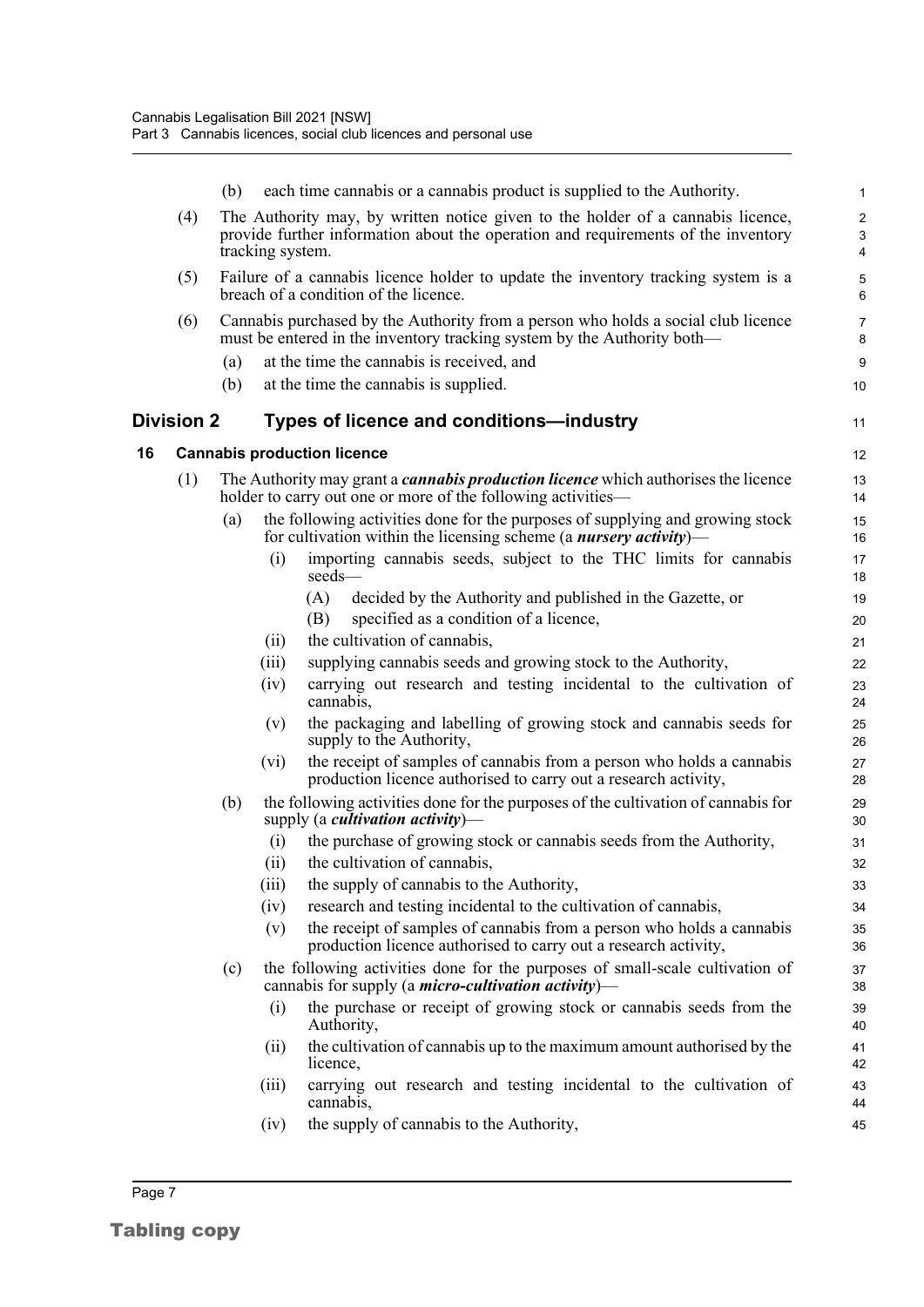|    |     |             | the receipt of samples of cannabis from a person who holds a cannabis<br>(v)<br>production licence authorised to carry out a research activity,                                                                                                  | 1<br>$\overline{2}$ |
|----|-----|-------------|--------------------------------------------------------------------------------------------------------------------------------------------------------------------------------------------------------------------------------------------------|---------------------|
|    |     | (d)         | the following activities done for the purposes of processing, packaging and<br>labelling of cannabis for supply (a <i>processing activity</i> )—                                                                                                 | 3<br>4              |
|    |     |             | the purchase or receipt of growing stock, cannabis seeds or cannabis<br>(i)<br>from the Authority,                                                                                                                                               | $\mathbf 5$<br>6    |
|    |     |             | carrying out research and testing incidental to the processing of<br>(ii)<br>cannabis and cannabis products,                                                                                                                                     | $\overline{7}$<br>8 |
|    |     |             | the production of cannabis and cannabis products,<br>(iii)                                                                                                                                                                                       | $\boldsymbol{9}$    |
|    |     |             | the packaging and labelling of cannabis and cannabis products,<br>(iv)                                                                                                                                                                           | 10                  |
|    |     |             | the supply of packaged and labelled cannabis to the Authority,<br>(v)                                                                                                                                                                            | 11                  |
|    |     |             | (vi)<br>the receipt of samples of cannabis from a person who holds a cannabis<br>production licence authorised to carry out a research activity,                                                                                                 | 12<br>13            |
|    |     | (e)         | the following activities done for the purposes of distribution of processed<br>cannabis and cannabis products for supply (a wholesale and distribution<br>$activity)$ —                                                                          | 14<br>15<br>16      |
|    |     |             | the purchase or receipt of packaged and labelled cannabis and cannabis<br>(i)<br>products from the Authority,                                                                                                                                    | 17<br>18            |
|    |     |             | the supply of packaged and labelled cannabis and cannabis products to<br>(ii)<br>the Authority,                                                                                                                                                  | 19<br>20            |
|    |     | (f)         | the following activities done for the purposes of research and development of<br>cannabis and cannabis products (a research activity)—                                                                                                           | 21<br>22            |
|    |     |             | the purchase or receipt of growing stock or cannabis seeds from the<br>(i)<br>Authority,                                                                                                                                                         | 23<br>24            |
|    |     |             | the cultivation of cannabis,<br>(ii)                                                                                                                                                                                                             | 25                  |
|    |     |             | the production of cannabis and cannabis products,<br>(iii)                                                                                                                                                                                       | 26                  |
|    |     |             | testing, on humans only, samples of cannabis and cannabis products,<br>(iv)                                                                                                                                                                      | 27                  |
|    |     |             | supplying samples of cannabis, including growing stock, and cannabis<br>(v)<br>products to the Authority and cannabis production licence holders,                                                                                                | 28<br>29            |
|    |     | (g)         | obtaining cannabis and cannabis products from a person for the purpose of<br>safe and secure destruction of cannabis and cannabis products in the way<br>decided by the Authority and published in the Gazette (a <i>destruction activity</i> ). | 30<br>31<br>32      |
|    | (2) | $l$ icence— | Each of the following activities are also authorised for a cannabis production                                                                                                                                                                   | 33<br>34            |
|    |     | (a)         | the supply of cannabis or a cannabis product to a person who holds a cannabis<br>production licence authorised to carry out a destruction activity,                                                                                              | 35<br>36            |
|    |     | (b)         | the destruction of cannabis or a cannabis product authorised to be kept by the<br>licence in the way decided by the Authority and published in the Gazette.                                                                                      | 37<br>38            |
| 17 |     |             | <b>Relationship with Authority</b>                                                                                                                                                                                                               | 39                  |
|    | (1) |             | It is a condition of a cannabis production licence and a social club licence that<br>cannabis and cannabis products may only be supplied to the Authority.                                                                                       | 40<br>41            |
|    | (2) |             | Subsection $(1)$ does not apply to a cannabis production licence with authority to carry<br>out a research activity if the cannabis is—                                                                                                          | 42<br>43            |
|    |     | (a)         | supplied to the holder of a cannabis production licence, and                                                                                                                                                                                     | 44                  |
|    |     | (b)         | a sample of cannabis.                                                                                                                                                                                                                            | 45                  |
|    | (3) |             | It is a condition of a cannabis distribution licence that the holder may only purchase<br>cannabis or cannabis products from the Authority.                                                                                                      | 46<br>47            |

<span id="page-14-0"></span>Tabling copy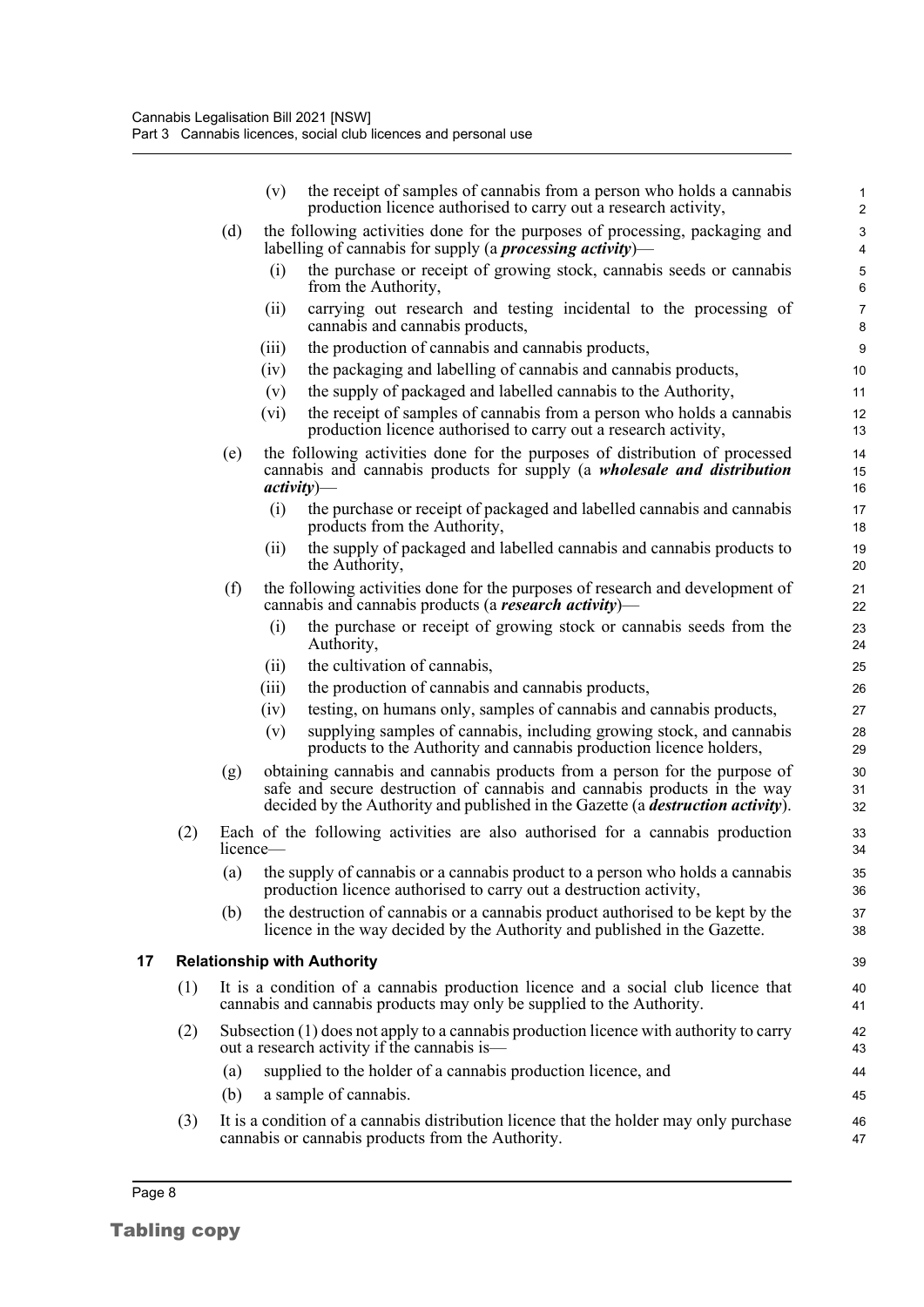#### <span id="page-15-0"></span>**18 Products must have Authority endorsement**

- (1) The Authority must ensure cannabis or a cannabis product supplied to a person who holds a cannabis distribution licence authorised to carry out a retail activity or a nursery retail activity—
	- (a) has been prepared in accordance with the conditions and requirements of a cannabis production licence, and

- (b) if the Authority is satisfied paragraph (a) has been complied with—the cannabis or cannabis products supplied include the Authority endorsement.
- (2) The Authority may affix the Authority endorsement on products supplied to the Authority, or may, by condition of a licence, require the holder of a cannabis production licence authorised to carry out a nursery activity, a processing activity or a wholesale and distribution activity to affix the Authority endorsement.
- (3) If the Authority is not satisfied that cannabis or a cannabis product affixed with the Authority endorsement is cannabis or a cannabis product prepared in accordance with the conditions of a licence the Authority may—
	- (a) return the product to the cannabis production licence holder, subject to conditions, or
	- (b) supply the cannabis or cannabis product to a person who holds a cannabis production licence authorised to carry out a destruction activity, or
	- (c) destroy the cannabis or a cannabis product authorised to be kept by the licence in the way decided by the Authority and published in the Gazette.

#### <span id="page-15-1"></span>**19 Cannabis distribution licence**

The Authority may grant a *cannabis distribution licence* which authorises the licence holder to carry out one or more of the following activities—

- (a) the following activities done for the purposes of sale of processed cannabis and cannabis products to the public (a *retail activity*)—
	- (i) the purchase of packaged and labelled cannabis and cannabis products from the Authority,
	- (ii) the sale of cannabis products to the public,
	- (iii) the sale of growing stock or cannabis seeds to the public,
	- (iv) the supply of cannabis to a person who holds a cannabis production licence authorised to carry out a destruction activity,
	- (v) the destruction of cannabis authorised to be kept by the licence in the way decided by the Authority and published in the Gazette,
- (b) the following activities done for the purposes of sale of growing stock and cannabis seeds to the public (a *nursery retail activity*)—
	- (i) the purchase of growing stock or cannabis seeds from the Authority,
	- (ii) the sale of growing stock or cannabis seeds to the public,
- (c) the following activities done for the purposes of the provision of public premises for the consumption of cannabis (a *cannabis premises activity*)—
	- (i) providing a public place for the on-site consumption of cannabis and cannabis products (*cannabis consumption premises*) including cannabis and cannabis products obtained elsewhere,
	- (ii) supplying cannabis to a person who holds a cannabis production licence authorised to carry out a destruction activity,
	- (iii) destroying cannabis authorised to be kept by the licence in the way decided by the Authority and published in the Gazette.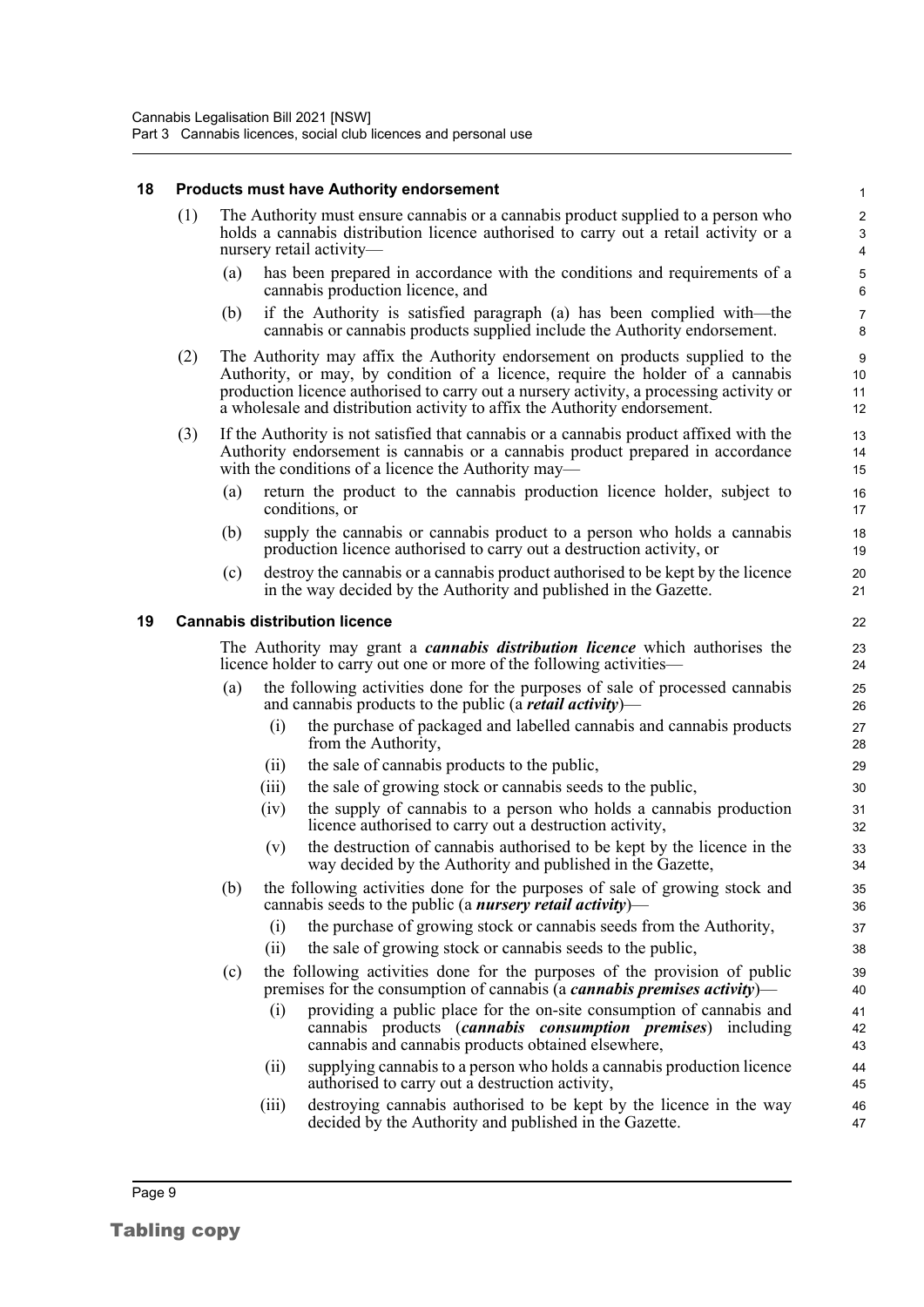#### <span id="page-16-0"></span>**20 Persons employed or engaged by cannabis licence holder**

Authorisation under a cannabis licence extends to all persons employed or engaged by the holder of the licence to carry out the activities authorised by the licence while acting within the scope of the person's employment or engagement.

#### <span id="page-16-1"></span>**21 General conditions of cannabis licences**

A cannabis licence is subject to the following conditions—

- (a) each person employed or engaged in activities under the licence must—
	- (i) be issued with an identification card that identifies the licence and displays the person's name and date of birth and a recent photograph of the person, and
	- (ii) while employed or engaged in activities under the licence—carry the person's identification card, and
	- (iii) not be a minor,
- (b) the holder of the licence must prepare and implement a risk management plan for the activities authorised by the licence that—
	- (i) complies with requirements specified by the Authority, and
	- (ii) has been approved by the Authority,
- (c) the holder of the licence, and a person employed or engaged by the holder of a licence, must complete the training required by the Authority,
- (d) the theft, loss or apparent unauthorised interference with cannabis or cannabis products to which the licence relates must be reported immediately to a police officer and the Authority,
- (e) the holder of the licence must immediately inform the Authority by written notice if—
	- (i) a licence or other authority held by the person under Commonwealth, State or Territory law that regulates activities involving cannabis or cannabis products, medicines, poisons or therapeutic goods is suspended, cancelled or amended, or
	- (ii) proceedings are commenced in which the licence or other authority may be suspended, cancelled or amended,
- (f) the holder of the licence must inform the Authority by written notice within 7 days after—
	- (i) the holder changes the holder's name, address or contact details as previously notified to the Authority, or
	- (ii) for a corporation—
		- (A) a person ceases to be or commences as a director of the corporation, or
		- (B) a director changes the director's name, address or contact details as previously notified to the Authority,
- (g) reasonable steps must be taken to prevent a minor from entering or remaining in an area where there is cannabis or cannabis products,
- (h) the holder of the licence may store and transport cannabis and cannabis products as reasonably necessary for a purpose authorised by the licence,
- (i) the cannabis or cannabis products intended for consumption must not be handled in a way that will render, or is likely to render, the cannabis or cannabis products unsafe for consumption,
- (j) other conditions specified by the Authority which may, without limitation, include conditions about—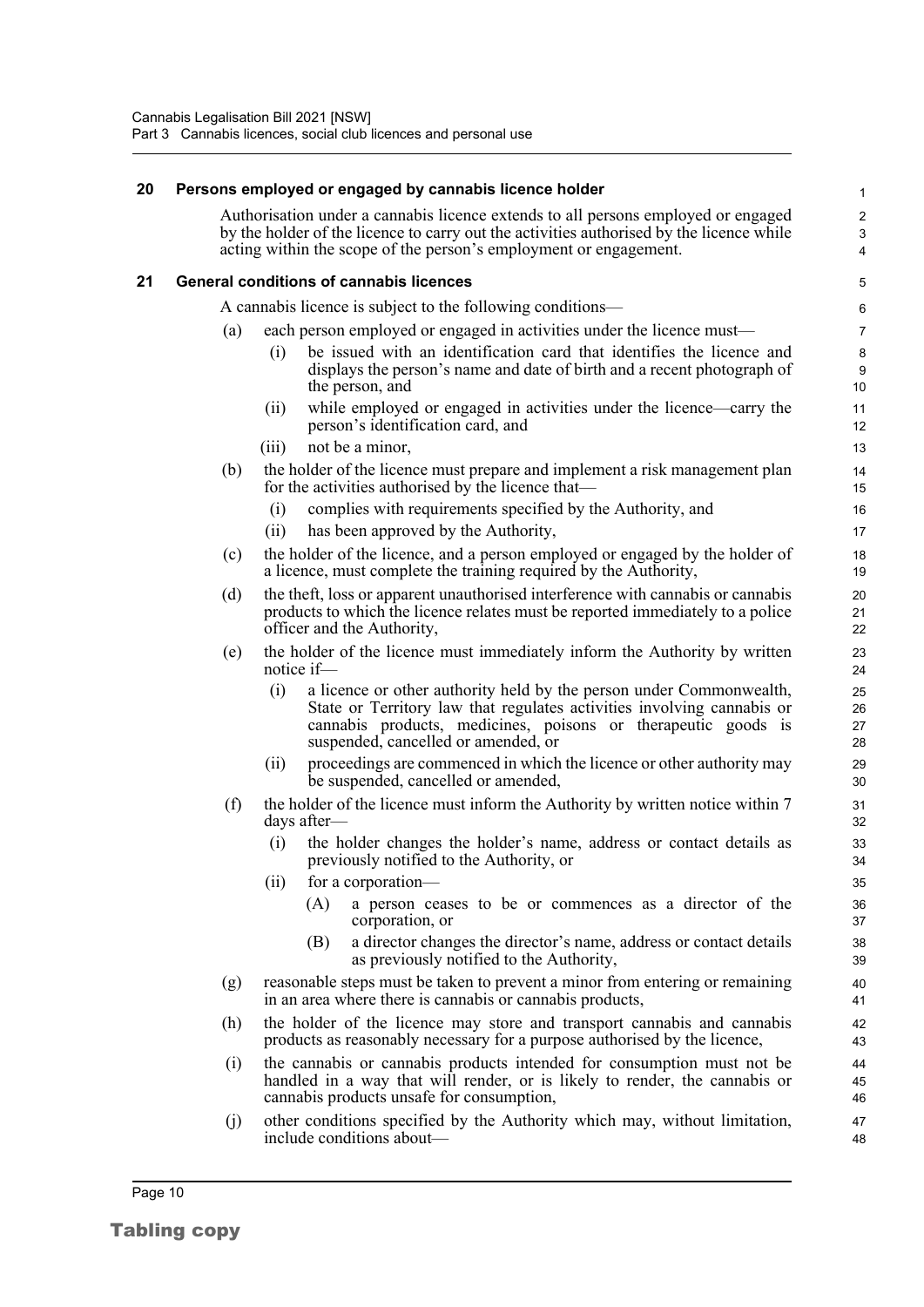<span id="page-17-1"></span><span id="page-17-0"></span>

|    |     | (i)<br>surveillance and security measures that must be complied with, and                                                                                                                                                                                                      | $\mathbf{1}$                 |
|----|-----|--------------------------------------------------------------------------------------------------------------------------------------------------------------------------------------------------------------------------------------------------------------------------------|------------------------------|
|    |     | (ii)<br>matters relating to the preparation or treatment of cannabis or cannabis<br>products, and                                                                                                                                                                              | $\overline{2}$<br>$\sqrt{3}$ |
|    |     | records that must be kept, and<br>(iii)                                                                                                                                                                                                                                        | $\overline{4}$               |
|    |     | returns that must be provided to the Authority.<br>(iv)                                                                                                                                                                                                                        | 5                            |
| 22 |     | <b>Conditions of cannabis production licence</b>                                                                                                                                                                                                                               | 6                            |
|    |     | The Authority may impose the following conditions on a cannabis production<br>licence-                                                                                                                                                                                         | $\overline{7}$<br>8          |
|    | (a) | only cannabis and cannabis products of a type specified in the licence may be<br>cultivated,                                                                                                                                                                                   | $9\,$<br>10                  |
|    | (b) | cannabis may only be cultivated on land, or at premises, specified in the<br>licence,                                                                                                                                                                                          | 11<br>12                     |
|    | (c) | the cannabis to which the licence relates must not be stored, prepared or treated<br>except on land, or at premises, specified in the licence,                                                                                                                                 | 13<br>14                     |
|    | (d) | reasonable steps must be taken to remove or treat residue of products derived<br>from cannabis after harvesting or moving cannabis products, and as otherwise<br>reasonably required, to avoid unintended seeding or cultivation of cannabis,                                  | 15<br>16<br>17               |
|    | (e) | the quantity of cannabis or cannabis products produced or received must not<br>exceed the quantity specified in the licence,                                                                                                                                                   | 18<br>19                     |
|    | (f) | if the licence authorises the conduct of research—a person with appropriate<br>scientific qualifications and experience, as decided by the Authority, must be<br>responsible for the conduct of the research,                                                                  | 20<br>21<br>22               |
|    | (g) | any other conditions specified by the Authority.                                                                                                                                                                                                                               | 23                           |
| 23 |     | <b>Conditions of cannabis distribution licence</b>                                                                                                                                                                                                                             | 24                           |
|    |     | The Authority may impose the following conditions on a cannabis distribution<br>licence-                                                                                                                                                                                       | 25<br>26                     |
|    | (a) | cannabis and cannabis products may only be stored or sold on land, or at<br>premises, specified in the licence,                                                                                                                                                                | 27<br>28                     |
|    | (b) | the premises must not be within 200 metres of a school or childcare centre,                                                                                                                                                                                                    | 29                           |
|    | (c) | the quantity of cannabis and cannabis products stored on the premises must not<br>exceed the quantity specified in the licence,                                                                                                                                                | 30<br>31                     |
|    | (d) | cannabis or cannabis products known to be unsuitable or unsafe must not be<br>sold,                                                                                                                                                                                            | 32<br>33                     |
|    | (e) | the licence holder or manager of the premises must not allow a person to<br>consume cannabis or cannabis products on the premises unless the licence<br>holder is authorised to carry out a cannabis premises activity on the premises<br>to which the retail licence relates, | 34<br>35<br>36<br>37         |
|    | (f) | the licence must be displayed on premises where cannabis is sold, or cannabis<br>consumption premises, in a way that-                                                                                                                                                          | 38<br>39                     |
|    |     | is attached to the inside of the premises, and<br>(i)                                                                                                                                                                                                                          | 40                           |
|    |     | is easily readable by persons entering the premises by the principal<br>(i)<br>entrance to the premises, and                                                                                                                                                                   | 41<br>42                     |
|    |     | lists the conditions to which the licence is subject,<br>(iii)                                                                                                                                                                                                                 | 43                           |
|    | (g) | any other conditions specified by the Authority.                                                                                                                                                                                                                               | 44                           |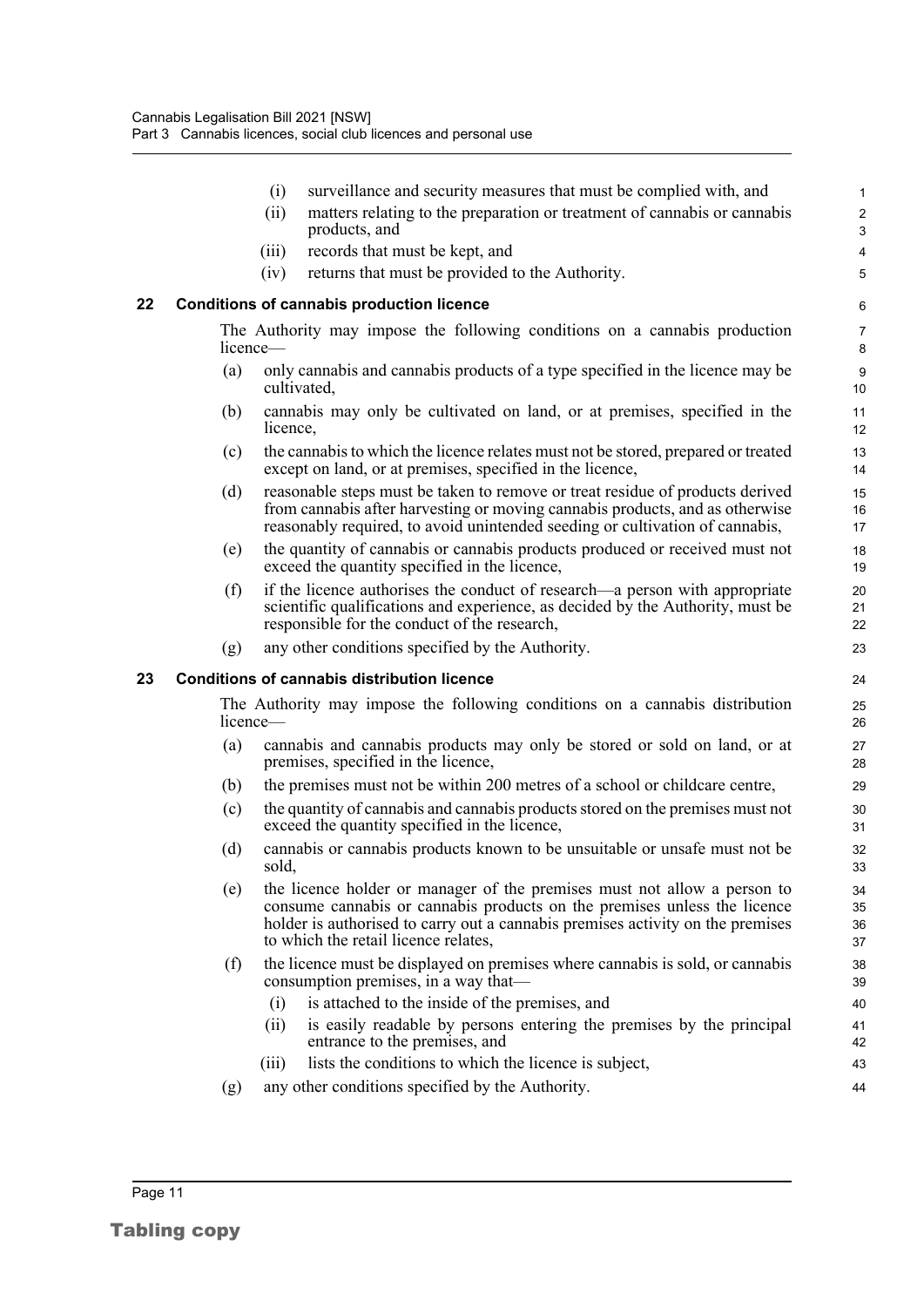<span id="page-18-4"></span><span id="page-18-3"></span><span id="page-18-2"></span><span id="page-18-1"></span><span id="page-18-0"></span>

| 24 |                   |                    | <b>Production and sale outside of New South Wales</b>                                                                                                                                                                                                                                                                                                                 | $\mathbf{1}$                                                                  |
|----|-------------------|--------------------|-----------------------------------------------------------------------------------------------------------------------------------------------------------------------------------------------------------------------------------------------------------------------------------------------------------------------------------------------------------------------|-------------------------------------------------------------------------------|
|    | (1)               |                    | Nothing in this Part limits the Authority from receiving cannabis or a cannabis<br>product from a person who holds a licence or similar authority issued outside of New<br>South Wales, if the Authority is satisfied the cannabis or cannabis product meets the<br>same standards as cannabis or a cannabis product produced under a cannabis<br>production licence. | $\overline{c}$<br>$\ensuremath{\mathsf{3}}$<br>$\overline{4}$<br>5<br>$\,6\,$ |
|    | (2)               |                    | Nothing in this Part limits the holder of a cannabis licence from the supply of<br>cannabis or cannabis products outside New South Wales if authorised by a condition<br>of the licence.                                                                                                                                                                              | $\overline{7}$<br>8<br>9                                                      |
|    | <b>Division 3</b> |                    | <b>Social club licences</b>                                                                                                                                                                                                                                                                                                                                           | 10                                                                            |
| 25 |                   | <b>Definitions</b> |                                                                                                                                                                                                                                                                                                                                                                       | 11                                                                            |
|    |                   |                    | In this Division—                                                                                                                                                                                                                                                                                                                                                     | 12                                                                            |
|    |                   | member.            | <i>member</i> , of a cannabis social club, includes a board member and a social club                                                                                                                                                                                                                                                                                  | 13<br>14                                                                      |
|    |                   |                    | social club members—see section $26(7)$ .                                                                                                                                                                                                                                                                                                                             | 15                                                                            |
| 26 |                   |                    | <b>Licence for social clubs</b>                                                                                                                                                                                                                                                                                                                                       | 16                                                                            |
|    | (1)               |                    | The Authority may grant a <b>social club licence</b> to a group of individuals who grow<br>and share cannabis on a not-for-profit basis (a <i>cannabis social club</i> ).                                                                                                                                                                                             | 17<br>18                                                                      |
|    | (2)               |                    | Each cannabis social club is to be made up of at least 5 members.                                                                                                                                                                                                                                                                                                     | 19                                                                            |
|    | (3)               |                    | A cannabis social club must nominate 5 members to be the <b>board members</b> .                                                                                                                                                                                                                                                                                       | 20                                                                            |
|    | (4)               |                    | For the purposes of this Act, a board member is a holder of a social club licence.                                                                                                                                                                                                                                                                                    | 21                                                                            |
|    | (5)               |                    | A cannabis social club must advise the Authority of the names of the board members.                                                                                                                                                                                                                                                                                   | 22                                                                            |
|    | (6)               |                    | The cannabis social club must advise the Authority—                                                                                                                                                                                                                                                                                                                   | 23                                                                            |
|    |                   | (a)                | if a board member ceases to be a board member, and                                                                                                                                                                                                                                                                                                                    | 24                                                                            |
|    |                   | (b)                | the name of the replacement board member.                                                                                                                                                                                                                                                                                                                             | 25                                                                            |
|    | (7)               |                    | Individuals who are not board members may join the cannabis social club as <b>social</b><br>club members.                                                                                                                                                                                                                                                             | 26<br>27                                                                      |
|    | (8)               |                    | Members of a cannabis social club are entitled to make decisions about the operation,<br>processes and organisation of the cannabis social club.                                                                                                                                                                                                                      | 28<br>29                                                                      |
|    | (9)               |                    | An individual who is a minor is not eligible to be a member of a cannabis social club.                                                                                                                                                                                                                                                                                | 30                                                                            |
| 27 |                   |                    | Activities authorised by social club licence                                                                                                                                                                                                                                                                                                                          | 31                                                                            |
|    |                   |                    | A social club licence authorises the social club to carry out one of more of the<br>following activities (each a <b>social club activity</b> )—                                                                                                                                                                                                                       | 32<br>33                                                                      |
|    |                   | (a)                | the purchase of growing stock or cannabis seeds from the Authority,                                                                                                                                                                                                                                                                                                   | 34                                                                            |
|    |                   | (b)                | the supply of cannabis, other than for sale, to members of the social club for<br>personal use,                                                                                                                                                                                                                                                                       | 35<br>36                                                                      |
|    |                   | (c)                | the processing of cannabis into a cannabis product for the purpose of<br>supplying the cannabis product, other than for sale, to members of the social<br>club for personal use,                                                                                                                                                                                      | 37<br>38<br>39                                                                |
|    |                   | (d)                | if the social club decides to sell all or some of the social club's cannabis or<br>cannabis products—the sale of cannabis or cannabis products to the Authority,                                                                                                                                                                                                      | 40<br>41                                                                      |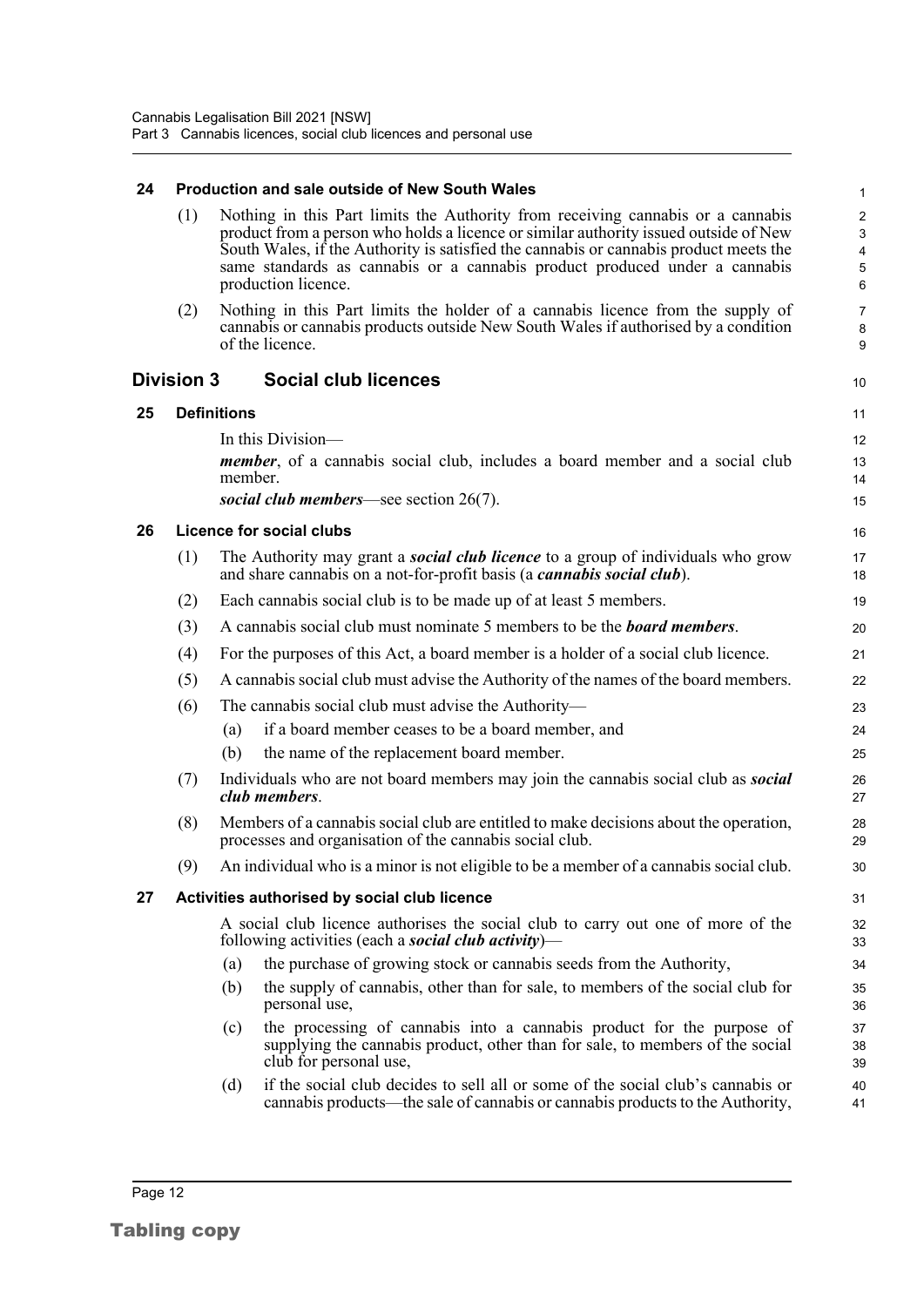(e) the destruction of cannabis in the way decided by the Authority and published in the Gazette,

(f) the supply of cannabis to a person who holds a cannabis production licence with the authority to carry out a destruction activity.

#### <span id="page-19-0"></span>**28 Conditions of a social club licence**

A social club licence is subject to the following conditions—

- (a) cannabis may only be cultivated on land, or at premises, specified in the licence,
- (b) the quantity of cannabis cultivated must not exceed 6 cannabis plants for each member of the social club up to a maximum of 99 cannabis plants,
- (c) cannabis and cannabis products consumed on land, or at premises, specified in the licence may be consumed only by a member of the social club to which the licence relates,
- (d) the cannabis social club must not operate within 200 metres of a school or childcare centre,
- (e) the theft, loss or apparent unauthorised interference with cannabis on the premises authorised by the licence must be reported immediately to a police officer and the Authority,
- (f) reasonable steps must be taken to prevent a minor from entering or remaining in an area on the premises, specified in the licence, where there is cannabis,
- (g) the cannabis or cannabis products must not be handled in a way that will render, or is likely to render, the cannabis unsafe for consumption,
- (h) the cannabis to which the licence relates must not be stored, prepared or treated except on land, or at premises, specified in the licence,
- (i) reasonable steps must be taken to remove or treat residue of products derived from cannabis after harvesting or moving cannabis products, and as otherwise reasonably required, to avoid unintended seeding or cultivation of cannabis,
- (j) cannabis and cannabis products may only be stored or supplied on land, or at premises, specified in the licence,
- (k) any other conditions specified by the Authority.

#### <span id="page-19-1"></span>**29 Packaging, labelling and storing cannabis or cannabis product**

- (1) It is a condition of a cannabis distribution licence that cannabis or a cannabis product supplied under the licence must be labelled, stored and packaged in a way that includes—
	- (a) the Authority endorsement, and
	- (b) the recommended storage conditions, and
	- (c) the strain of cannabis plants that the cannabis or the cannabis product is derived from, and
	- (d) a statement, in the way decided by the Authority, of how much THC and cannabidiol the cannabis or cannabis product contains, and
	- (e) a warning label of a type decided by the Authority, that children and pregnant women should not consume cannabis or a cannabis product, and
	- (f) other health warnings as decided by the Authority, and
	- (g) if packaged—
		- (i) if a container is used—a statement that the container contains cannabis or a cannabis product, and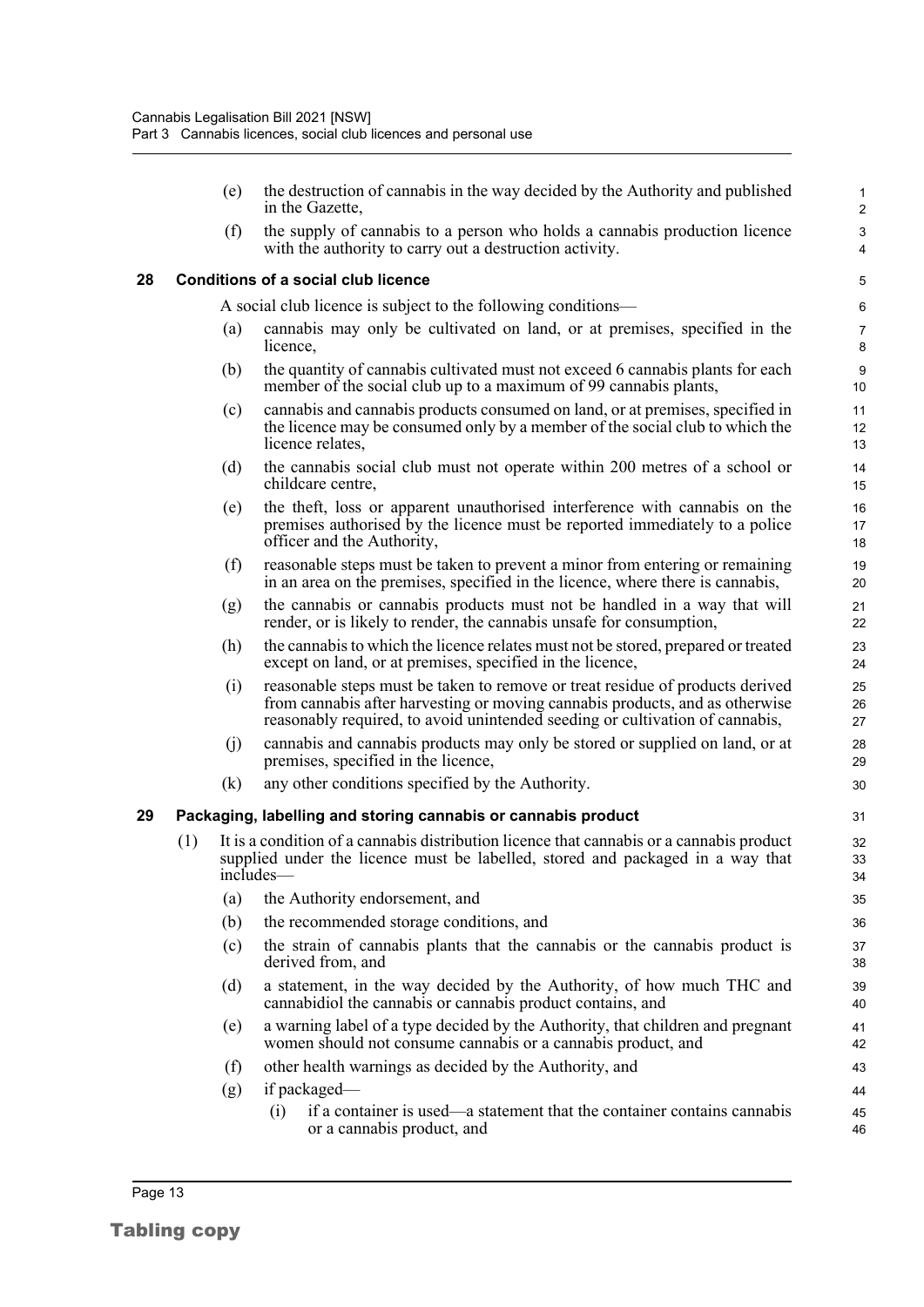<span id="page-20-4"></span><span id="page-20-3"></span><span id="page-20-2"></span><span id="page-20-1"></span><span id="page-20-0"></span>

|    |                   |       | the date the cannabis or cannabis product was packaged, and<br>(ii)                                                                                                                                                                                          | 1                       |
|----|-------------------|-------|--------------------------------------------------------------------------------------------------------------------------------------------------------------------------------------------------------------------------------------------------------------|-------------------------|
|    |                   | (h)   | except in the case of a cannabis plant, either—                                                                                                                                                                                                              | $\overline{\mathbf{c}}$ |
|    |                   |       | the expiry date, or<br>(i)                                                                                                                                                                                                                                   | 3                       |
|    |                   | (i)   | a statement that no expiry date has been determined, and<br>(ii)<br>the cannabis licence holders that cultivated or produced the cannabis or                                                                                                                 | 4                       |
|    |                   |       | cannabis product.                                                                                                                                                                                                                                            | 5<br>6                  |
|    | (2)               |       | Without limiting subsection $(1)$ —                                                                                                                                                                                                                          | 7                       |
|    |                   | (a)   | a container in which a cannabis plant, other than cannabis seed, is packaged or<br>stored must include information about the number of cannabis plants in the<br>container, and                                                                              | 8<br>9<br>10            |
|    |                   | (b)   | a container in which cannabis seed is packaged must include the estimated<br>number of seeds in the container and the weight of those seeds.                                                                                                                 | 11<br>12                |
|    | <b>Division 4</b> |       | Administration of cannabis licences and social club licences                                                                                                                                                                                                 | 13                      |
| 30 |                   |       | <b>Application of Division</b>                                                                                                                                                                                                                               | 14                      |
|    |                   |       | This Division applies to a cannabis licence or a social club licence unless a contrary<br>intention appears.                                                                                                                                                 | 15<br>16                |
| 31 |                   |       | <b>Application for licence</b>                                                                                                                                                                                                                               | 17                      |
|    | (1)               |       | An application for a licence-                                                                                                                                                                                                                                | 18                      |
|    |                   | (a)   | must be made in the form approved by the Authority, and                                                                                                                                                                                                      | 19                      |
|    |                   | (b)   | must be accompanied by the application fee specified in section 33, and                                                                                                                                                                                      | 20                      |
|    |                   | (c)   | if the application is for a cannabis licence—must be accompanied by a risk<br>management plan submitted for the approval of the Authority for the activities<br>authorised by the licence that complies with requirements specified by the<br>Authority, and | 21<br>22<br>23<br>24    |
|    |                   | (d)   | if the application is for a social club licence—must be made jointly by the<br>board members.                                                                                                                                                                | 25<br>26                |
|    | (2)               |       | The Authority may require an applicant to provide further information or evidence<br>as reasonably required to decide an application.                                                                                                                        | 27<br>28                |
|    | (3)               |       | The Authority must, as far as reasonably practicable, decide an application within 2<br>months after receipt of the application, not including a period when the Authority is<br>waiting for further information or evidence from the applicant.             | 29<br>30<br>31          |
| 32 |                   |       | <b>Multiple licences</b>                                                                                                                                                                                                                                     | 32                      |
|    |                   | time. | The Authority must not grant or renew a cannabis production licence or a cannabis<br>distribution licence if it would result in the person holding both licences at the same                                                                                 | 33<br>34<br>35          |
| 33 | Fees              |       |                                                                                                                                                                                                                                                              | 36                      |
|    | (1)               |       | Before a cannabis licence is granted or renewed, the applicant must pay to the<br>Authority the application fee of \$550.                                                                                                                                    | 37<br>38                |
|    | (2)               |       | Before a social club licence is granted or renewed, the applicant must pay to the<br>Authority the application fee of \$55.                                                                                                                                  | 39<br>40                |
|    | (3)               |       | The holder of a cannabis production licence must pay to the Authority an annual fee<br>of \$550, other than for a year an application fee or renewal fee is paid.                                                                                            | 41<br>42                |
|    |                   |       |                                                                                                                                                                                                                                                              |                         |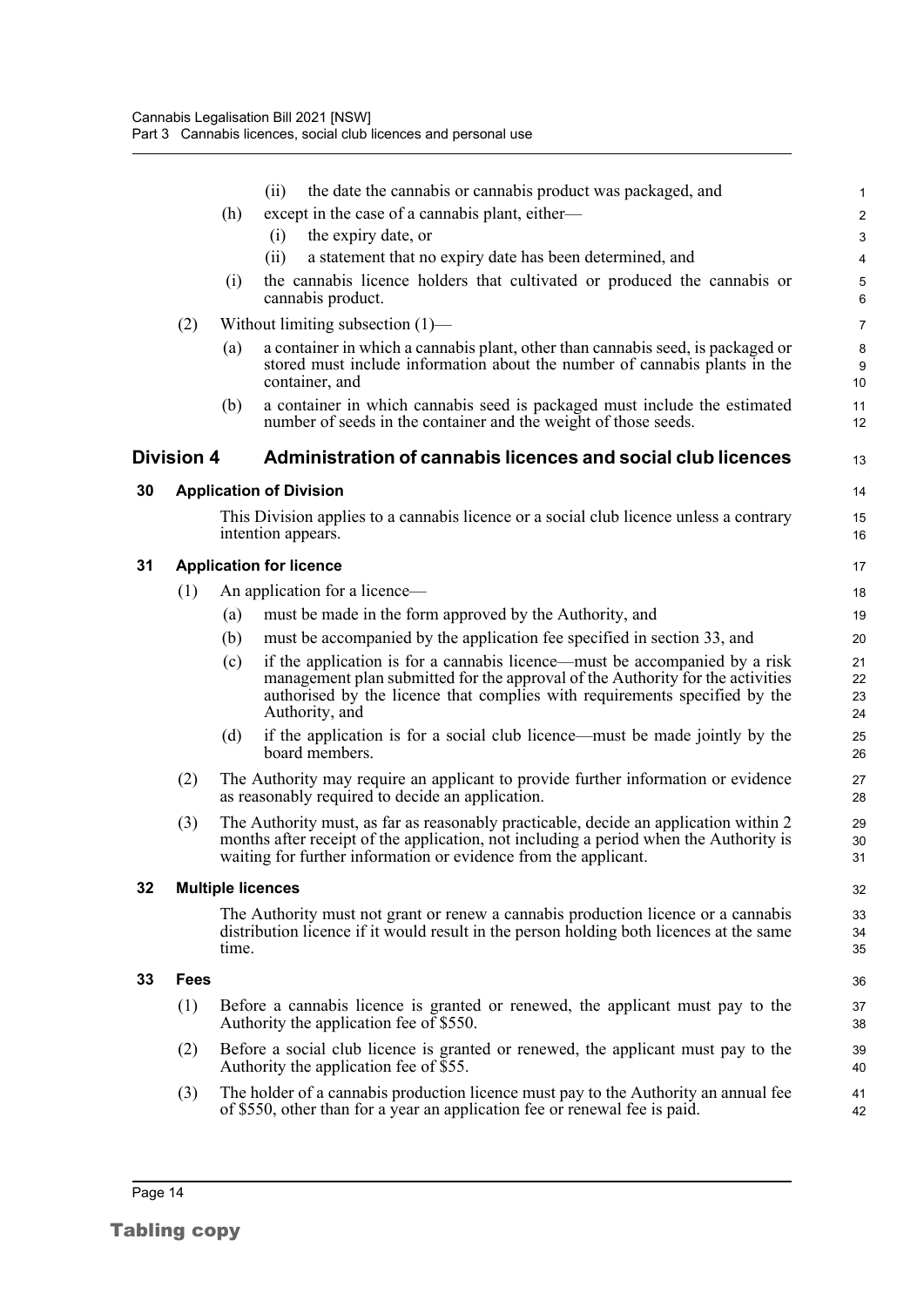<span id="page-21-0"></span>

|    | (4) |     |          |             | The Authority may cancel or suspend a licence for failure to pay the fee relevant to<br>the licence specified in this section in the time required.                                                                          | $\mathbf{1}$<br>2 |
|----|-----|-----|----------|-------------|------------------------------------------------------------------------------------------------------------------------------------------------------------------------------------------------------------------------------|-------------------|
| 34 |     |     |          |             | Grounds for finding a person is not suitable to hold a licence                                                                                                                                                               | 3                 |
|    |     |     |          |             | A person is not a suitable person to hold a licence if—                                                                                                                                                                      | 4                 |
|    |     | (a) |          | licence, or | the Authority is satisfied the person is not a fit and proper person to hold the                                                                                                                                             | $\mathbf 5$<br>6  |
|    |     | (b) |          |             | the person is a minor or, for an application made by—                                                                                                                                                                        | 7                 |
|    |     |     | (i)      |             | a corporation—a director of the corporation is a minor, or                                                                                                                                                                   | 8                 |
|    |     |     | (ii)     |             | a cannabis social club—a board member is a minor, or                                                                                                                                                                         | 9                 |
|    |     | (c) |          |             | the person does not have the capacity, or has not made or proposed to make<br>appropriate arrangements, to satisfy the requirements of this Act applicable to<br>the activities proposed to be authorised by the licence, or | 10<br>11<br>12    |
|    |     | (d) |          |             | the person has breached a condition of a licence on more than 1 occasion, or                                                                                                                                                 | 13                |
|    |     | (e) | Part, or |             | the person has not paid the fees payable to the Authority as required by this                                                                                                                                                | 14<br>15          |
|    |     | (f) |          |             | the person has been convicted of any of the following, unless the offence<br>relates to the possession, cultivation or sale of cannabis—                                                                                     | 16<br>17          |
|    |     |     | (i)      |             | an indictable offence against-                                                                                                                                                                                               | 18                |
|    |     |     |          | (A)         | the Drug Misuse and Trafficking Act 1985 or regulations under<br>that Act or a corresponding law of another jurisdiction, or                                                                                                 | 19<br>20          |
|    |     |     |          | (B)         | the Narcotic Drugs Act 1967 of the Commonwealth or<br>regulations under that Act, or                                                                                                                                         | 21<br>22          |
|    |     |     |          | (C)         | the Poisons and Therapeutic Goods Act 1966 or regulations<br>under that Act or a corresponding law of another jurisdiction, or                                                                                               | 23<br>24          |
|    |     |     |          | (D)         | the <i>Therapeutic Goods Act 1989</i> of the Commonwealth or<br>regulations under that Act, or                                                                                                                               | 25<br>26          |
|    |     |     |          | (E)         | any other law prescribed by the regulations,                                                                                                                                                                                 | 27                |
|    |     |     | (ii)     |             | an offence involving theft, dishonesty, fraud or violence that—                                                                                                                                                              | 28                |
|    |     |     |          | (A)         | is an indictable offence, or                                                                                                                                                                                                 | 29                |
|    |     |     |          | (B)         | would, if committed in New South Wales, be an indictable<br>offence,                                                                                                                                                         | 30<br>31          |
|    |     |     | (iii)    |             | an offence-                                                                                                                                                                                                                  | 32                |
|    |     |     |          | (A)         | punishable by imprisonment for life or for a term of 5 years or<br>more or by a fine of \$500,000 or more, or                                                                                                                | 33<br>34          |
|    |     |     |          | (B)         | that would, if committed in New South Wales, be punishable<br>under a law of New South Wales by imprisonment for life or for<br>a term of 5 years or more or by a fine of \$500,000 or more, or                              | 35<br>36<br>37    |
|    |     |     |          | (C)         | committed under a law of the Commonwealth that is punishable<br>by imprisonment for life or for a term of 5 years or more or by a<br>fine of $$500,000$ or more, or                                                          | 38<br>39<br>40    |
|    |     | (g) |          |             | the person is disqualified under section $39(3)$ .                                                                                                                                                                           | 41                |
| 35 |     |     |          |             | Grant, refusal or renewal of licence                                                                                                                                                                                         | 42                |
|    | (1) |     |          |             | The Authority may, on application by a person, grant, refuse or renew a licence.                                                                                                                                             | 43                |
|    | (2) |     |          |             | Subject to this Act, a licence remains in force for the period specified in the licence<br>at the time the licence is granted or renewed.                                                                                    | 44<br>45          |
|    | (3) |     |          |             | The period specified must not exceed—                                                                                                                                                                                        | 46                |

<span id="page-21-1"></span>Tabling copy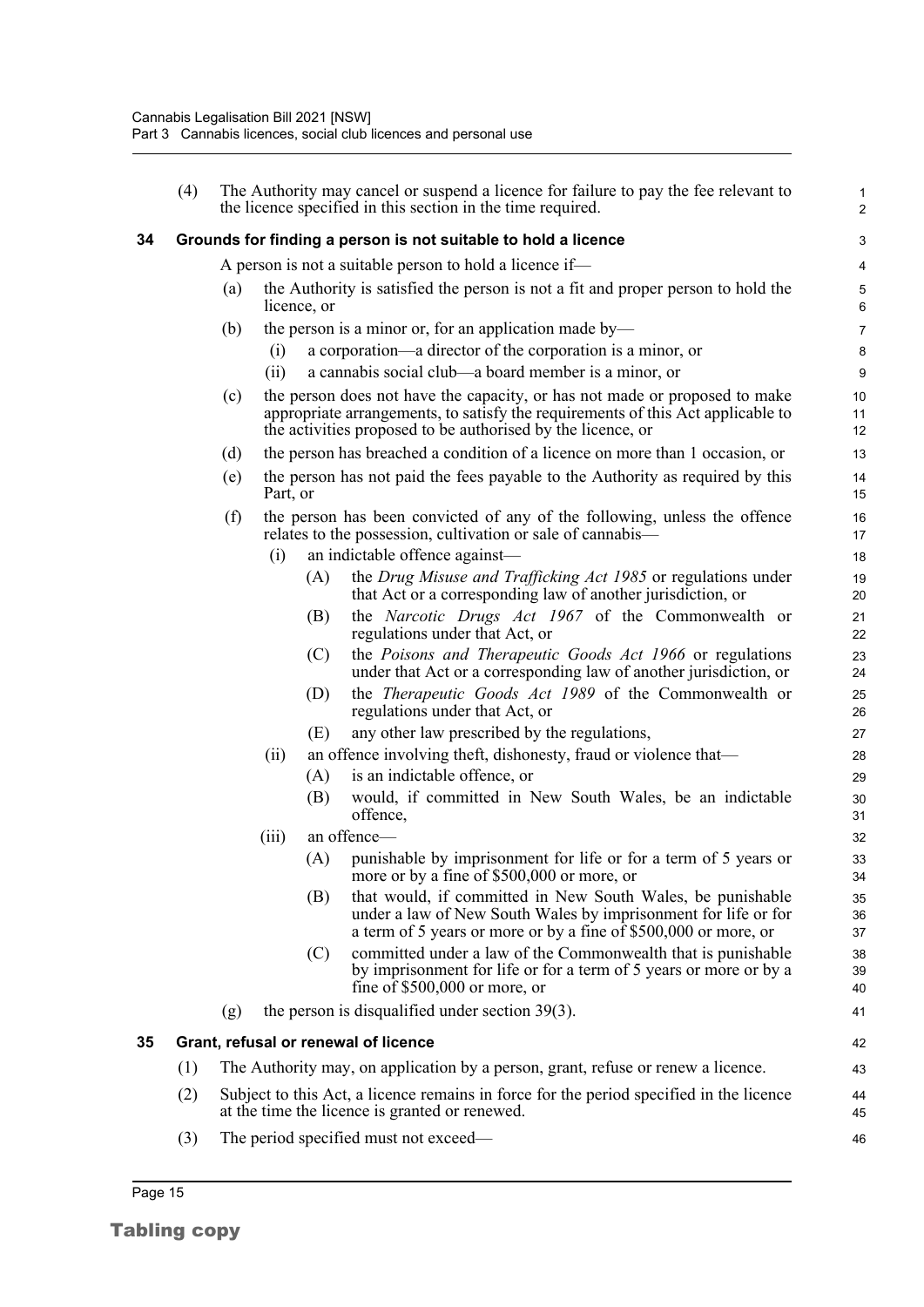<span id="page-22-1"></span><span id="page-22-0"></span>

|    |     | (a)               | for a cannabis production licence or a social club licence—5 years, and                                                                                                                                                                                                                                                                 | $\mathbf{1}$               |
|----|-----|-------------------|-----------------------------------------------------------------------------------------------------------------------------------------------------------------------------------------------------------------------------------------------------------------------------------------------------------------------------------------|----------------------------|
|    |     | (b)               | for a cannabis distribution licence—1 year.                                                                                                                                                                                                                                                                                             | $\overline{c}$             |
|    | (4) |                   | The Authority may refuse an application—                                                                                                                                                                                                                                                                                                | $\sqrt{3}$                 |
|    |     | $\left( a\right)$ | if the application does not comply with a requirement imposed under this Act,<br>or                                                                                                                                                                                                                                                     | 4<br>5                     |
|    |     | (b)               | if the applicant is not a suitable person to hold the licence, or                                                                                                                                                                                                                                                                       | $\,6\,$                    |
|    |     | (c)               | for a ground specified in section 36.                                                                                                                                                                                                                                                                                                   | $\overline{7}$             |
|    | (5) | a licence.        | The Authority is to give the applicant written notice of a decision to grant or refuse                                                                                                                                                                                                                                                  | $\bf 8$<br>9               |
|    | (6) |                   | If the Authority fails to give an applicant notice of a decision to grant or refuse the<br>application within 2 months after receipt of the application, the Authority is taken to<br>have refused to grant the application.                                                                                                            | 10<br>11<br>12             |
| 36 |     |                   | Other grounds for refusal                                                                                                                                                                                                                                                                                                               | 13                         |
|    |     |                   | The grounds for refusing an application for the grant, renewal or amendment of a<br>licence are—                                                                                                                                                                                                                                        | 14<br>15                   |
|    |     | (a)               | land and premises, or part of land and premises, proposed to be used under the<br>licence, or under the licence as proposed to be amended, are not suitable for                                                                                                                                                                         | 16<br>17                   |
|    |     |                   | the purpose in terms of location, facilities and security arrangements, or                                                                                                                                                                                                                                                              | 18                         |
|    |     | (b)               | the arrangements required as a condition of the licence, or the licence as<br>proposed to be amended, have not been met to the satisfaction of the<br>Authority, or                                                                                                                                                                     | 19<br>20<br>21             |
|    |     | (c)               | taking the conditions of the licence into account, the risk of cannabis or<br>cannabis products being diverted for unlawful purposes and the risk of<br>environmental harm or harm to humans arising from the activities authorised<br>by the licence, if the application is granted, will not be reduced to an<br>acceptable level, or | 22<br>23<br>24<br>25<br>26 |
|    |     | (d)               | for a cannabis licence—the risk management plan proposed to be<br>implemented under the licence, or under the licence as proposed to be<br>amended, is not suitable, to the satisfaction of the Authority, for the activities<br>to be authorised under the licence.                                                                    | 27<br>28<br>29<br>30       |
| 37 |     |                   | Grounds for suspension or cancellation of licence                                                                                                                                                                                                                                                                                       | 31                         |
|    |     |                   | Each of the following constitutes grounds for suspending or cancelling a licence—                                                                                                                                                                                                                                                       | 32                         |
|    |     | (a)               | the licence holder is not a suitable person to carry out the activities authorised<br>by the licence,                                                                                                                                                                                                                                   | 33<br>34                   |
|    |     | (b)               | the person has breached a condition of a cannabis licence or social club licence<br>on more than 1 occasion,                                                                                                                                                                                                                            | 35<br>36                   |
|    |     | (c)               | the licence was granted in error,                                                                                                                                                                                                                                                                                                       | 37                         |
|    |     | (d)               | the licence was obtained improperly,                                                                                                                                                                                                                                                                                                    | 38                         |
|    |     | (e)               | the holder of the licence has ceased to carry on the activities authorised by the<br>licence,                                                                                                                                                                                                                                           | 39<br>40                   |
|    |     | (f)               | an event has occurred or circumstances have become known that, if an<br>application were now to be made by the holder of the licence for the licence,<br>the licence would not be granted or it would not be granted on the same<br>conditions,                                                                                         | 41<br>42<br>43<br>44       |
|    |     | (g)               | an emergency situation has arisen that warrants the suspension, cancellation or<br>amendment of the licence-                                                                                                                                                                                                                            | 45<br>46                   |
|    |     |                   |                                                                                                                                                                                                                                                                                                                                         |                            |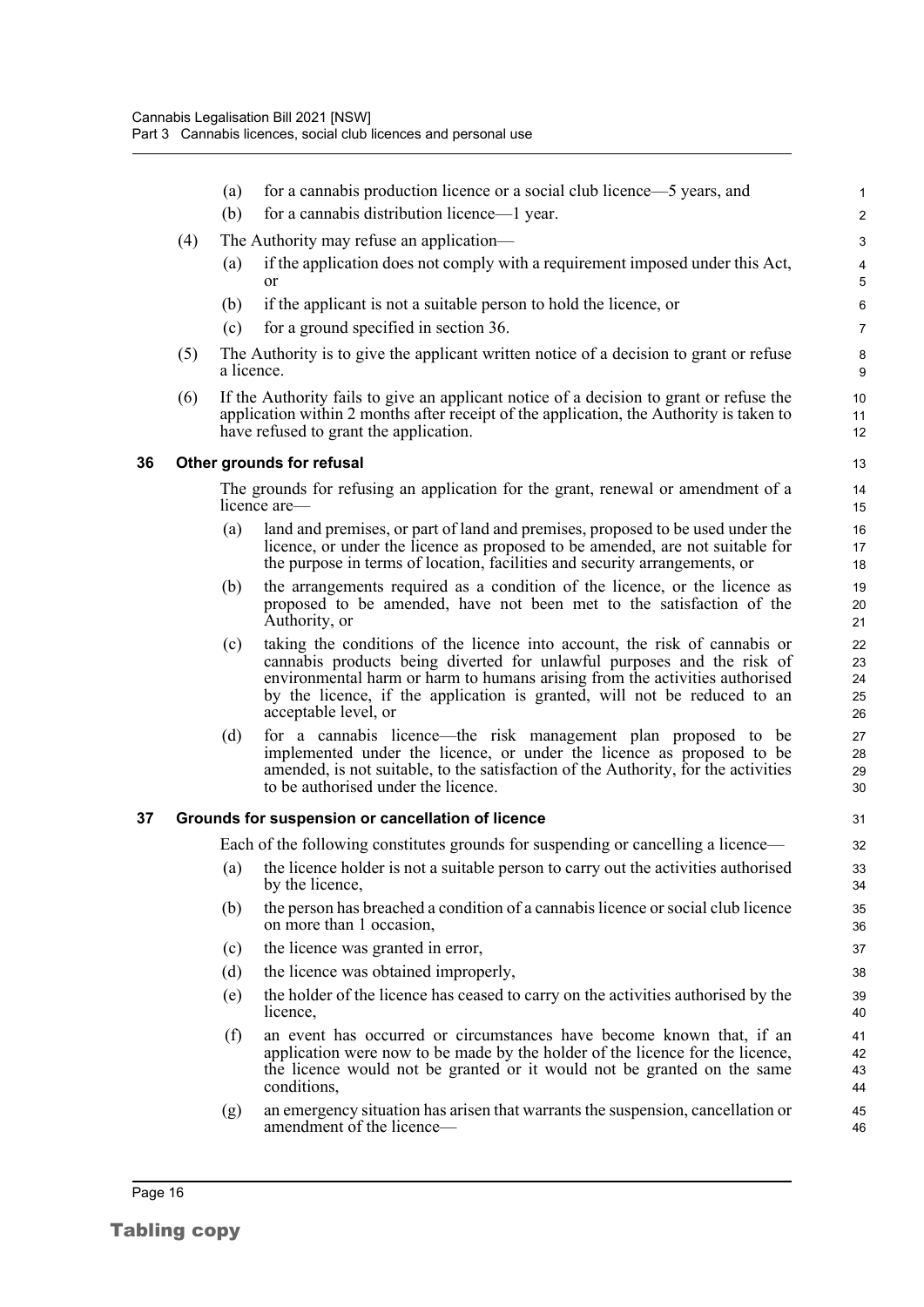<span id="page-23-2"></span><span id="page-23-1"></span><span id="page-23-0"></span>

|    |     | (i)<br><sub>or</sub>                     | to keep cannabis and cannabis products secure and ensure that the<br>cannabis and cannabis products are not diverted for unlawful purposes,                                                                                                 | $\mathbf{1}$<br>$\sqrt{2}$<br>$\mathbf{3}$ |
|----|-----|------------------------------------------|---------------------------------------------------------------------------------------------------------------------------------------------------------------------------------------------------------------------------------------------|--------------------------------------------|
|    |     | (ii)                                     | to minimise the risk of environmental harm or harm to humans arising<br>from the activities under the licence.                                                                                                                              | 4<br>5                                     |
| 38 |     | <b>Suspension of licence</b>             |                                                                                                                                                                                                                                             | 6                                          |
|    | (1) |                                          | If the Authority is satisfied that there are grounds for the suspension of a licence, the<br>Authority may, by written notice given to the holder of a licence, suspend the licence.                                                        | 7<br>8                                     |
|    | (2) | Notice of the suspension must specify—   |                                                                                                                                                                                                                                             | 9                                          |
|    |     | (a)                                      | the date or time the suspension takes effect, and                                                                                                                                                                                           | 10                                         |
|    |     | (b)<br>the period of the suspension, and |                                                                                                                                                                                                                                             | 11                                         |
|    |     | the grounds for the suspension.<br>(c)   |                                                                                                                                                                                                                                             | 12                                         |
|    | (3) |                                          | Before the Authority acts under this section, the Authority must, unless satisfied<br>urgent action is required, allow the holder of the licence at least 28 days to make<br>submissions to the Authority about the proposed suspension.    | 13<br>14<br>15                             |
|    | (4) |                                          | The Authority must give notice of the suspension of the licence to-                                                                                                                                                                         | 16                                         |
|    |     | the Commissioner of Police, and<br>(a)   |                                                                                                                                                                                                                                             | 17                                         |
|    |     | (b)                                      | all other persons who are holders of the licence.                                                                                                                                                                                           | 18                                         |
| 39 |     | <b>Cancellation of licence</b>           |                                                                                                                                                                                                                                             | 19                                         |
|    | (1) |                                          | If the Authority is satisfied there are grounds for the cancellation of the licence, the<br>Authority may, by written notice given to the holder of a licence, cancel the licence.                                                          | 20<br>21                                   |
|    | (2) | Notice of the cancellation must specify— |                                                                                                                                                                                                                                             | 22                                         |
|    |     | (a)                                      | the date or time the cancellation takes effect, and                                                                                                                                                                                         | 23                                         |
|    |     | the grounds for the cancellation.<br>(b) |                                                                                                                                                                                                                                             | 24                                         |
|    | (3) |                                          | If the Authority cancels a licence, the Authority may also disqualify the holder of the<br>cancelled licence, or if the holder is a corporation, a director of the corporation, from<br>obtaining a licence or a specified type of licence. | 25<br>26<br>27                             |
| 40 |     |                                          | Suspension or cancellation may be subject to conditions                                                                                                                                                                                     | 28                                         |
|    | (1) | decided by the Authority.                | A licence may be suspended or cancelled unconditionally or subject to conditions                                                                                                                                                            | 29<br>30                                   |
|    | (2) |                                          | A condition of the licence imposed under this section may, without limitation,<br>include requiring the holder, or former holder, of the licence to-                                                                                        | 31<br>32                                   |
|    |     | (a)                                      | restrict or prohibit the activities otherwise authorised by the licence, or                                                                                                                                                                 | 33                                         |
|    |     | (b)<br>limitation, a requirement—        | take specified action or refrain from taking specified action, including, without                                                                                                                                                           | 34<br>35                                   |
|    |     | (i)                                      | to carry out or provide the cannabis for a destruction activity, or                                                                                                                                                                         | 36                                         |
|    |     | (ii)                                     | to store or transport cannabis or material derived from cannabis, or                                                                                                                                                                        | 37                                         |
|    |     | (iii)                                    | to allow an arrangement to be put in place for another person to do an<br>activity authorised under the licence, or                                                                                                                         | 38<br>39                                   |
|    |     | (c)                                      | keep cannabis and cannabis products secure and ensure the cannabis or<br>cannabis products are not diverted for unlawful purposes, or                                                                                                       | 40<br>41                                   |
|    |     | (d)                                      | minimise the risk of environmental harm or harm to humans arising from the<br>former activities under the licence.                                                                                                                          | 42<br>43                                   |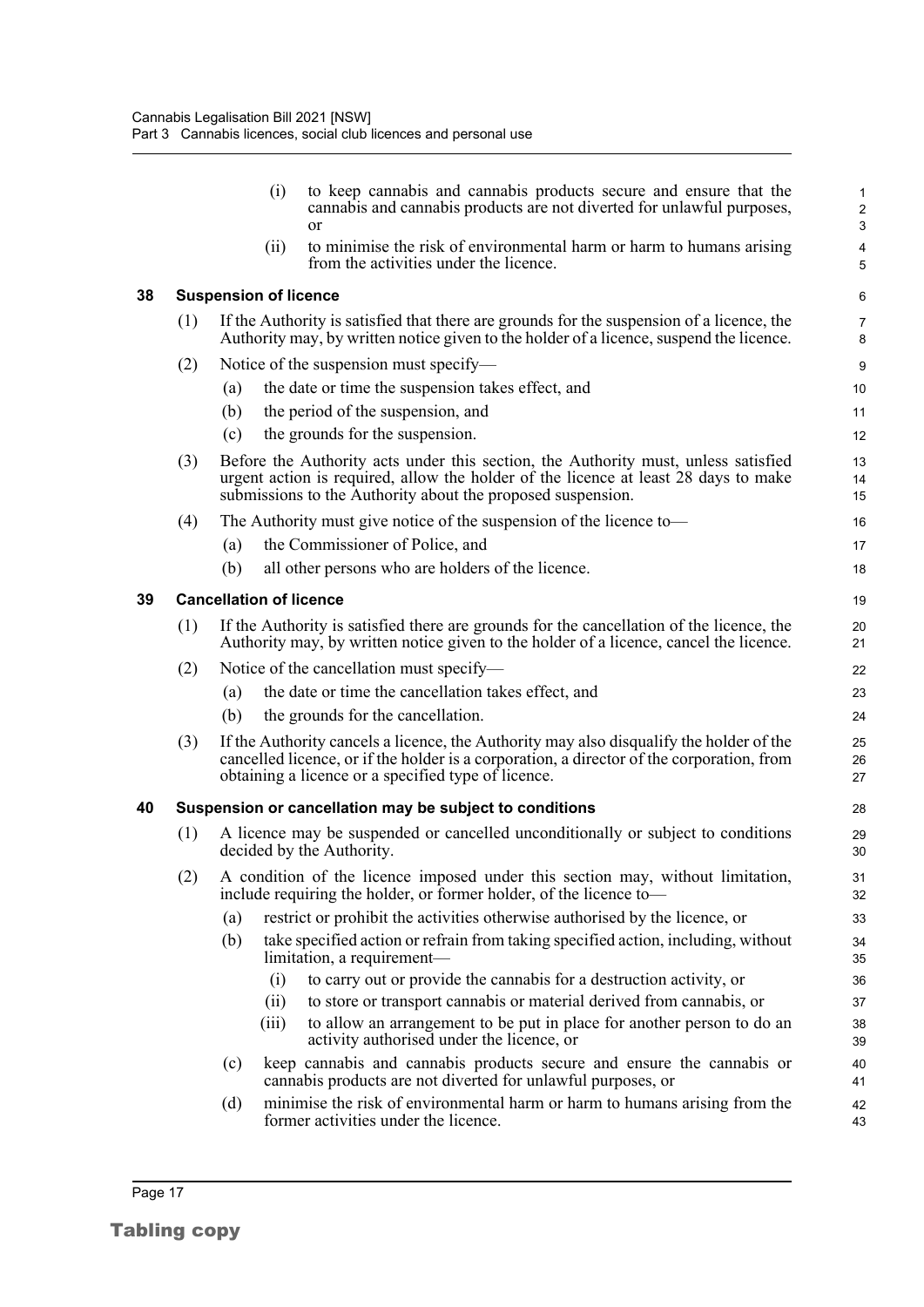<span id="page-24-3"></span><span id="page-24-2"></span><span id="page-24-1"></span><span id="page-24-0"></span>

|    | (3) | The Authority may require the licence holder, or former licence holder, to-                                                                                                                                                                                                                | 1                    |
|----|-----|--------------------------------------------------------------------------------------------------------------------------------------------------------------------------------------------------------------------------------------------------------------------------------------------|----------------------|
|    |     | clean up residue of products derived from cannabis, or<br>(a)                                                                                                                                                                                                                              | $\overline{2}$       |
|    |     | (b)<br>treat the premises or place, or anything at the premises or place, formerly used<br>under the licence in a specified way, or                                                                                                                                                        | 3<br>4               |
|    |     | allow an arrangement to be put in place for another person to undertake an<br>(c)<br>action, or                                                                                                                                                                                            | 5<br>6               |
|    |     | for a cannabis licence holder, or former cannabis licence holder—provide<br>(d)<br>information or prepare a report on specified matters.                                                                                                                                                   | $\overline{7}$<br>8  |
|    | (4) | A condition under this section may be made on or in anticipation of the expiry or<br>cancellation of the licence, or within a period decided by the Authority, after the<br>expiry, suspension or cancellation of the licence.                                                             | 9<br>10<br>11        |
|    | (5) | The holder of a licence or the former holder of a licence who contravenes a condition<br>under this section is guilty of an offence.                                                                                                                                                       | 12<br>13             |
|    |     | Maximum penalty-                                                                                                                                                                                                                                                                           | 14                   |
|    |     | for an individual—20 penalty units, or<br>(a)                                                                                                                                                                                                                                              | 15                   |
|    |     | for a corporation—500 penalty units.<br>(b)                                                                                                                                                                                                                                                | 16                   |
| 41 |     | <b>Amendment of licence</b>                                                                                                                                                                                                                                                                | 17                   |
|    | (1) | A licence may be amended on application by the holder of the licence.                                                                                                                                                                                                                      | 18                   |
|    | (2) | A licence may be amended on the Authority's own initiative or on renewal of the<br>licence.                                                                                                                                                                                                | 19<br>20             |
|    | (3) | The grounds for refusing an amendment are set out in section 36.                                                                                                                                                                                                                           | 21                   |
| 42 |     | <b>Licences not transferable</b>                                                                                                                                                                                                                                                           | 22                   |
|    |     | A licence is not transferable.                                                                                                                                                                                                                                                             | 23                   |
| 43 |     | <b>Suspension or cancellation of licence</b>                                                                                                                                                                                                                                               | 24                   |
|    |     | The Authority may, on application by the holder of a licence, approve the suspension<br>or cancellation of the licence.                                                                                                                                                                    | 25<br>26             |
| 44 |     | Non-disclosure of criminal intelligence                                                                                                                                                                                                                                                    | 27                   |
|    | (1) | The Authority is not, under this or another Act or law, required to give reasons for<br>not granting or renewing a licence, or for suspending, cancelling or amending a<br>licence, to the extent the reasons would disclose criminal intelligence.                                        | 28<br>29<br>30       |
|    | (2) | The Authority is not, under this Act, required to give reasons to an applicant, or the<br>holder of a licence, for proposing not to grant or renew the licence or proposing to<br>suspend, cancel or amend the licence, to the extent the reasons would disclose<br>criminal intelligence. | 31<br>32<br>33<br>34 |
|    |     |                                                                                                                                                                                                                                                                                            |                      |
|    | (3) | In deciding an application for a review of a decision of the Authority under this Part,<br>the Civil and Administrative Tribunal, and an Appeal Panel of the Tribunal in<br>deciding an internal appeal against a review under the Civil and Administrative<br>Tribunal Act 2013-          | 35<br>36<br>37<br>38 |
|    |     | is to ensure it does not, in the reasons for the Tribunal's decision or otherwise,<br>(a)<br>disclose criminal intelligence without the approval of the Commissioner of<br>Police, and                                                                                                     | 39<br>40<br>41       |
|    |     | to prevent the disclosure of criminal intelligence, is to receive evidence and<br>(b)<br>hear argument in the absence of the public, the applicant for the administrative                                                                                                                  | 42<br>43             |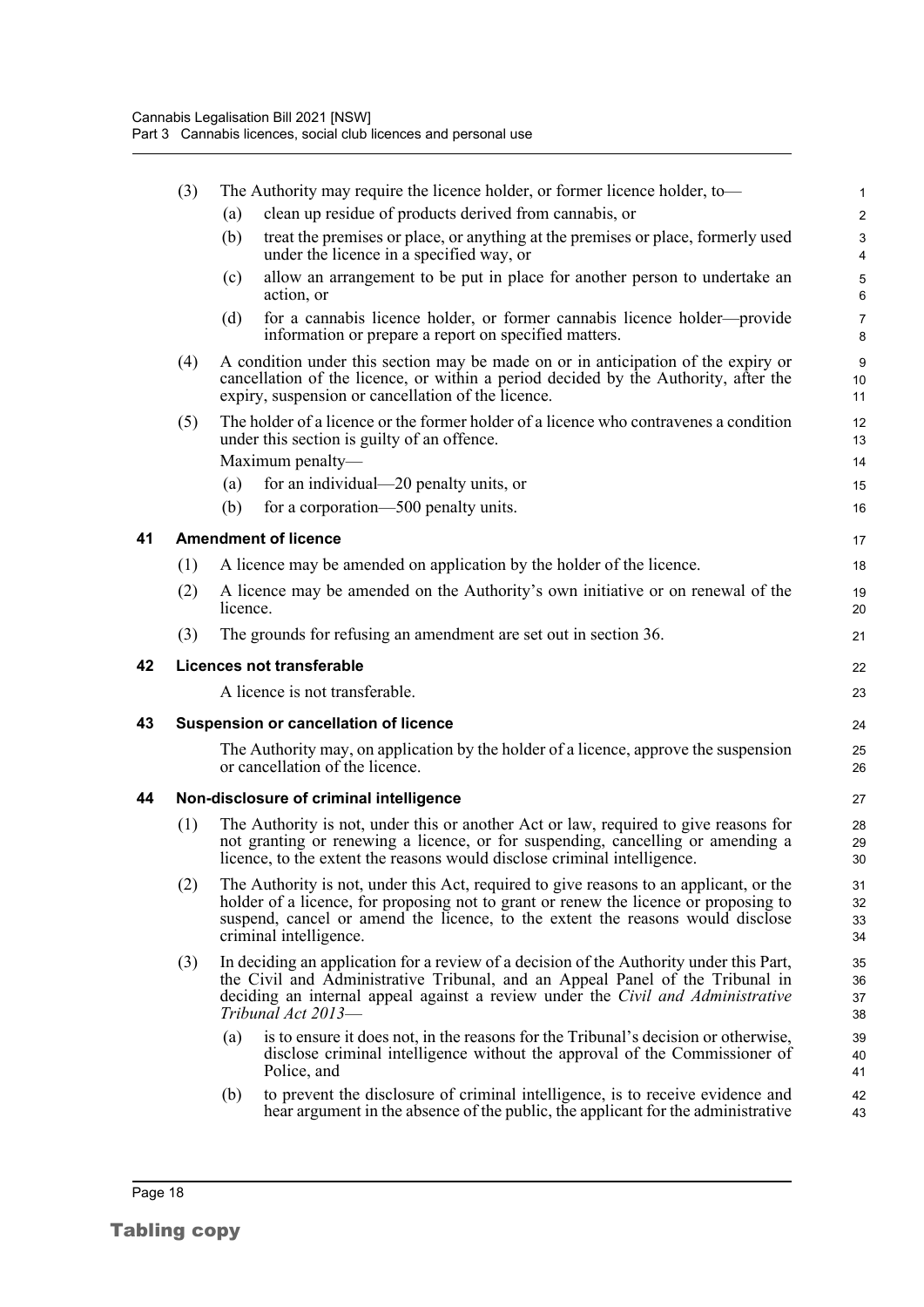<span id="page-25-1"></span><span id="page-25-0"></span>

|    |                   | review, the applicant's representative and any other interested party, unless the<br>Commissioner of Police approves otherwise. | 1<br>$\overline{a}$ |
|----|-------------------|---------------------------------------------------------------------------------------------------------------------------------|---------------------|
|    | <b>Division 5</b> | <b>Personal cultivation of cannabis</b>                                                                                         | 3                   |
| 45 |                   | Limits on individuals growing cannabis for personal use                                                                         | 4                   |
|    | (1)               | A person who resides on premises may grow not more than—                                                                        | 5                   |
|    |                   | if no more than 2 persons reside on the premises—6 cannabis plants, or<br>(a)                                                   | 6                   |
|    |                   | if more than 2 persons reside on the premises—12 cannabis plants.<br>(b)                                                        | 7                   |
|    | (2)               | A person who contravenes subsection (1) commits an offence.                                                                     | 8                   |
|    |                   | Maximum penalty—10 penalty units.                                                                                               | 9                   |
|    | (3)               | For subsection $(1)$ , a person resides on premises if the premises are the person's home<br>or usual place of residence.       | 10<br>11            |
|    | (4)               | A cannabis plant may be grown under this section only if the cannabis plant is<br>$grown$ —                                     | 12<br>13            |
|    |                   | out of public sight, or<br>(a)                                                                                                  | 14                  |
|    |                   | in an area to which the public does not have unrestricted access.<br>(b)                                                        | 15                  |
|    | (5)               | The following persons may be deemed persons who commit an offence under<br>subsection $(1)$ —                                   | 16<br>17            |
|    |                   | a person who resides on the premises,<br>(a)                                                                                    | 18                  |
|    |                   | if there is no person residing on the premises—the owner of the premises.<br>(b)                                                | 19                  |
|    |                   | Maximum penalty—10 penalty units.                                                                                               | 20                  |
|    |                   |                                                                                                                                 |                     |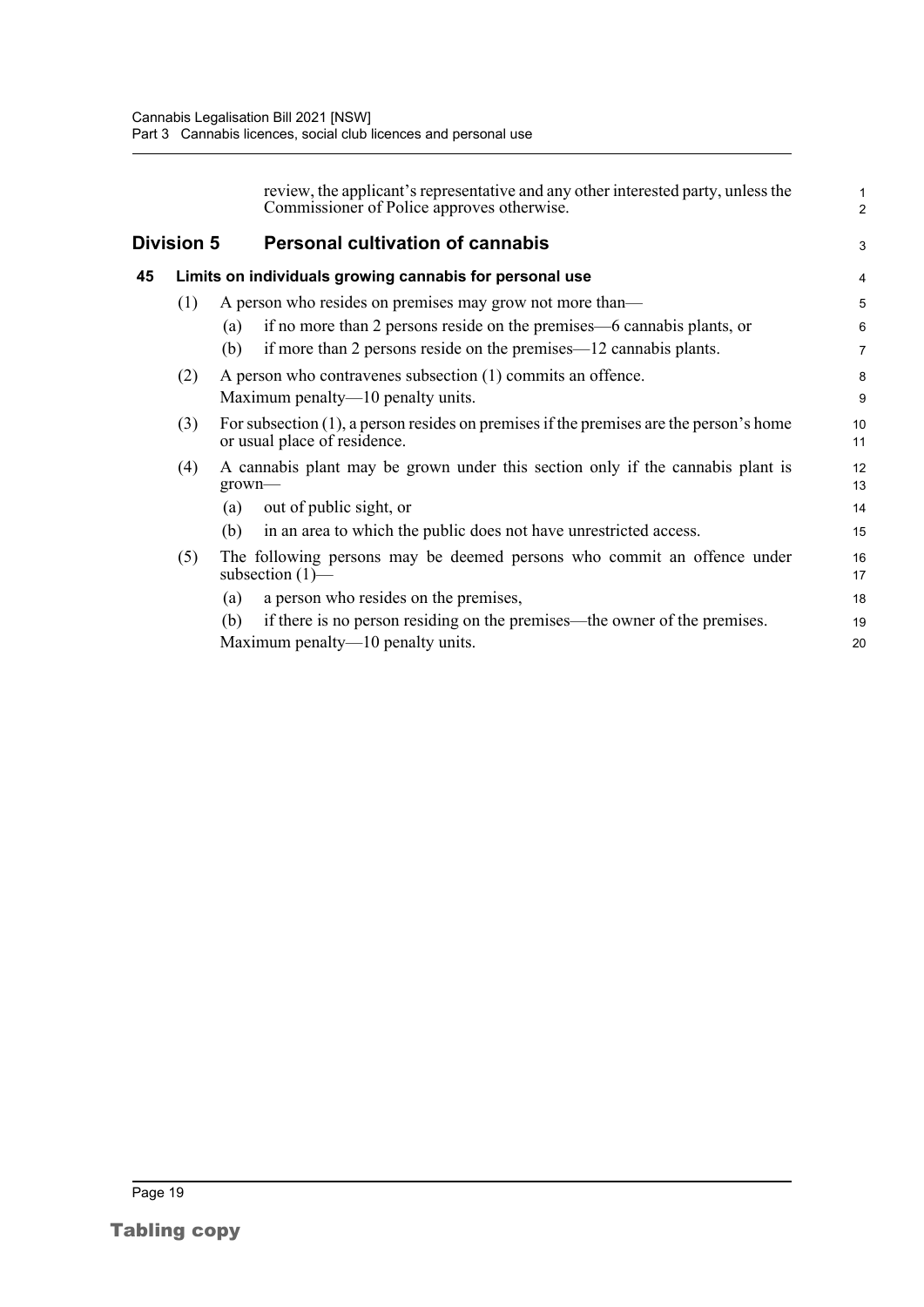<span id="page-26-4"></span><span id="page-26-3"></span><span id="page-26-2"></span><span id="page-26-1"></span><span id="page-26-0"></span>

| Part 4 |                                                                                        |                       | <b>Offences</b>                                                                                                                            | 1              |  |  |  |  |
|--------|----------------------------------------------------------------------------------------|-----------------------|--------------------------------------------------------------------------------------------------------------------------------------------|----------------|--|--|--|--|
|        | <b>Division 1</b>                                                                      |                       | Offences relating to the protection of minors                                                                                              | $\overline{c}$ |  |  |  |  |
| 46     |                                                                                        |                       | Sale of cannabis and cannabis products and cannabis accessories to minors                                                                  | 3              |  |  |  |  |
|        | (1)                                                                                    | minor.                | A person must not sell cannabis, a cannabis product or a cannabis accessory to a                                                           | 4<br>5         |  |  |  |  |
|        |                                                                                        |                       | Maximum penalty—                                                                                                                           | 6              |  |  |  |  |
|        |                                                                                        | (a)                   | for an individual— $100$ penalty units for a first offence or 500 penalty units for<br>a second or subsequent offence, or                  | 7<br>8         |  |  |  |  |
|        |                                                                                        | (b)                   | for a corporation—500 penalty units for a first offence or $1,000$ penalty units<br>for a second or subsequent offence.                    | 9<br>10        |  |  |  |  |
|        | (2)                                                                                    | $that$ —              | It is a defence to a prosecution for an offence under this section if the court is satisfied                                               | 11<br>12       |  |  |  |  |
|        |                                                                                        | (a)                   | the minor to whom the cannabis, cannabis product or cannabis accessory was<br>sold was over 14 years of age at the time of the sale, and   | 13<br>14       |  |  |  |  |
|        |                                                                                        | (b)                   | at or before the time of the sale documentary evidence was produced to the<br>defendant that-                                              | 15<br>16       |  |  |  |  |
|        |                                                                                        |                       | might reasonably be accepted as applying to the minor to whom the<br>(i)<br>cannabis, cannabis product or cannabis accessory was sold, and | 17<br>18       |  |  |  |  |
|        |                                                                                        |                       | demonstrated the minor was at least 18 years of age.<br>(11)                                                                               | 19             |  |  |  |  |
| 47     | Purchasing cannabis, cannabis products and cannabis accessories on behalf of<br>minors |                       |                                                                                                                                            |                |  |  |  |  |
|        | (1)                                                                                    |                       | An adult must not purchase cannabis, a cannabis product or a cannabis accessory on<br>behalf of a minor.                                   | 22<br>23       |  |  |  |  |
|        |                                                                                        |                       | Maximum penalty—50 penalty units.                                                                                                          | 24             |  |  |  |  |
|        | (2)                                                                                    |                       | It is a defence to a prosecution for an offence under this section if the court is<br>satisfied-                                           | 25<br>26       |  |  |  |  |
|        |                                                                                        | (a)                   | the minor on whose behalf the cannabis, cannabis product or cannabis<br>accessory was purchased was over 14 years of age, and              | 27<br>28       |  |  |  |  |
|        |                                                                                        | (b)                   | at or before the time of the sale documentary evidence was produced to the<br>defendant that-                                              | 29<br>30       |  |  |  |  |
|        |                                                                                        |                       | might reasonably be accepted as applying to the minor to whom the<br>(i)<br>cannabis, cannabis product or cannabis accessory was sold, and | 31<br>32       |  |  |  |  |
|        |                                                                                        |                       | demonstrated the minor was at least 18 years of age.<br>(ii)                                                                               | 33             |  |  |  |  |
| 48     |                                                                                        | <b>Social sharing</b> |                                                                                                                                            | 34             |  |  |  |  |
|        | (1)                                                                                    |                       | A person must not gift, share with, or otherwise supply or offer to supply to another<br>person cannabis or a cannabis product unless—     | 35<br>36       |  |  |  |  |
|        |                                                                                        | (a)                   | the other person is an adult, and                                                                                                          | 37             |  |  |  |  |
|        |                                                                                        | (b)                   | the person does not take that action for the purpose of either, directly or<br>indirectly—                                                 | 38<br>39       |  |  |  |  |
|        |                                                                                        |                       | obtaining the ownership or possession of or control over property,<br>(i)                                                                  | 40             |  |  |  |  |
|        |                                                                                        |                       | obtaining a privilege, service pecuniary advantage or benefit of valuable<br>(ii)<br>consideration, or                                     | 41<br>42       |  |  |  |  |
|        |                                                                                        |                       | avoiding a material detriment.<br>(iii)                                                                                                    | 43             |  |  |  |  |
|        |                                                                                        |                       | Maximum penalty—20 penalty units.                                                                                                          | 44             |  |  |  |  |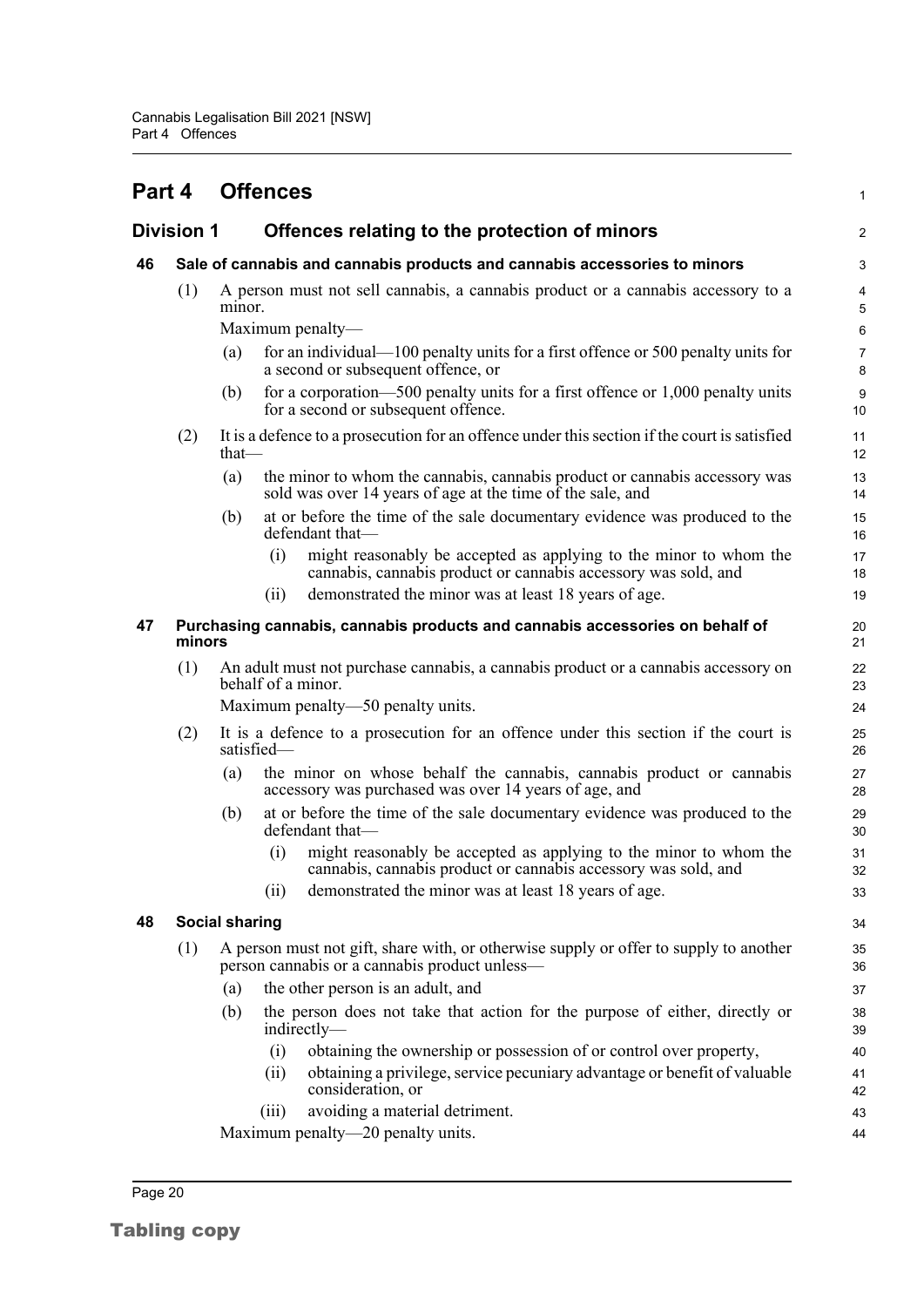(2) To avoid any doubt, it is not lawful for a parent, guardian or caregiver of a minor to gift, share with or otherwise supply or offer to supply the minor with a form of cannabis or cannabis product.

36

#### <span id="page-27-0"></span>**49 Seizure of cannabis, cannabis products or cannabis accessories in possession of minors**

- (1) A police officer may seize cannabis, a cannabis product or cannabis accessory in the possession of a person in a public place if the officer suspects on reasonable grounds the person is a minor.
- (2) Cannabis, a cannabis product or a cannabis accessory seized under subsection (1) is forfeited to the Crown.
- (3) Cannabis, a cannabis product or a cannabis accessory may be seized under subsection (1) from a person's possession even though the person is under the age of criminal responsibility.

#### <span id="page-27-1"></span>**50 Offence to expose minors to cannabis emissions**

A person who consumes cannabis or a cannabis product must not expose a minor to the emissions of the consumption.

Maximum penalty—10 penalty units.

#### <span id="page-27-2"></span>**51 Evidence of age**

For the purposes of this Part, documentary evidence includes an evidence of age document within the meaning of the *Liquor Act 2007*.

#### <span id="page-27-3"></span>**52 Liability of employers**

- (1) If an employee contravenes section 46, the employer is taken to have contravened that section, whether or not the employee contravened the provision without the employer's authority or contrary to the employer's orders or instructions.
- (2) It is a defence to a prosecution against an employer for the contravention if it is established—
	- (a) the employer had no prior knowledge of the contravention, and
	- (b) the employer could not, by the exercise of due diligence, have prevented the contravention.
- (3) An employer may be proceeded against and convicted under section 46 by virtue of this section whether or not the employee has been proceeded against or convicted under section 46.
- (4) For the purposes of this section, a person who authorised a person who contravenes section 46 to sell cannabis, a cannabis product or cannabis accessory as the person's agent is taken to be an employer of a person who contravenes section 46.

#### <span id="page-27-4"></span>**Division 2 Other offences**

### <span id="page-27-5"></span>**53 Restrictions on place of consumption** (1) A person must not consume cannabis in a public place or in a vehicle that is in a public place. Maximum penalty—2 penalty units.

- (2) For the purposes of subsection (1), a public place does not include— (a) a cannabis consumption premises, or 41 42
- Page 21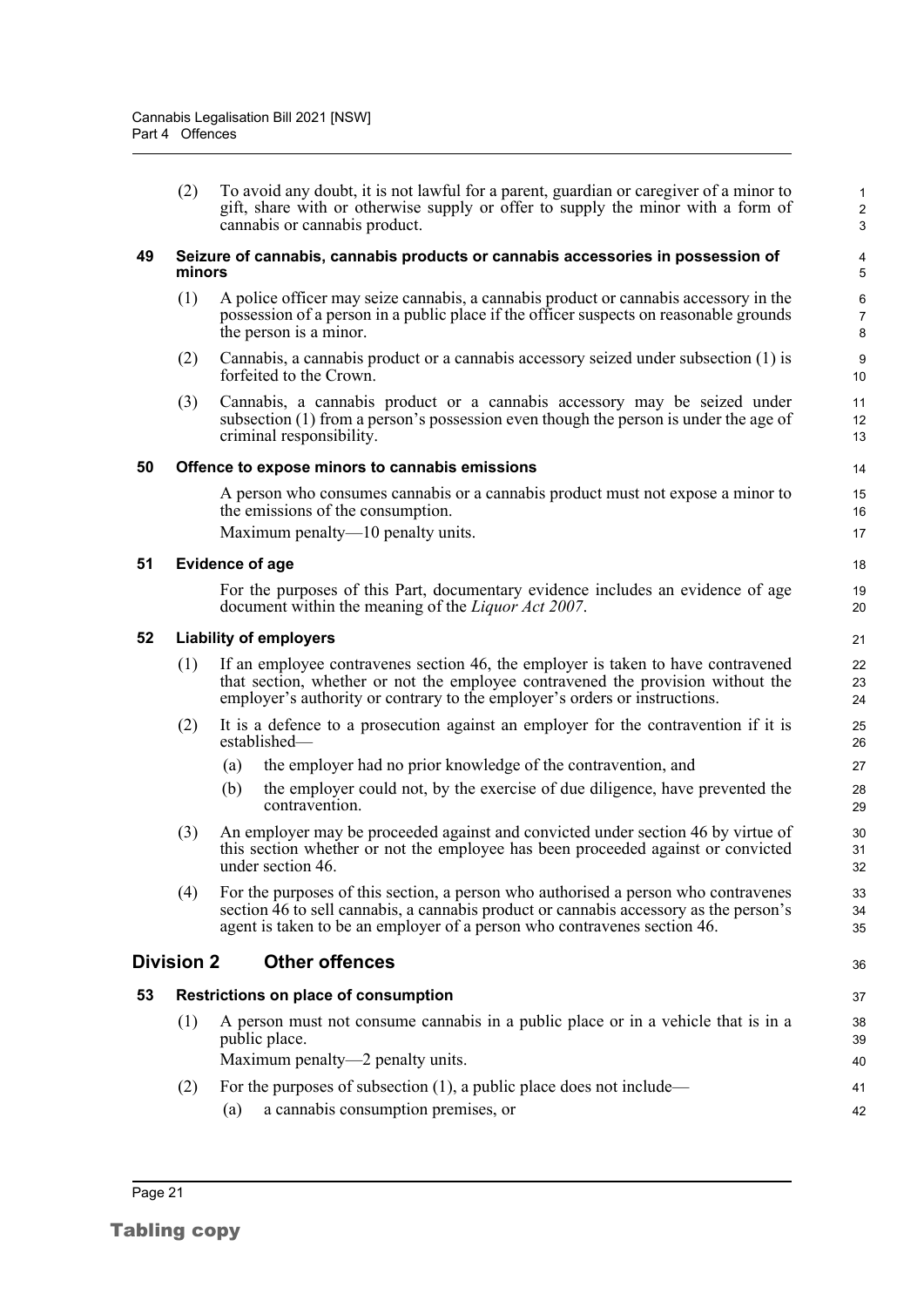<span id="page-28-1"></span><span id="page-28-0"></span>(b) cannabis consumed on premises the subject of a social club licence if the person consuming the cannabis is a social club member. **54 Use of unlicensed premises as place for consumption of cannabis or cannabis products** (1) A person who is the occupier, or has or takes part in the care, management or control of unlicensed premises commits an offence if that person allows those premises to be kept or used as a place where unreasonable general access is allowed for the consumption of cannabis or cannabis products, other than a cannabis accessory. Maximum penalty—20 penalty units. (2) Subsection (1) does not apply to the consumption of cannabis or cannabis products by a person on premises on which that person resides, whether the person is the occupier of the premises or not. (3) For the purposes of deciding whether premises are a place where unreasonable general access is allowed for the purpose of consumption of cannabis, the court must consider— (a) the degree to which the availability of access to the premises is made publicly known, (b) whether persons are required to pay to enter the premises, (c) the potential for harm relating to cannabis consumption that could occur on the premises, (d) the extent to which cannabis consumption is the main activity occurring on the premises, (e) whether other products and services are sold on the premises. (4) A person who acts as an occupier or a person having a part in the care, management or control of premises is to be treated as an occupier of the premises, but without affecting the liability of another person. (5) In this section *unlicensed premises* means premises that are not cannabis consumption premises or premises the subject of a social club licence. **55 Offence to unlawfully use Authority endorsement** Cannabis or a cannabis product that has not been produced, distributed and supplied in accordance with this Act must not use the Authority endorsement. Maximum penalty—20 penalty units. 1 2 3 4 5 6 7 8 9 10 11 12 13 14 15 16 17 18 19 20 21 22 23 24 25 26 27 28 29 30 31 32 33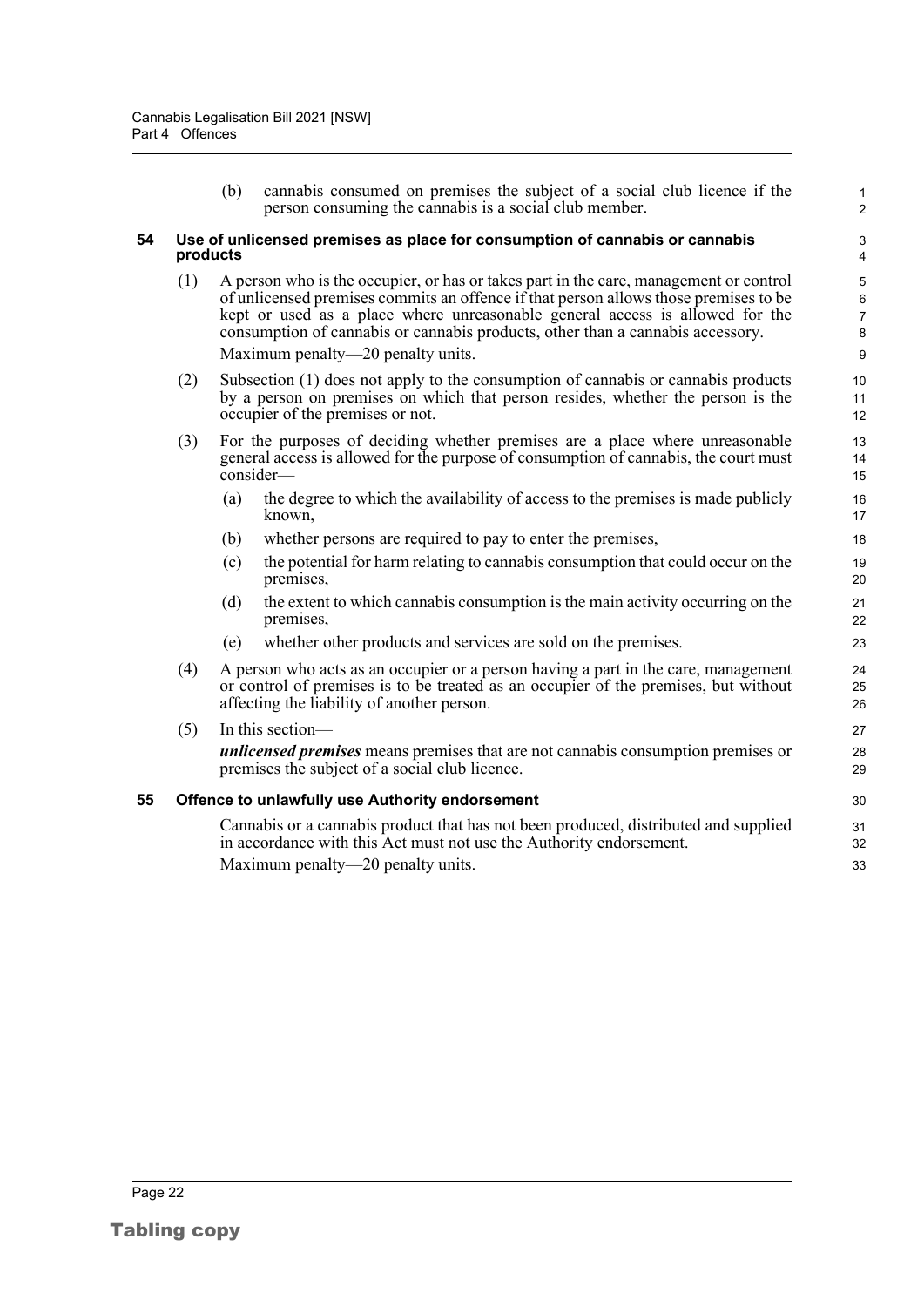### <span id="page-29-0"></span>**Part 5 Advertising and promotion of cannabis and cannabis products**

#### <span id="page-29-1"></span>**56 Certain advertising prohibited**

- (1) A person must not, in New South Wales and for a direct or indirect benefit, display a cannabis advertisement in, or so it can be seen or heard from, a public place. Maximum penalty—
	- (a) for an individual—20 penalty units for a first offence or 80 penalty units for a second or subsequent offence, or

1  $\overline{2}$ 

40

42 43 44

(b) for a corporation—6,000 penalty units for a first offence or 10,000 penalty units for a second or subsequent offence.

#### (2) A person must not, in New South Wales—

- (a) distribute to the public an unsolicited object that constitutes or contains a cannabis advertisement, or
- (b) if the object constitutes or contains a cannabis advertisement—sell, hire or supply, for a direct or indirect benefit, an object to a person, other than a person, or the employee of a person, who is the holder of a cannabis licence under this Act.

Maximum penalty—

- (a) for an individual—20 penalty units for a first offence or 80 penalty units for a second or subsequent offence, or
- (b) for a corporation—6,000 penalty units for a first offence or 10,000 penalty units for a second or subsequent offence.
- (3) A reference to a cannabis advertisement is to be read as including a reference to a cannabis product advertisement.
- (4) However, this section does not apply—
	- (a) to a person who holds a cannabis distribution licence, if the cannabis advertisement is for the purpose of promoting the retail activity, nursery retail activity or cannabis premises activity authorised by the licence, and
	- (b) if the advertisement does not relate to a particular type of cannabis or cannabis product—to an advertisement about the price of cannabis or a cannabis product or discounts or special prices for cannabis or cannabis products.

#### (5) In this section—

#### *cannabis advertisement*—

- (a) means writing, or a still or moving picture, sign, symbol or other visual image or message or audible message, or a combination of 2 or more of them, that gives publicity to, or otherwise promotes or is intended to— (i) promote the purchase or use of cannabis or a cannabis product, or (ii) promote the trademark or brand name, or part of a trademark or brand name, of cannabis or a cannabis product, or 34 35 36 37 38 39
	- (iii) notify the availability of cannabis or a cannabis product, or
	- (iv) promote the sale of cannabis or a cannabis product, or 41
	- (v) promote cannabis consumption behaviour, but
- (b) does not include the display of a licence required as a condition of a cannabis distribution licence under Part 3.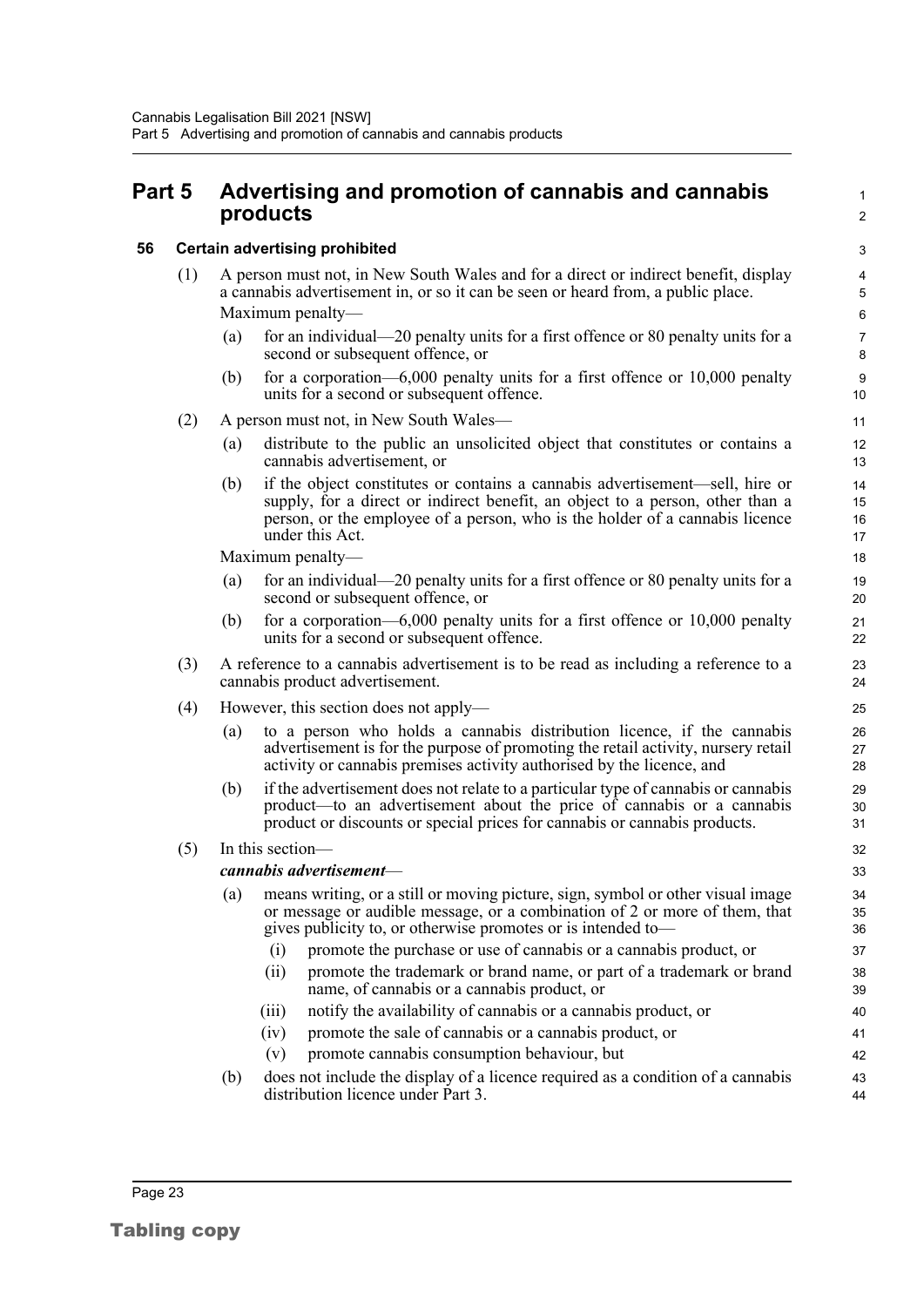#### <span id="page-30-1"></span><span id="page-30-0"></span>**57 Cannabis and cannabis product promotions involving prizes or gifts** (1) A person must not, in connection with the sale of cannabis or a cannabis product, or for the purpose of promoting the sale of cannabis or a cannabis product, supply, from inside or outside New South Wales, to a person in New South Wales— (a) a prize, gift or other benefit, or (b) a stamp, coupon, token, voucher, ticket or other thing by virtue of which any person may become entitled to, or may qualify for, a prize, gift or other benefit, whether that entitlement or qualification is absolute or conditional. (2) Subsection (1) applies whether or not the person supplied with the benefit or thing is a purchaser of cannabis or a cannabis product. (3) Subsection (1) does not apply to the supply of a benefit or thing to a person who is, or is the employee of, the holder of a cannabis licence. (4) A person must not, in connection with the sale of cannabis or a cannabis product, or for the purpose of promoting the sale of cannabis or a cannabis product, conduct, from inside or outside New South Wales, a scheme— (a) to promote the sale of cannabis or a cannabis product or to promote cannabis use generally, and (b) the whole or part of which is implemented in New South Wales. (5) It is a defence in proceedings for an offence under this section to prove the benefit or thing supplied was only incidentally connected with the purchase of cannabis or a cannabis product and equal opportunity to receive that benefit or thing and to buy products other than cannabis or a cannabis product was afforded generally to persons who purchased products, whether or not they were cannabis products. (6) It is no defence in proceedings for an offence under this section to prove the benefit or thing concerned was of negligible or no value. Maximum penalty— (a) for an individual—20 penalty units for a first offence or 80 penalty units for a second or subsequent offence, or (b) for a corporation—6,000 penalty units for a first offence or 10,000 penalty units for a second or subsequent offence. **58 Loyalty programs** (1) A person must not implement or conduct a program under which— (a) a gift or other benefit may be obtained by a purchaser of cannabis or cannabis products on the basis of the amount or type of products purchased, regardless of whether the program extends to the purchase of other products or goods, or (b) a purchaser of goods or products may be entitled to a gift of cannabis or cannabis products, regardless of whether the purchaser may choose to accept another type of gift instead. Maximum penalty— (a) for an individual—20 penalty units, or (b) for a corporation—500 penalty units. (2) However, subsection (1) does not apply to a program under which a gift or other benefit may be obtained by a purchaser of goods on the basis of the method of payment used, including the use of a particular credit card. 1 2 3 4 5 6 7 8 9 10 11 12 13 14 15 16 17 18 19 20 21 22 23  $24$ 25 26 27 28 29 30 31 32 33 34 35 36 37 38 39 40 41 42 43 44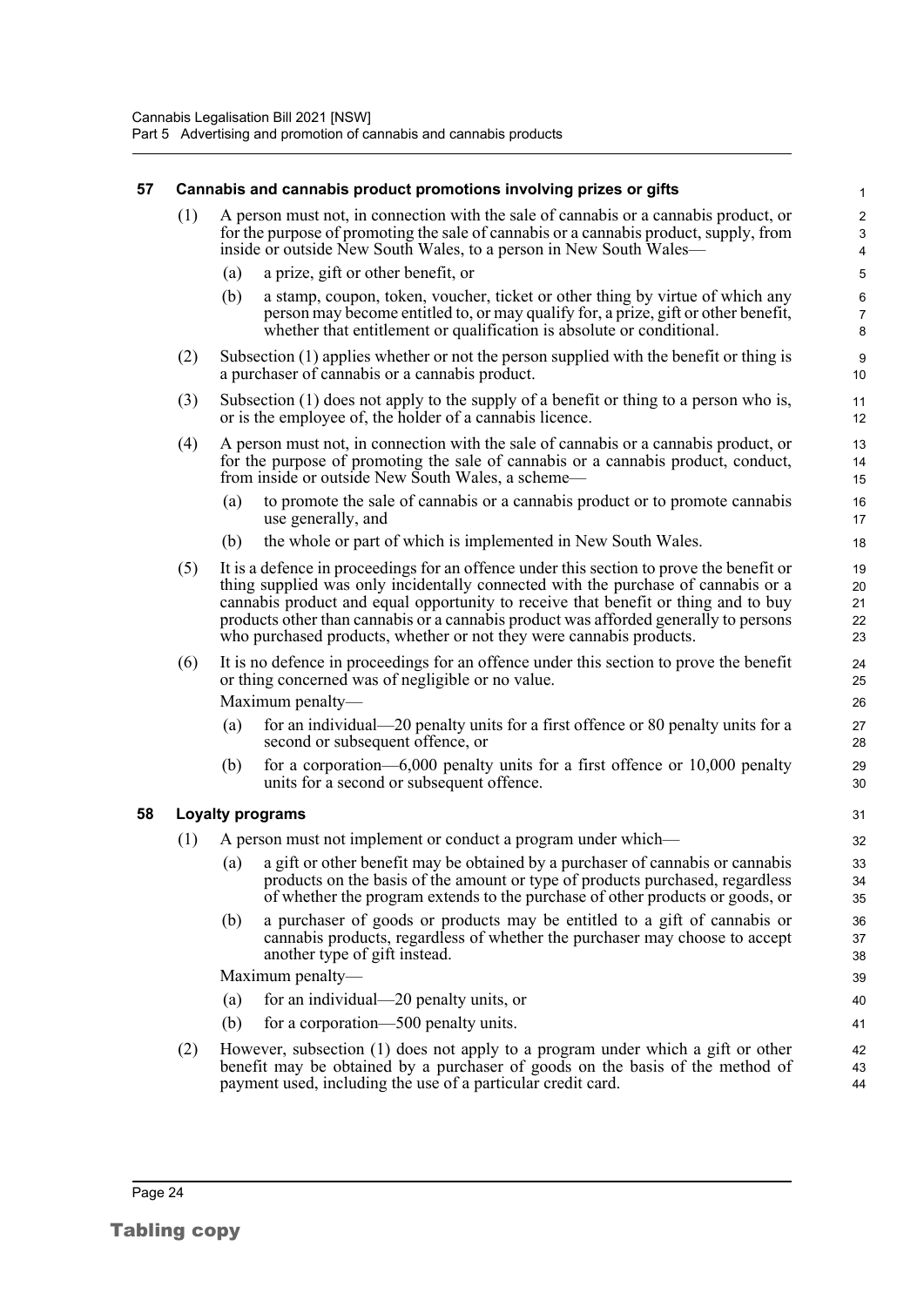#### <span id="page-31-0"></span>**59 Free samples**

A person must not, for the purpose of inducing or promoting the sale of cannabis or a cannabis product, offer, give or distribute to another person, not being a person who is, or is the employee of, the holder of a cannabis licence, free cannabis or a free cannabis product.

Maximum penalty—

- (a) for an individual—20 penalty units for a first offence or 80 penalty units for a second or subsequent offence, or
- (b) for a corporation—6,000 penalty units for a first offence or 10,000 penalty units for a second or subsequent offence.

#### <span id="page-31-1"></span>**60 Prohibition of sponsorships**

- (1) A person must not promote or publicise, or agree to promote or publicise, in New South Wales, either of the following under a contract or arrangement, whether or not legally binding, under which a sponsorship is provided, or is to be provided by another person—
	- (a) cannabis or a cannabis product or a trademark or brand name of cannabis or a cannabis product,
	- (b) the name or interests of the holder of a cannabis licence, whether or not the licence holder also manufactures or distributes a product other than cannabis or a cannabis product, in association directly or indirectly with the cannabis or cannabis product.
- (2) A person must not provide, or agree to provide, a sponsorship under a contract or arrangement of a kind referred to in subsection (1).
- (3) For the purposes of subsection (1)(b), the name or interests of the holder of a cannabis licence are taken to be in association directly or indirectly with the cannabis or cannabis product if that name or those interests are commonly associated by members of the public in New South Wales with the cannabis or cannabis product.
- (4) In this section—

*sponsorship* includes—

- (a) a scholarship, prize, gift or other benefit, and
- (b) a financial arrangement, other than a genuine contract of employment or a genuine contract for services, for the direction, promotion or publicity of 1 or more of the matters referred to in subsection  $(1)(a)$  and  $(b)$  through the medium of sporting, arts, youth, educational or other similar activities.

Maximum penalty—

- (a) for an individual—20 penalty units for a first offence or 80 penalty units for a second or subsequent offence, or
- (b) for a corporation—6,000 penalty units for a first offence or 10,000 penalty units for a second or subsequent offence.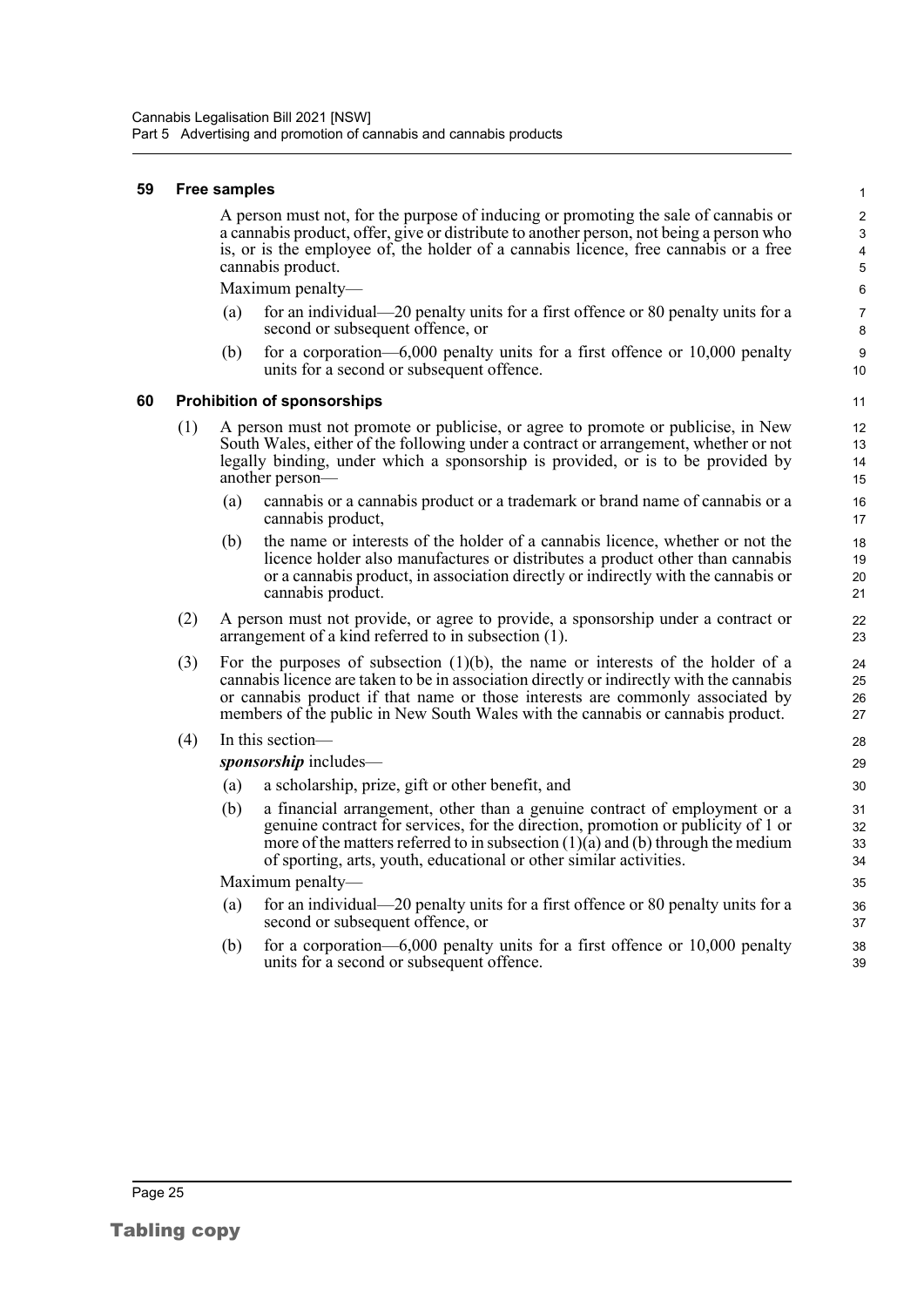<span id="page-32-6"></span><span id="page-32-5"></span><span id="page-32-4"></span><span id="page-32-3"></span><span id="page-32-2"></span><span id="page-32-1"></span><span id="page-32-0"></span>

| Part 6 |                   | <b>Powers of authorised officers</b>                                                                                                                                                                                                                                                   | 1                    |
|--------|-------------------|----------------------------------------------------------------------------------------------------------------------------------------------------------------------------------------------------------------------------------------------------------------------------------------|----------------------|
|        | <b>Division 1</b> | <b>Preliminary</b>                                                                                                                                                                                                                                                                     | 2                    |
| 61     |                   | <b>Definitions</b>                                                                                                                                                                                                                                                                     | 3                    |
|        |                   | In this Part-                                                                                                                                                                                                                                                                          | 4                    |
|        |                   | <i>authorised purpose</i> —see section $62(2)$ .                                                                                                                                                                                                                                       | 5                    |
|        |                   | <i>motor vehicle</i> has the same meaning as in the <i>Road Transport Act 2013</i> .                                                                                                                                                                                                   | 6                    |
|        |                   | <i>occupier</i> of premises means the person who has the management or control of the<br>premises.                                                                                                                                                                                     | 7<br>8               |
|        |                   | <i>premises</i> includes-                                                                                                                                                                                                                                                              | 9                    |
|        |                   | a building or structure, or<br>(a)                                                                                                                                                                                                                                                     | 10                   |
|        |                   | (b)<br>land or a place, whether enclosed or built on or not, or                                                                                                                                                                                                                        | 11                   |
|        |                   | a mobile plant, vehicle, vessel or aircraft.<br>(c)                                                                                                                                                                                                                                    | 12                   |
|        |                   | <i>records</i> includes plans, specifications, maps, reports, books and other documents,<br>whether in writing, in electronic form or otherwise.                                                                                                                                       | 13<br>14             |
|        |                   | <i>specify</i> an act, matter or thing includes—                                                                                                                                                                                                                                       | 15                   |
|        |                   | (a)<br>describe the act, matter or thing, and                                                                                                                                                                                                                                          | 16                   |
|        |                   | (b)<br>specify a class of acts, matters or things.                                                                                                                                                                                                                                     | 17                   |
|        |                   | vessel means a kind of vessel used in navigation.                                                                                                                                                                                                                                      | 18                   |
| 62     |                   | Purposes for which functions under Part may be exercised                                                                                                                                                                                                                               | 19                   |
|        | (1)               | An authorised officer may exercise the functions conferred by this Part for the<br>following purposes—                                                                                                                                                                                 | 20<br>21             |
|        |                   | investigating, monitoring and enforcing compliance with the requirements and<br>(a)<br>conditions imposed under this Act,                                                                                                                                                              | 22<br>23             |
|        |                   | obtaining information or records for purposes connected with the<br>(b)<br>administration of this Act,                                                                                                                                                                                 | 24<br>25             |
|        |                   | enforcing, administering or executing this Act.<br>(c)                                                                                                                                                                                                                                 | 26                   |
|        | (2)               | In this Part, a reference to an <i>authorised purpose</i> is a reference to a purpose referred<br>to in subsection $(1)$ .                                                                                                                                                             | 27<br>28             |
|        | <b>Division 2</b> | <b>Authorised officers</b>                                                                                                                                                                                                                                                             | 29                   |
| 63     |                   | <b>Appointment of authorised officers</b>                                                                                                                                                                                                                                              | 30                   |
|        |                   | The Authority may appoint a government sector employee to be an authorised officer<br>for the purposes of this Act.                                                                                                                                                                    | 31<br>32             |
| 64     |                   | <b>Scope of authority</b>                                                                                                                                                                                                                                                              | 33                   |
|        | (1)               | An authorisation of a person as an authorised officer may be given generally, or<br>subject to conditions, limitations or restrictions or only for limited purposes.                                                                                                                   | 34<br>35             |
|        | (2)               | If an authorisation is given subject to conditions, limitations or restrictions or only<br>for limited purposes, nothing in this Act authorises or requires the authorised officer<br>to act in contravention of the conditions, limitations or restrictions or for other<br>purposes. | 36<br>37<br>38<br>39 |
|        |                   |                                                                                                                                                                                                                                                                                        |                      |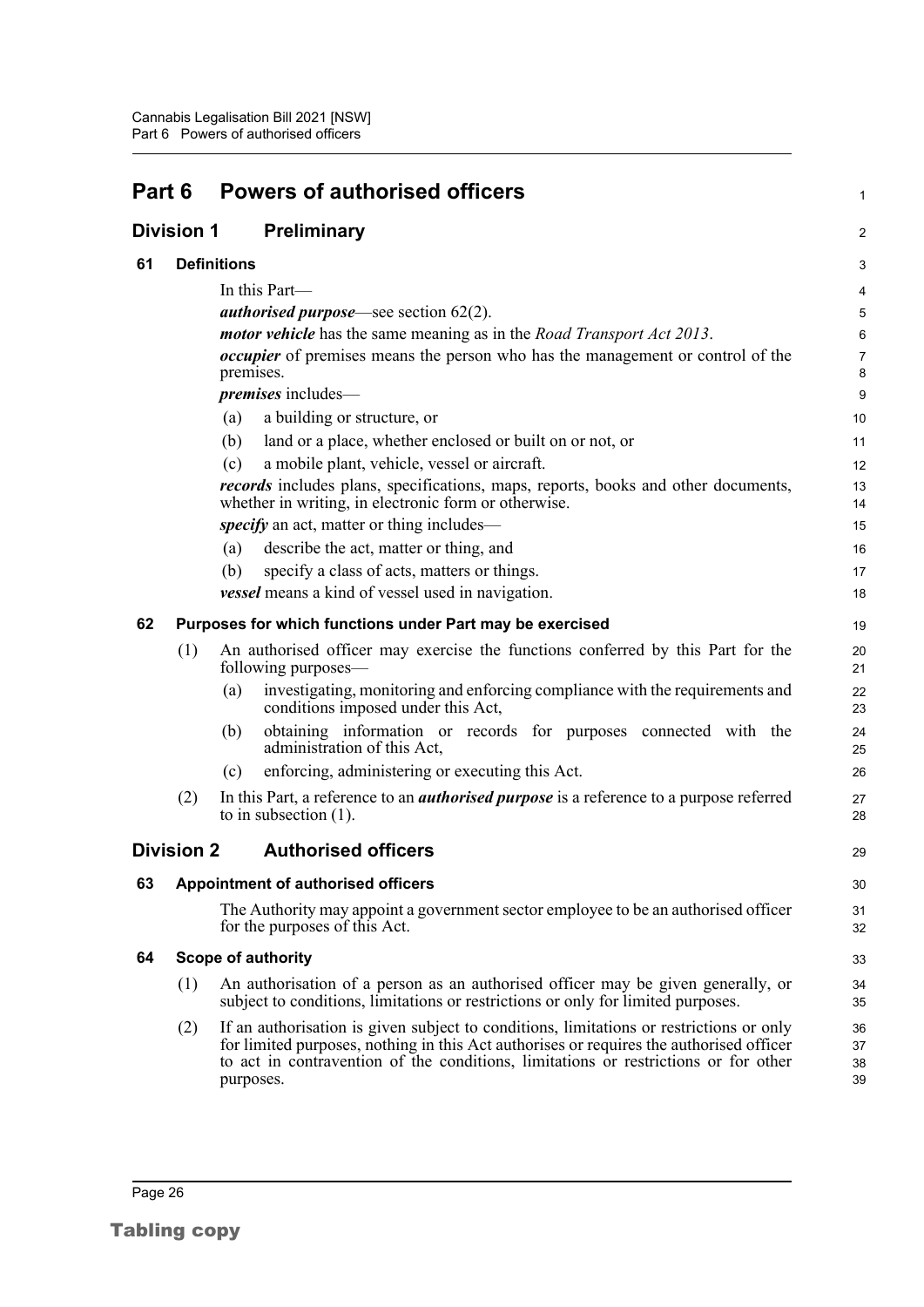#### <span id="page-33-0"></span>**65 Identification**

| (1) Every authorised officer who is not a police officer is to be provided with an<br>identification card as an authorised officer by the Authority. |
|------------------------------------------------------------------------------------------------------------------------------------------------------|
| While exercising the functions of an authorised officer under this Act, the officer                                                                  |

8

(2) While exercising the functions of an authorised officer under this Act, the officer must, if requested by a person affected by the exercise of a function, produce to the person the officer's identification card as an authorised officer or, for a police officer, the officer's police identification.

#### <span id="page-33-1"></span>**Division 3 Information gathering powers**

#### <span id="page-33-2"></span>**66 Exercise in conjunction with other powers**

A power conferred by this Division may be exercised whether or not a power of entry under Division 4 is being exercised.

#### <span id="page-33-3"></span>**67 Powers of authorised officers to require information and records**

- (1) An authorised officer may, by written notice given to a person, direct the person to give to the officer information or records, or both, as the authorised officer may require for an authorised purpose.
- (2) A notice under this Division must specify the way—
	- (a) information or records are required to be given, and
	- (b) a reasonable time by which the information or records are required to be given.
- (3) A notice under this Division may only require a person to give existing records that are in the person's possession or are within the person's power to obtain lawfully.
- (4) The person to whom a record is given under this Division may take copies of it.
- (5) If a record directed to be given under this Division is in electronic, mechanical or other form, the record must be given in written form, unless the notice otherwise provides.

#### <span id="page-33-4"></span>**68 Power of authorised officers to require answers**

- (1) An authorised officer may direct a person whom the authorised officer suspects on reasonable grounds to know matters for which information is reasonably required for an authorised purpose to answer questions about the matters.
- (2) An authorised officer may, by written notice, direct a person to attend at a specified place and time to answer questions under this section if attendance at that place is reasonably required for the questions to be properly put and answered.
- (3) The place and time at which a person may be directed to attend under subsection (2) is to be a place and time nominated by the authorised officer that is reasonable in the circumstances.

#### <span id="page-33-5"></span>**69 Recording of evidence**

- (1) An authorised officer may cause questions and answers to questions given under this Division to be recorded if the officer has informed the person who is to be questioned that the record is to be made.
- (2) A record may be made using sound recording apparatus or audio visual apparatus, or another method decided by the authorised officer.
- (3) A copy of a record must be provided by the authorised officer to the person who is questioned as soon as practicable after it is made.
- (4) A record may be made under this section despite the provisions of another law.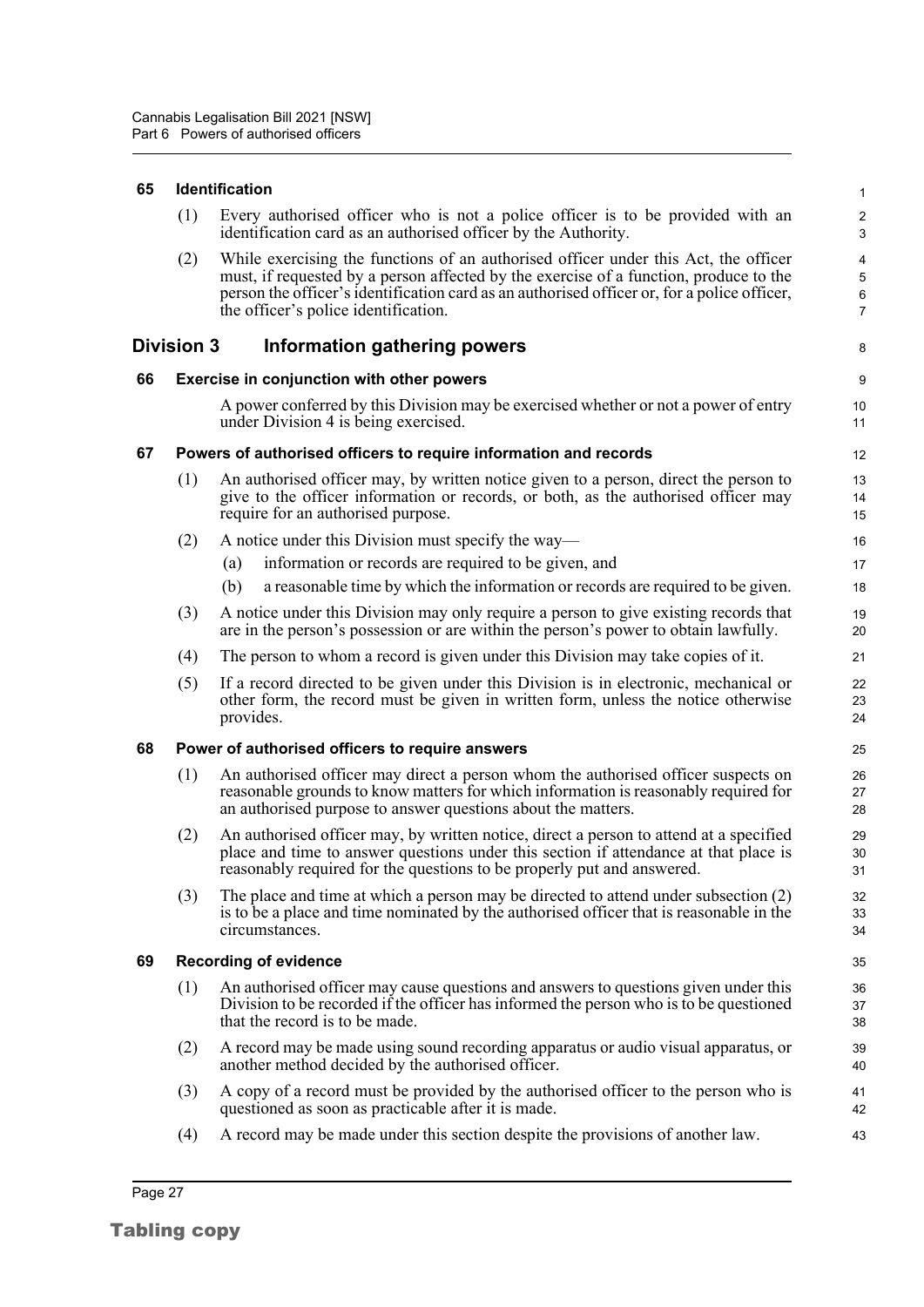<span id="page-34-4"></span><span id="page-34-3"></span><span id="page-34-2"></span><span id="page-34-1"></span><span id="page-34-0"></span>

|    | Division 4 | <b>Entry to premises</b>                                                                                                                                                                                                                                                                                                    | 1                       |
|----|------------|-----------------------------------------------------------------------------------------------------------------------------------------------------------------------------------------------------------------------------------------------------------------------------------------------------------------------------|-------------------------|
| 70 |            | Powers of authorised officers to enter premises                                                                                                                                                                                                                                                                             | $\overline{\mathbf{c}}$ |
|    | (1)        | An authorised officer may enter premises at an hour during which business is in<br>progress or is usually carried on at the premises.                                                                                                                                                                                       | 3<br>4                  |
|    | (2)        | A power to enter premises conferred by this Act authorises entry by foot, vehicle,<br>vessel or aircraft or by other means.                                                                                                                                                                                                 | 5<br>6                  |
|    | (3)        | Entry to premises may be effected with or without the authority of a search warrant.                                                                                                                                                                                                                                        | $\overline{7}$          |
|    | (4)        | When exercising a power of entry under this Part, an authorised officer may be<br>accompanied by assistants the authorised officer considers necessary.                                                                                                                                                                     | 8<br>9                  |
|    | (5)        | This section does not apply to premises that are the subject of a cannabis social club<br>licence.                                                                                                                                                                                                                          | 10<br>11                |
| 71 |            | Entry into residential premises only with permission or warrant                                                                                                                                                                                                                                                             | 12                      |
|    |            | This Division does not empower an authorised officer to enter a part of premises used<br>only for residential purposes without the permission of the occupier or the authority<br>of a search warrant.                                                                                                                      | 13<br>14<br>15          |
| 72 |            | <b>Search warrants</b>                                                                                                                                                                                                                                                                                                      | 16                      |
|    | (1)        | An authorised officer under this Act may apply to an issuing officer for the issue of<br>a search warrant if the authorised officer believes on reasonable grounds that—                                                                                                                                                    | 17<br>18                |
|    |            | a requirement imposed by or under this Act is being or has been contravened<br>(a)<br>at the premises, or                                                                                                                                                                                                                   | 19<br>20                |
|    |            | there is, in or on the premises, a matter or a thing connected with an offence<br>(b)<br>under this Act or the regulations.                                                                                                                                                                                                 | 21<br>22                |
|    | (2)        | An issuing officer to whom an application is made may, if satisfied there are<br>reasonable grounds, issue a search warrant authorising an authorised officer named<br>in the warrant-                                                                                                                                      | 23<br>24<br>25          |
|    |            | to enter the premises, and<br>(a)                                                                                                                                                                                                                                                                                           | 26                      |
|    |            | to exercise a function of an authorised officer under this Part.<br>(b)                                                                                                                                                                                                                                                     | 27                      |
|    | (3)        | Part 5, Division 4 of the Law Enforcement (Powers and Responsibilities) Act 2002<br>applies to a search warrant issued under this section.                                                                                                                                                                                  | 28<br>29                |
|    | (4)        | Without limiting the generality of section 71 of the Law Enforcement (Powers and<br><i>Responsibilities) Act 2002</i> , a police officer—                                                                                                                                                                                   | 30<br>31                |
|    |            | may accompany an authorised officer executing a search warrant issued under<br>$\left( a\right)$<br>this section, and                                                                                                                                                                                                       | 32<br>33                |
|    |            | may take all reasonable steps to assist the authorised officer in the exercise of<br>(b)<br>the officer's functions under this section.                                                                                                                                                                                     | 34<br>35                |
|    | (5)        | In this section-                                                                                                                                                                                                                                                                                                            | 36                      |
|    |            | <b>issuing officer</b> means an authorised officer within the meaning of the Law<br>Enforcement (Powers and Responsibilities) Act 2002.                                                                                                                                                                                     | 37<br>38                |
| 73 |            | <b>Requiring assistance</b>                                                                                                                                                                                                                                                                                                 | 39                      |
|    | (1)        | An authorised officer may direct the owner or occupier of premises, or a person in or<br>on premises, other than a public place, to provide reasonable assistance the<br>authorised officer specifies for the purposes of exercising the authorised officer's<br>functions under this Division in relation to the premises. | 40<br>41<br>42<br>43    |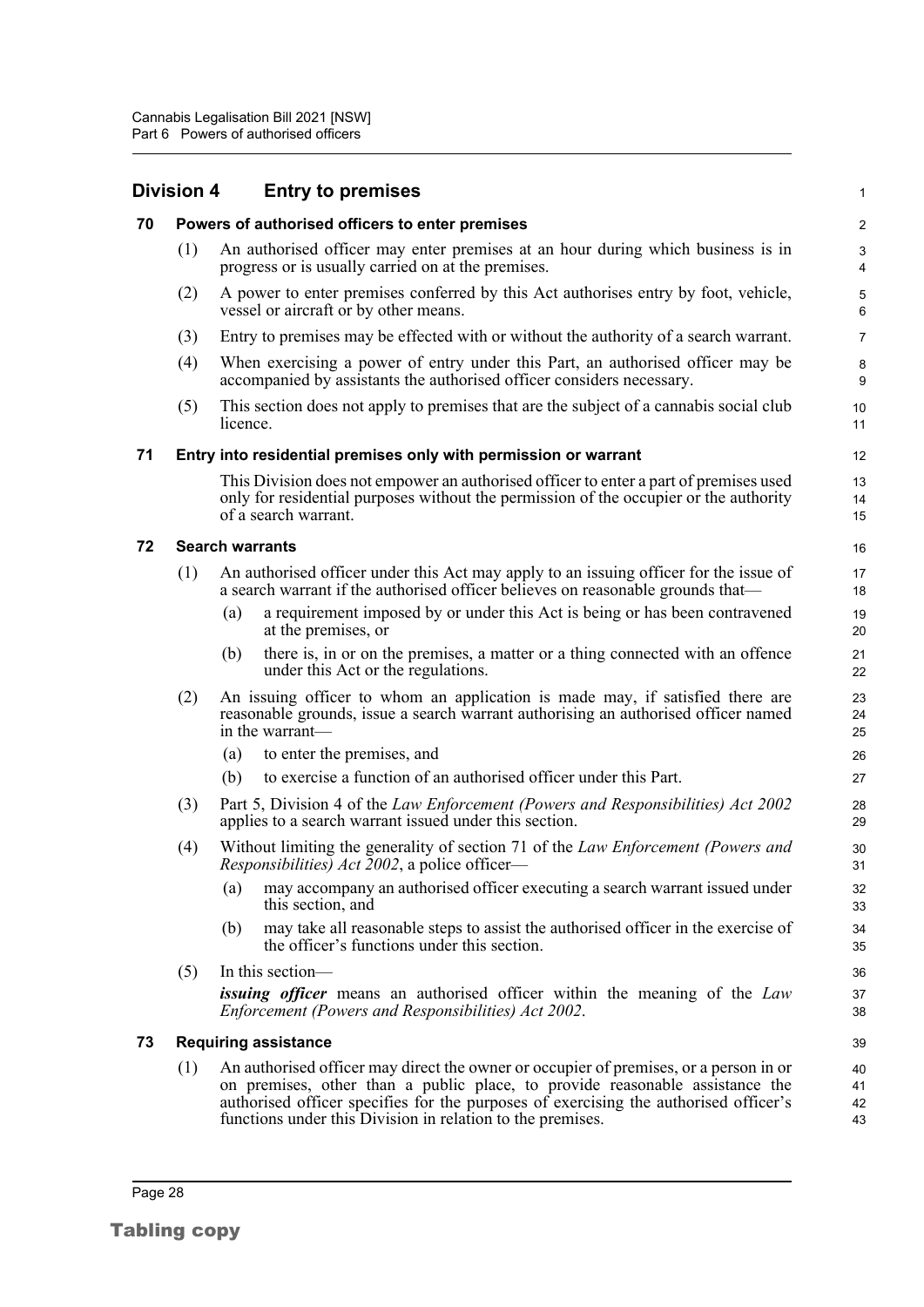<span id="page-35-2"></span><span id="page-35-1"></span><span id="page-35-0"></span>

|    | (2)        | The direction may be given orally to the person or by written notice served on the<br>person.                                                                                                                                                                                                                         | $\mathbf{1}$<br>$\overline{c}$                 |
|----|------------|-----------------------------------------------------------------------------------------------------------------------------------------------------------------------------------------------------------------------------------------------------------------------------------------------------------------------|------------------------------------------------|
| 74 |            | Powers that may be exercised on premises                                                                                                                                                                                                                                                                              | 3                                              |
|    | (1)        | An authorised officer may, at premises lawfully entered, do anything that in the<br>opinion of the authorised officer is necessary to be done for an authorised purpose,<br>including the things specified in subsection $(2)$ .                                                                                      | $\overline{\mathbf{4}}$<br>$\sqrt{5}$<br>$\,6$ |
|    | (2)        | Without limiting subsection $(1)$ , an authorised officer may do the following—                                                                                                                                                                                                                                       | $\overline{7}$                                 |
|    |            | examine and inspect a thing,<br>(a)                                                                                                                                                                                                                                                                                   | 8                                              |
|    |            | (b)<br>take and remove samples of a thing,                                                                                                                                                                                                                                                                            | 9                                              |
|    |            | make examinations, inquiries, measurements or tests the authorised officer<br>(c)<br>considers necessary,                                                                                                                                                                                                             | 10<br>11                                       |
|    |            | take photographs or other recordings the authorised officer considers<br>(d)<br>necessary,                                                                                                                                                                                                                            | 12<br>13                                       |
|    |            | direct a person to produce records for inspection,<br>(e)                                                                                                                                                                                                                                                             | 14                                             |
|    |            | (f)<br>examine and inspect records,                                                                                                                                                                                                                                                                                   | 15                                             |
|    |            | copy records,<br>(g)                                                                                                                                                                                                                                                                                                  | 16                                             |
|    |            | (h)<br>seize a thing the authorised officer has reasonable grounds for believing is<br>connected with an offence against this Act,                                                                                                                                                                                    | 17<br>18                                       |
|    |            | move a seized thing from the place where it is seized or leave it at the place<br>(i)<br>where it is seized and take reasonable action to restrict access to the thing,                                                                                                                                               | 19<br>20                                       |
|    |            | direct the occupier of the premises where a thing is seized to keep it at the<br>(j)<br>premises or at another place under the control of the occupier,                                                                                                                                                               | 21<br>22                                       |
|    |            | (k)<br>do anything else authorised under this Act.                                                                                                                                                                                                                                                                    | 23                                             |
|    | (3)        | The power to examine and inspect a thing includes a power to use reasonable force<br>to break open or otherwise access anything, including a floor or wall containing the<br>thing.                                                                                                                                   | 24<br>25<br>26                                 |
|    | (4)        | The power to seize a thing connected with an offence includes a power to seize—                                                                                                                                                                                                                                       | 27                                             |
|    |            | a thing in relation to which the offence has been committed, and<br>(a)                                                                                                                                                                                                                                               | 28                                             |
|    |            | a thing that will afford evidence of the commission of the offence, and<br>(b)                                                                                                                                                                                                                                        | 29                                             |
|    |            | a thing that was used for the purpose of committing the offence.<br>(c)                                                                                                                                                                                                                                               | 30                                             |
|    | (5)        | The power to do a thing under this section includes a power to arrange for that thing<br>to be done.                                                                                                                                                                                                                  | 31<br>32                                       |
|    | (6)        | A power to do something under this section about a thing may be exercised without<br>the consent of the owner of the thing.                                                                                                                                                                                           | 33<br>34                                       |
|    | (7)        | In this section, a reference to an offence includes a reference to an offence that there<br>are reasonable grounds for believing has been committed.                                                                                                                                                                  | 35<br>36                                       |
|    | Division 5 | <b>Miscellaneous</b>                                                                                                                                                                                                                                                                                                  | 37                                             |
| 75 |            | Taking possession of records to be used as evidence                                                                                                                                                                                                                                                                   | 38                                             |
|    | (1)        | If an authorised officer takes possession of records under this Part for the purpose of<br>obtaining evidence or protecting evidence from destruction, the records may be kept<br>by the Authority until the completion of any proceedings, including proceedings on<br>appeal, in which the records may be evidence. | 39<br>40<br>41<br>42                           |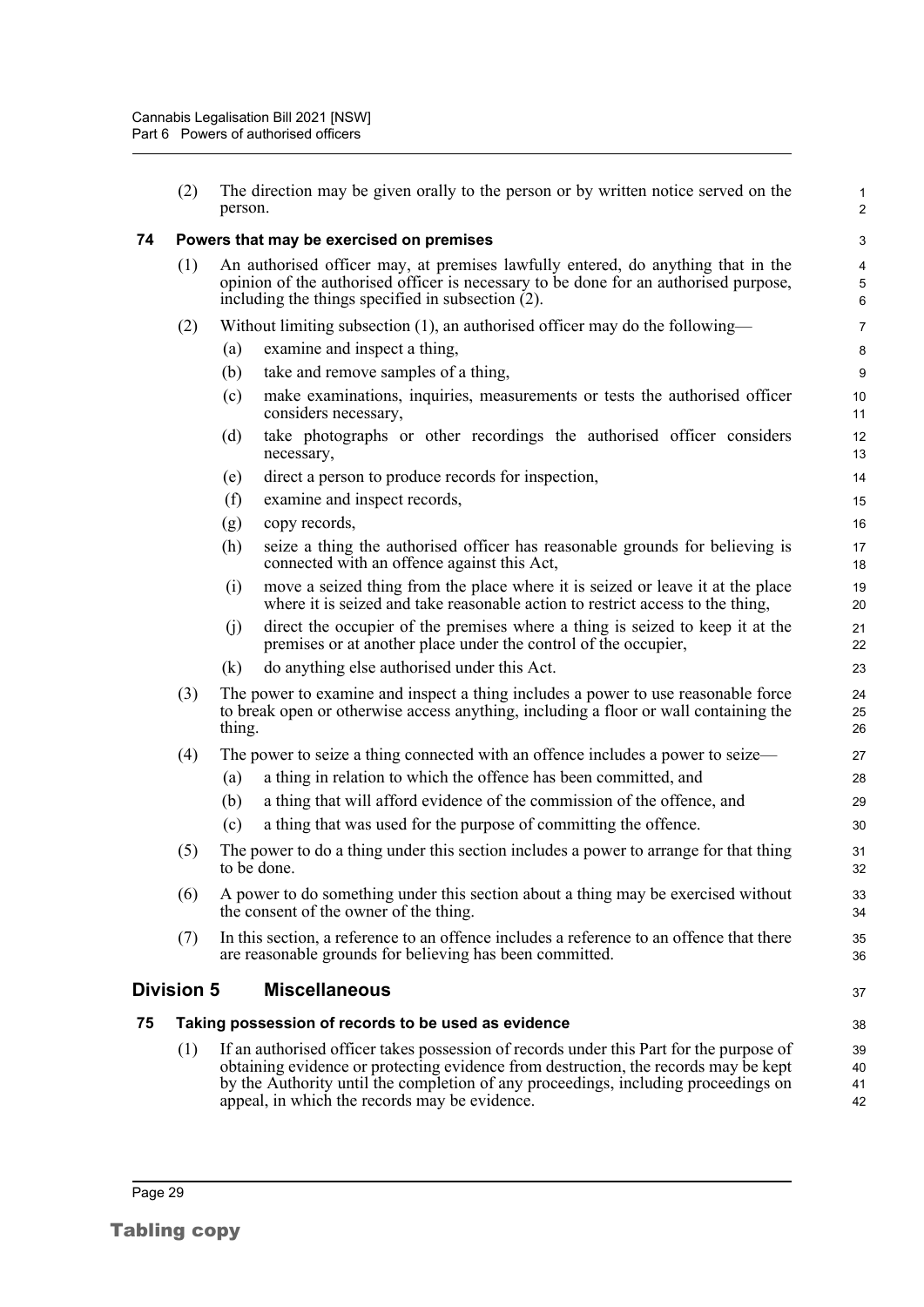<span id="page-36-1"></span><span id="page-36-0"></span>

| A copy of records provided under this section is, as evidence, of equal validity to the<br>(3)<br>records of which it is certified to be a copy.<br>76<br><b>Obstruction of authorised officers</b><br>A person must not obstruct, hinder or interfere with an authorised officer in the<br>exercise of the authorised officer's functions under this Part.<br>Maximum penalty—<br>for a corporation— $1,000$ penalty units, or<br>(a)<br>otherwise—20 penalty units.<br>(b)<br>77<br><b>Failure to comply with direction</b><br>A person must not, without reasonable excuse, fail to comply with a direction of an<br>authorised officer made under this Part.<br>Maximum penalty—<br>for a corporation— $1,000$ penalty units, or<br>(a)<br>(b) |  | (2) | The person from whom the records are taken must be provided, within a reasonable<br>time after the records are taken, with a copy of the records certified by an authorised<br>officer as a true copy. | 1<br>$\overline{2}$<br>3 |  |
|----------------------------------------------------------------------------------------------------------------------------------------------------------------------------------------------------------------------------------------------------------------------------------------------------------------------------------------------------------------------------------------------------------------------------------------------------------------------------------------------------------------------------------------------------------------------------------------------------------------------------------------------------------------------------------------------------------------------------------------------------|--|-----|--------------------------------------------------------------------------------------------------------------------------------------------------------------------------------------------------------|--------------------------|--|
|                                                                                                                                                                                                                                                                                                                                                                                                                                                                                                                                                                                                                                                                                                                                                    |  |     |                                                                                                                                                                                                        | 4<br>5                   |  |
|                                                                                                                                                                                                                                                                                                                                                                                                                                                                                                                                                                                                                                                                                                                                                    |  |     |                                                                                                                                                                                                        |                          |  |
|                                                                                                                                                                                                                                                                                                                                                                                                                                                                                                                                                                                                                                                                                                                                                    |  |     |                                                                                                                                                                                                        | 7<br>8<br>9              |  |
|                                                                                                                                                                                                                                                                                                                                                                                                                                                                                                                                                                                                                                                                                                                                                    |  |     |                                                                                                                                                                                                        | 10<br>11                 |  |
|                                                                                                                                                                                                                                                                                                                                                                                                                                                                                                                                                                                                                                                                                                                                                    |  |     |                                                                                                                                                                                                        |                          |  |
|                                                                                                                                                                                                                                                                                                                                                                                                                                                                                                                                                                                                                                                                                                                                                    |  |     |                                                                                                                                                                                                        | 13<br>14                 |  |
|                                                                                                                                                                                                                                                                                                                                                                                                                                                                                                                                                                                                                                                                                                                                                    |  |     |                                                                                                                                                                                                        | 15<br>16                 |  |
|                                                                                                                                                                                                                                                                                                                                                                                                                                                                                                                                                                                                                                                                                                                                                    |  |     | otherwise—20 penalty units.                                                                                                                                                                            | 17                       |  |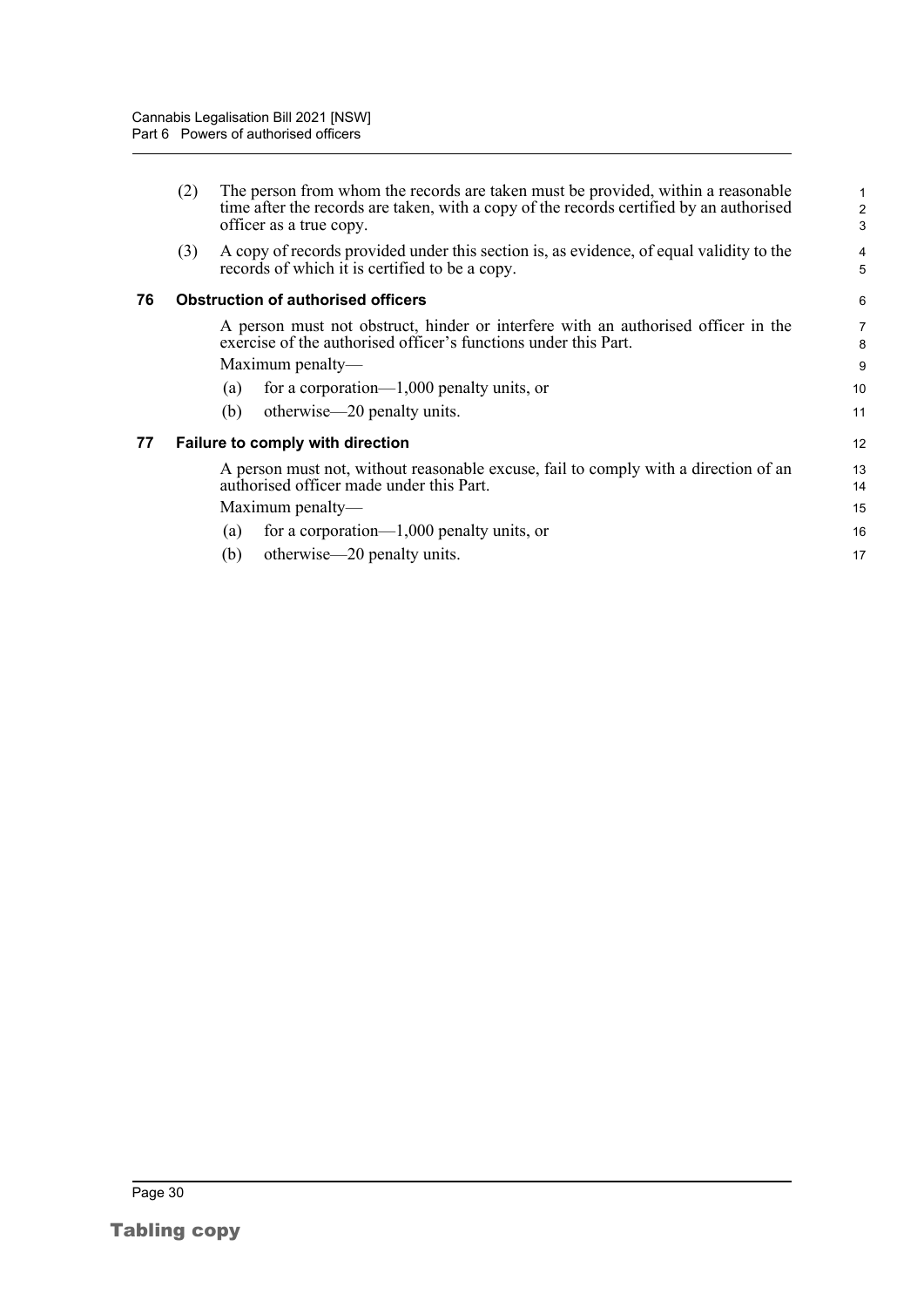<span id="page-37-4"></span><span id="page-37-3"></span><span id="page-37-2"></span><span id="page-37-1"></span><span id="page-37-0"></span>

| Part 7 |                                                                                                         | <b>Miscellaneous</b>                                                                                                                                                                                                                                                                                                      | $\mathbf{1}$         |  |  |  |
|--------|---------------------------------------------------------------------------------------------------------|---------------------------------------------------------------------------------------------------------------------------------------------------------------------------------------------------------------------------------------------------------------------------------------------------------------------------|----------------------|--|--|--|
| 78     | Ban of undesirable cannabis products                                                                    |                                                                                                                                                                                                                                                                                                                           |                      |  |  |  |
|        | (1)                                                                                                     | The Authority may declare, by notice published in the Gazette, a specified cannabis<br>product to be a banned cannabis product, if the Authority considers the product to be<br>inappropriate.                                                                                                                            | 3<br>4<br>5          |  |  |  |
|        | (2)                                                                                                     | A person, including the holder of a cannabis licence, must not advertise or supply a<br>cannabis product that has been declared to be a banned cannabis product.                                                                                                                                                          | 6<br>$\overline{7}$  |  |  |  |
|        |                                                                                                         | Maximum penalty—20 penalty units.                                                                                                                                                                                                                                                                                         | 8                    |  |  |  |
|        | (3)<br>Without limiting subsection (1), the Authority may consider a product to be<br>inappropriate if- |                                                                                                                                                                                                                                                                                                                           | 9<br>10              |  |  |  |
|        |                                                                                                         | the name of the product, or the products design or packaging, is likely to be<br>(a)<br>attractive to minors, or                                                                                                                                                                                                          | 11<br>12             |  |  |  |
|        |                                                                                                         | the product is likely, for another reason, to have a special appeal to minors, or<br>(b)                                                                                                                                                                                                                                  | 13                   |  |  |  |
|        |                                                                                                         | the name of the cannabis product, or the design or packaging of the cannabis<br>(c)<br>product, is indecent or offensive, or                                                                                                                                                                                              | 14<br>15             |  |  |  |
|        |                                                                                                         | (d)<br>the product is likely to be confused with confectionery, or                                                                                                                                                                                                                                                        | 16                   |  |  |  |
|        |                                                                                                         | it is in the public interest to declare the product to be a banned cannabis<br>(e)<br>product.                                                                                                                                                                                                                            | 17<br>18             |  |  |  |
| 79     | Defence of reasonable excuse                                                                            |                                                                                                                                                                                                                                                                                                                           |                      |  |  |  |
|        |                                                                                                         | In proceedings in which a person is charged with an offence of contravening a<br>provision of this Act, it is a defence to the prosecution of the offence if the person<br>charged proves the person had a reasonable excuse for the contravention.                                                                       | 20<br>21<br>22       |  |  |  |
| 80     |                                                                                                         | Administrative review of decisions of Authority by Civil and Administrative Tribunal                                                                                                                                                                                                                                      | 23                   |  |  |  |
|        |                                                                                                         | A person may apply to the Civil and Administrative Tribunal for an administrative<br>review under the <i>Administrative Decisions Review Act 1997</i> of a decision of the<br>Authority under this Act as follows-                                                                                                        |                      |  |  |  |
|        |                                                                                                         | an applicant for the grant, renewal or amendment of a licence may apply for<br>(a)<br>an administrative review of a decision of the Authority not to grant, renew or<br>amend the licence or as to the conditions of the licence,                                                                                         | 27<br>28<br>29       |  |  |  |
|        |                                                                                                         | the holder or former holder of a licence may apply for an administrative review<br>(b)<br>of a decision of the Authority—                                                                                                                                                                                                 | 30<br>31             |  |  |  |
|        |                                                                                                         | to refuse approval of a suspension or cancellation of a licence on the<br>(i)<br>application of the holder of the licence, or                                                                                                                                                                                             | 32<br>33             |  |  |  |
|        |                                                                                                         | to suspend, cancel or amend the licence, or<br>(ii)                                                                                                                                                                                                                                                                       | 34                   |  |  |  |
|        |                                                                                                         | to impose a condition on the licence.<br>(iii)                                                                                                                                                                                                                                                                            | 35                   |  |  |  |
| 81     | Defence for 12 months from commencement for certain offences                                            |                                                                                                                                                                                                                                                                                                                           |                      |  |  |  |
|        | (1)                                                                                                     | This section applies from the commencement of this Act for a period of 12 months<br>after the commencement.                                                                                                                                                                                                               |                      |  |  |  |
|        | (2)                                                                                                     | If a person undertakes, or takes part in, an activity specified in section 14 without a<br>licence for the activity, it is a defence for the person to prove that the person has<br>applied for a licence, or taken reasonable steps to apply for a licence, in relation to<br>the activity to which the offence relates. | 39<br>40<br>41<br>42 |  |  |  |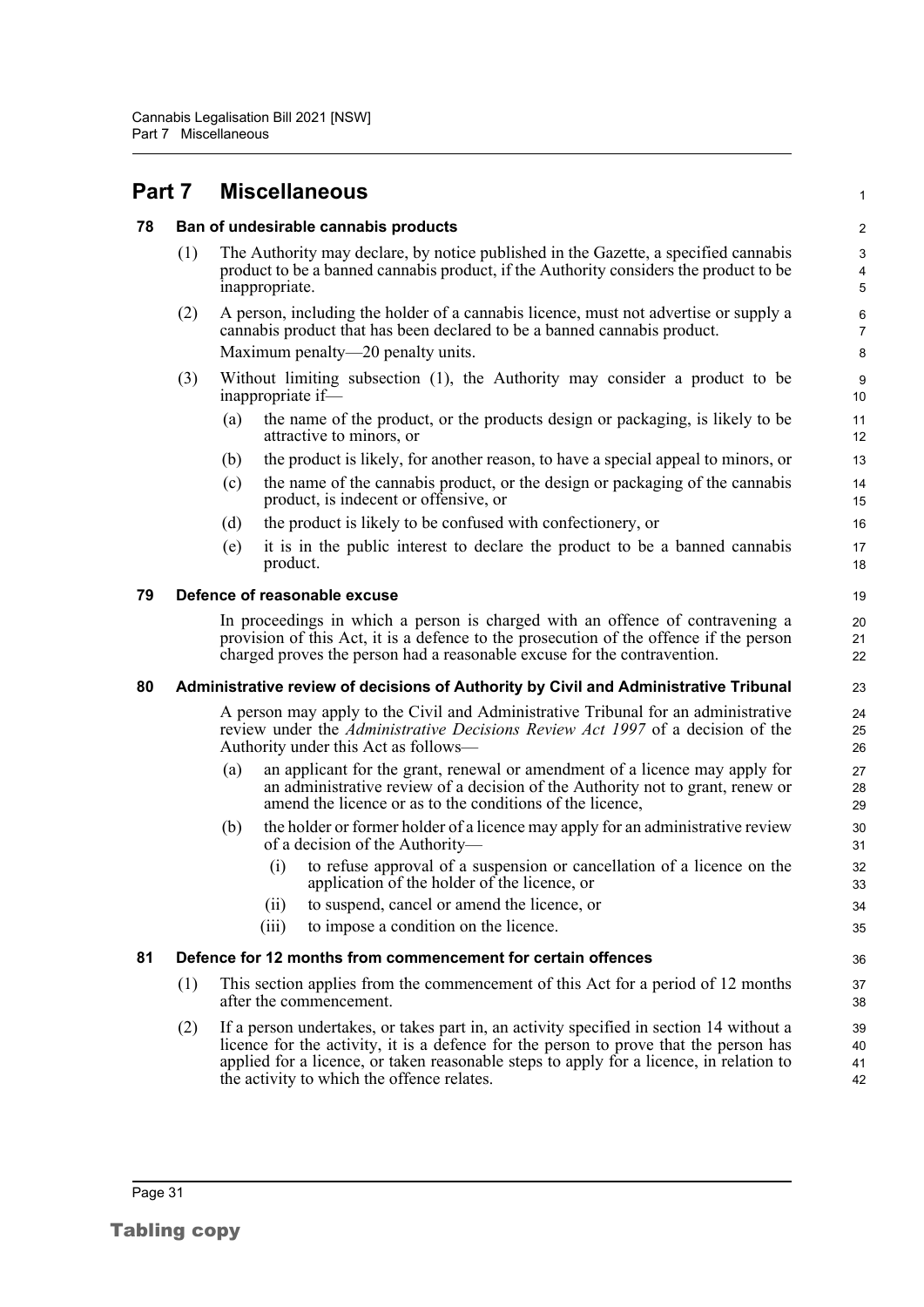#### <span id="page-38-0"></span>**82 Regulations**

The Governor may make regulations, not inconsistent with this Act, for or with respect to any matter that by this Act is required or permitted to be prescribed or that is necessary or convenient to be prescribed for carrying out or giving effect to this Act.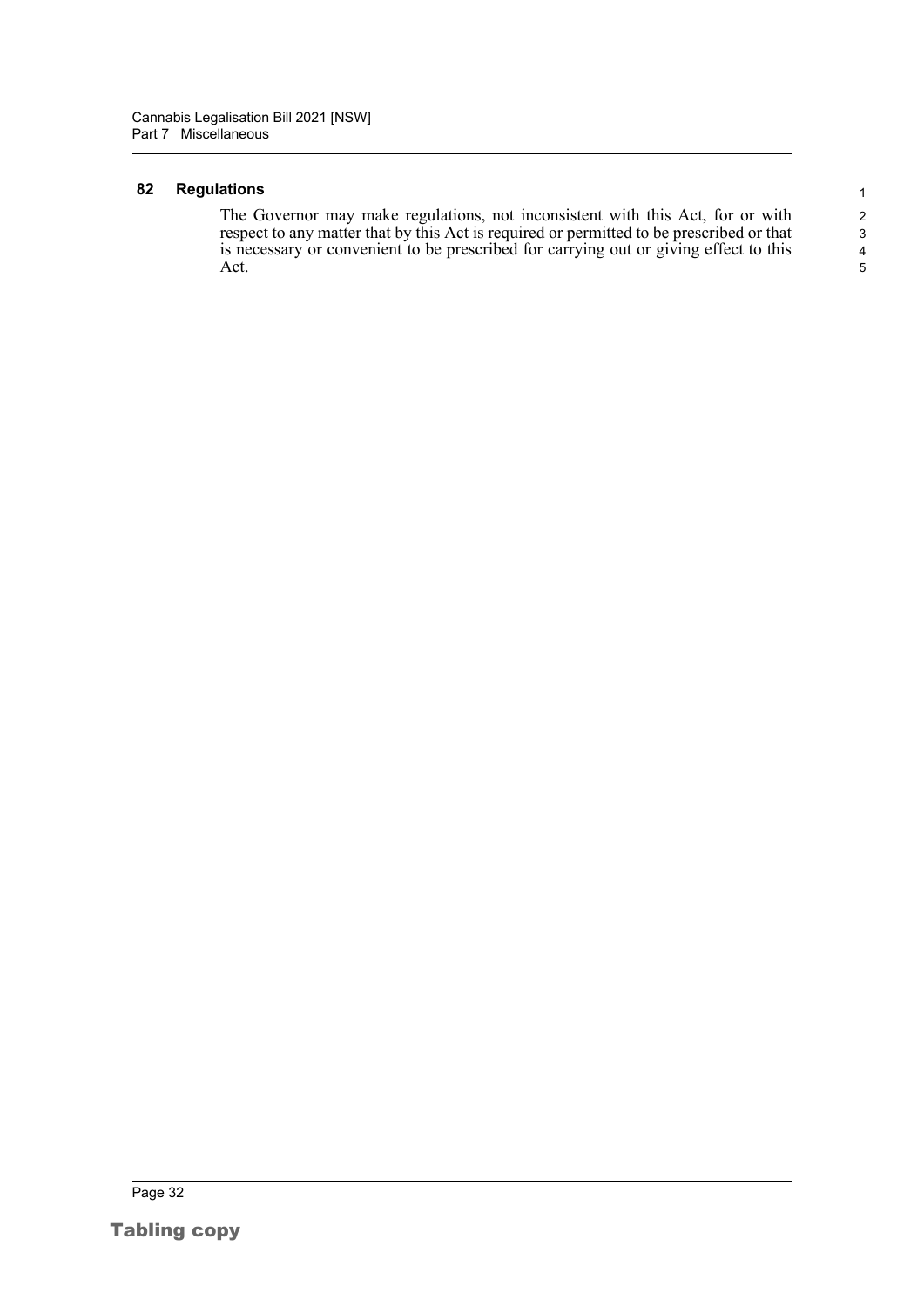<span id="page-39-0"></span>

|     |                                                                             |                              | <b>Schedule 1 Amendment of Acts</b>                                                                                                                                             | 1           |  |
|-----|-----------------------------------------------------------------------------|------------------------------|---------------------------------------------------------------------------------------------------------------------------------------------------------------------------------|-------------|--|
| 1.1 | Drug Misuse and Trafficking Act 1985 No 226                                 |                              |                                                                                                                                                                                 |             |  |
|     | <b>Section 8C</b>                                                           |                              |                                                                                                                                                                                 | 3           |  |
|     |                                                                             | Insert after section 8B-     |                                                                                                                                                                                 | 4           |  |
|     | 8C                                                                          |                              | <b>Relationship with Cannabis Legalisation Act 2021</b>                                                                                                                         | 5           |  |
|     |                                                                             |                              | Nothing in this Act affects a provision of or made under the Cannabis<br>Legalisation Act 2021 or renders unlawful anything done in accordance with<br>a provision of that Act. | 6<br>7<br>8 |  |
| 1.2 |                                                                             |                              | Law Enforcement (Powers and Responsibilities) Act 2002 No 103                                                                                                                   | 9           |  |
|     |                                                                             |                              | <b>Schedule 2 Search warrants under other Acts</b>                                                                                                                              | 10          |  |
|     |                                                                             |                              | Insert in alphabetical order-                                                                                                                                                   | 11          |  |
|     |                                                                             |                              | Cannabis Legalisation Act 2021, section 72.                                                                                                                                     | 12          |  |
| 1.3 |                                                                             |                              | Public Health (Tobacco) Act 2008 No 94                                                                                                                                          | 13          |  |
|     |                                                                             | <b>Section 4 Definitions</b> |                                                                                                                                                                                 | 14          |  |
|     | Omit the definition of <b>non-tobacco smoking product</b> . Insert instead— |                              |                                                                                                                                                                                 |             |  |
|     |                                                                             |                              | non-tobacco smoking product-                                                                                                                                                    | 16          |  |
|     |                                                                             | (a)                          | means a product, other than a tobacco product, that is intended to be<br>smoked, and                                                                                            | 17<br>18    |  |
|     |                                                                             | (b)                          | includes a product known or described as herbal cigarettes, but                                                                                                                 | 19          |  |
|     |                                                                             | (c)                          | does not include cannabis or a cannabis product within the meaning of<br>the Cannabis Legalisation Act 2021.                                                                    | 20<br>21    |  |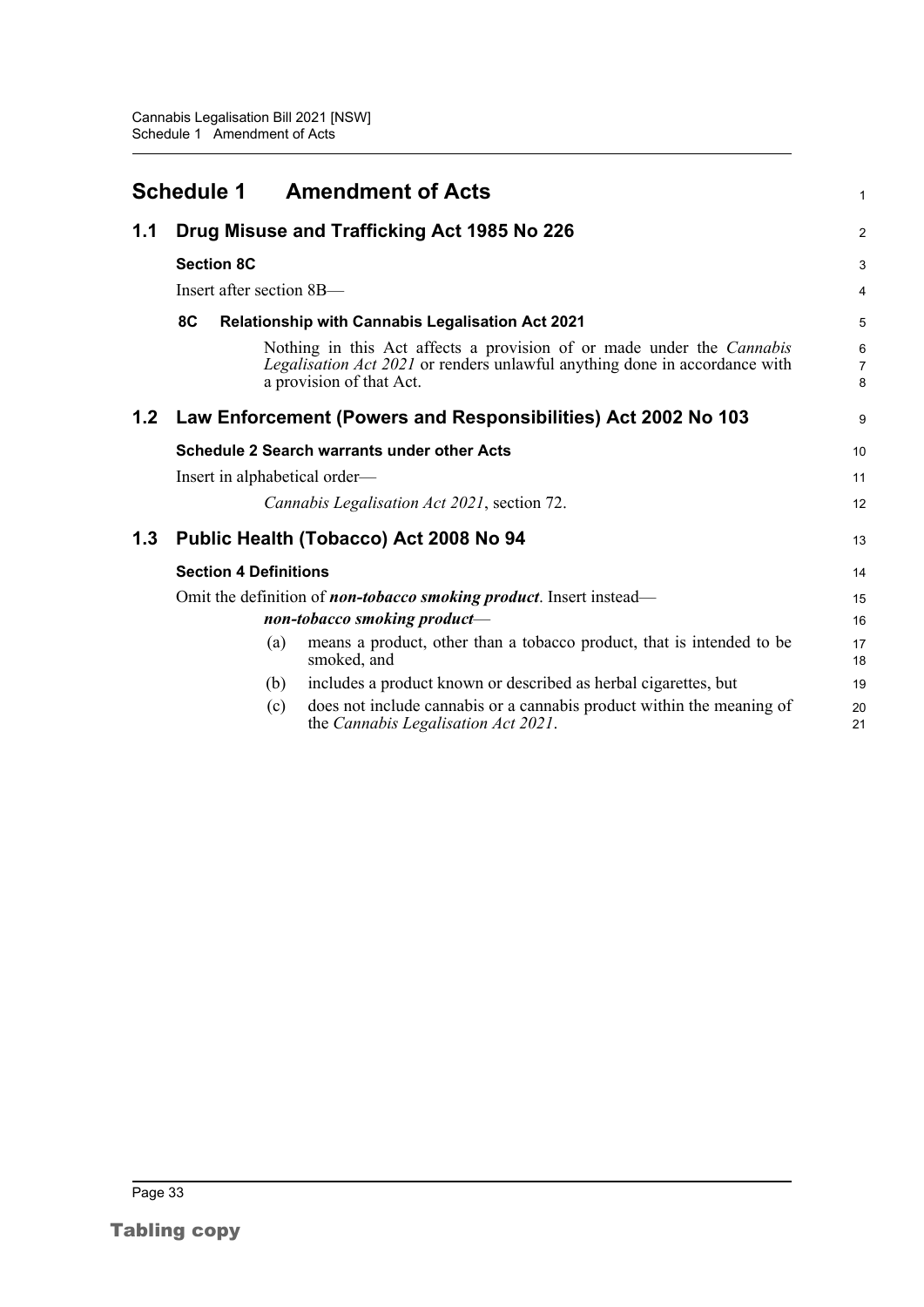#### <span id="page-40-0"></span>**Dictionary** section 3 *adult* means an individual who is at least 18 years of age. *authorised officer* means a person appointed under— (a) Part 6, Division 2, or (b) a police officer. *authorised purpose*, for Part 6—see section 62(2). *Authority* means the New South Wales Cannabis Authority established under Part 2 of this Act. *Authority endorsement*—see section 6. *board members*, for Part 3—see section 26(3). *cannabis* includes cannabis leaf, cannabis oil, cannabis plant (whether growing or not) and cannabis resin as defined in the *Drug Misuse and Trafficking Act 1985*. *cannabis accessory*— (a) means a thing that is represented to be used in the consumption of cannabis, including rolling papers or wraps, holders, pipes, water pipes, bongs and vaporizers, and (b) includes a thing that is commonly used in the consumption of cannabis, if it is represented as being for use in the consumption of cannabis when sold at the same point of sale as cannabis, but (c) does not include the container of a cannabis product that is in contact with cannabis, if the container is the only container of the cannabis product. *cannabis consumption premises*—see section 19(c)(i). *cannabis distribution licence*—see section 19. *cannabis leaf* has the same meaning as in the *Drug Misuse and Trafficking Act 1985*. *cannabis licence* means— (a) a cannabis production licence, or (b) a cannabis distribution licence. *cannabis oil* means any liquid obtained from a cannabis plant containing tetrahydrocannabinol. *cannabis plant* means a plant of the genus Cannabis and includes cannabis seeds. *cannabis premises activity*—see section 19(c). *cannabis production licence*—see section 16(1). *cannabis products* includes a product containing cannabis or manufactured or processed from cannabis. *cannabis seed* means a seed of a cannabis plant. *cannabis social club*—see section 26(1). *consume*, in relation to cannabis, has the same meaning as *use* within the meaning of section 5 of the *Drug Misuse and Trafficking Act 1985*. *cultivate*, in relation to a cannabis plant, includes— (a) sow or scatter the seed produced by the cannabis plant, and (b) plant, grow, tend, nurture or harvest the cannabis plant. *cultivation activity* for Part 3—see section 16(1)(b). *destruction activity* for Part 3—see section 16(1)(g). *licence* means a licence granted under this Act. *member*, for Part 3, Division 3—see section 25. *micro-cultivation activity*, for Part 3—see section 16(1)(c). 1  $\overline{2}$ 3 4 5 6 7 8 9 10 11 12 13 14 15 16 17 18 19 20 21  $22$ 23 24 25 26 27 28 29 30 31 32 33 34 35 36 37 38 39 40 41 42 43 44